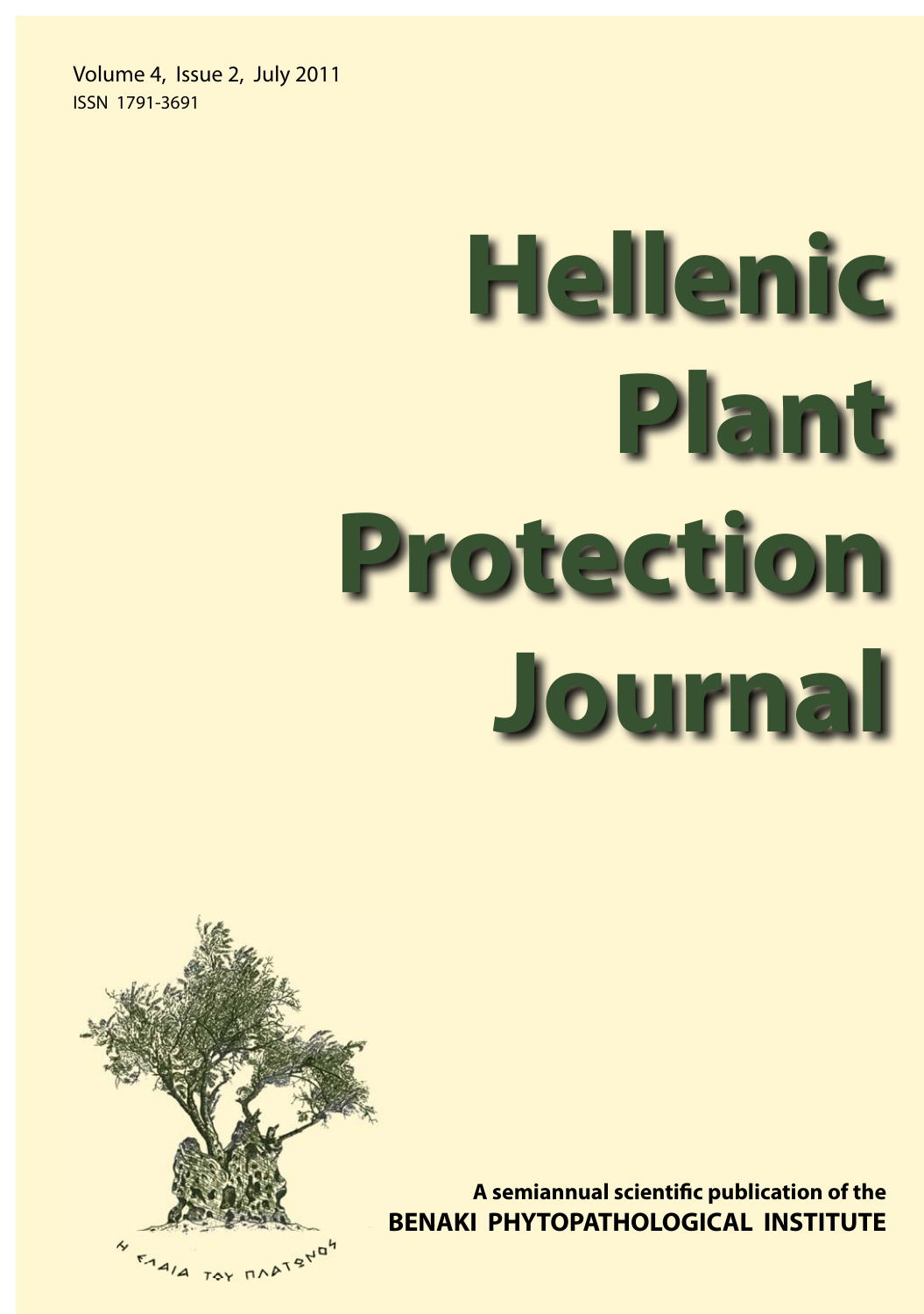The Hellenic Plant Protection Journal (ISSN 1791-3691) is the new scientific publication of the Benaki Phytopathological Institute (BPI) replacing the Annals of the Benaki Phytopathological Institute (ISSN 1790-1480) which had been published since 1935.

Starting from January 2008, the Benaki Phytopathological Institute is publishing the Hellenic Plant Protection Journal semiannually, in January and July each year, and accepts for publication any work related to plant protection in the Mediterranean region regardless of where it was conducted. All aspects of plant protection referring to plant pathogens, pests, weeds (identification, biology, control), pesticides and relevant environmental issues are topics covered by the journal.

Articles in the form of either a complete research paper or a short communication (including new records) may be submitted. Instructions on how to prepare the manuscript are available in BPI's website (www.bpi.gr). Manuscripts should be submitted in electronic form either by e-mail at editors@bpi.gr or by post on a disk addressed to the Editorial Board, Benaki Phytopathological Institute, 8 St. Delta Str., GR-145 61 Kifissia (Athens), Greece. Only original articles are considered and published after successful completion of a review procedure by two competent referees.

# **EDITORIAL BOARD**

**Editor:** Dr F. Karamaouna (Pesticides Control & Phytopharmacy Department, BPI) **Associate Editors:** Dr A.N. Michaelakis (Entomology & Agric. Zoology Department, BPI)

Dr K.M. Kasiotis (Pesticides Control & Phytopharmacy Department, BPI)

Dr N.I. Skandalis (Phytopathology Department, BPI)

M. Kitsiou (Library Department, BPI)

**Technical Editor and Secretary:** Asteria Karadima (Information Technology Service, BPI)

For subscriptions, exchange agreements, back issues and other publications of the Institute contact the Library, Benaki Phytopathological Institute, 8 St. Delta Str., GR-145 61 Kifissia (Athens), Greece, e-mail: m.kitsiou@bpi.gr.

This Journal is indexed by: CAB Abstracts-Plant Protection Database, INIST (Institute for Scientific and Technical Information) and SCOPUS.



The olive tree of Plato in Athens is the emblem of the Benaki Phytopathological Institute

Hellenic Plant Protection Journal also available at **www.bpi.gr**

© Benaki Phytopathological Institute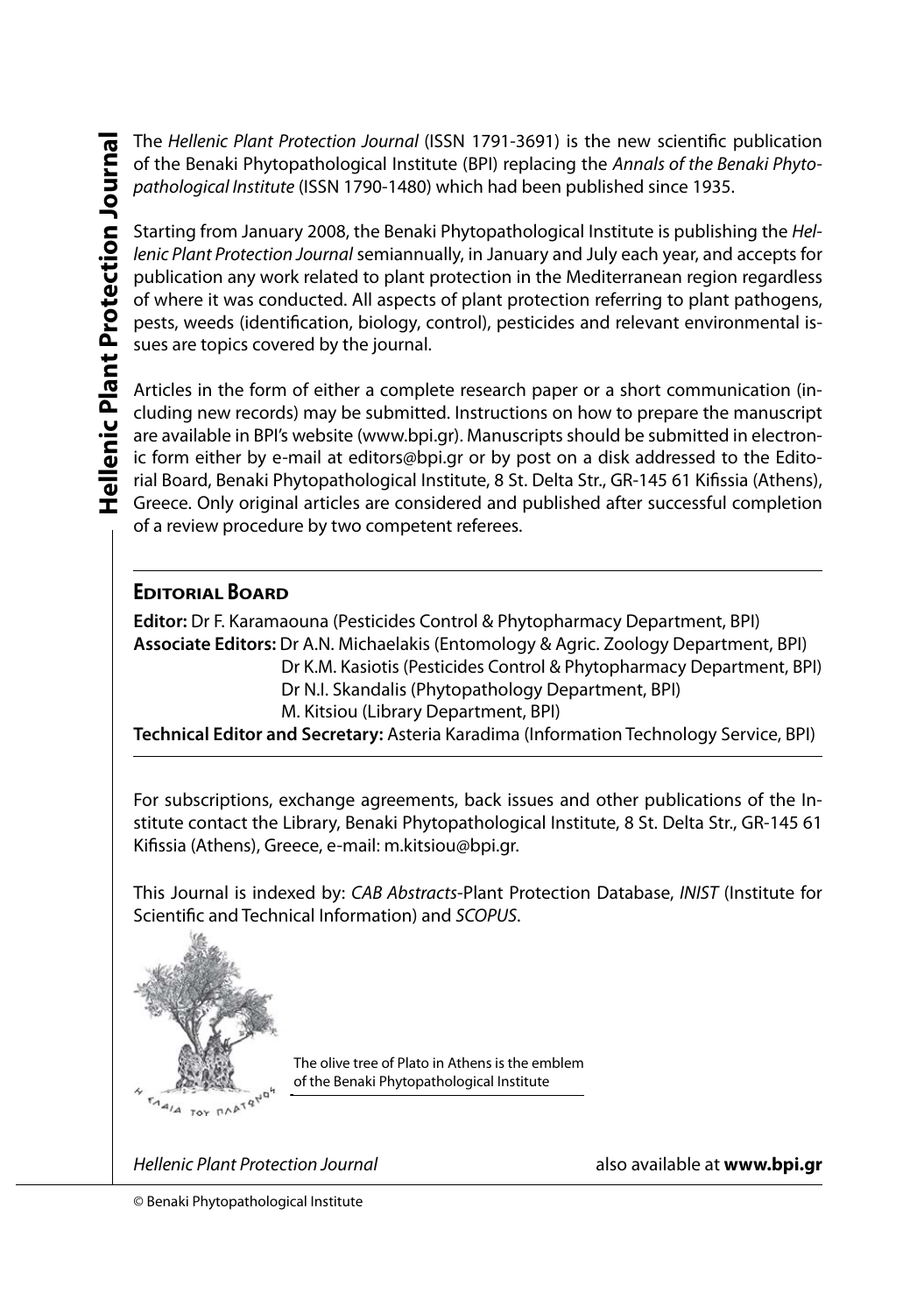# SHORT COMMUNICATION

# **Report of the Geranium Bronze Butterfl y,** *Cacyreus marshalli*  **for mainland Greece**

# A.F. Martinou<sup>1</sup>, D. Papachristos<sup>2</sup> and P.G. Milonas<sup>1</sup>

**Summary** In July and September 2010, two samples of infested geranium plants (*Pelargonium spp.*), which were originally collected from Kifissia, Attica-Greece, were received at the Laboratory of Biological Control at Benaki Phytopathological Institute, Greece. Larvae were taken from infested plants and kept under laboratory conditions at 25±1°C, 70±5% RH and under a photoperiod of 16L:8D h until adults emerged. Adults were identified as the Geranium Bronze Butterfly, Cacyreus marshalli Butler (Lepidoptera: Lycaenidae). This species is recorded for the first time for mainland Greece. Cacyreus marshalli is on the EPPO A2 List of pests recommended for the regulation as quarantine pests. Geranium Bronze Butterfly has the potential to establish in Greece and the rest of the Mediterranean basin as climatic conditions can allow this pest to overwinter outdoors and its host plants are commonly propagated.

Additional keywords: biodiversity, butterfly, geranium, invasive, Pelargonium spp.

The identification of the species was based on two infested geranium plant samples received at the Laboratory of Biological Control at Benaki Phytopathological Institute in July and September 2010. The plant samples (leaves and stems) were originally collected from Kifissia, Attica-Greece and were kept at 25±1°C and 70±5% RH until adult emergence. Based on the adult morphological characteristics, the species was identified as the Geranium Bronze Butterfly Cacyreus marshalli (Lepidoptera: Lycaenidae) (Figures 1, 2). Eggs of the Geranium Bronze are whitish to light-yellow or brown in colour (Figure 3); 0.5 mm in diameter x 0.3 mm in height (2). Eggs are laid near the flower buds or less frequently on the leaves. Caterpillars (Figure 4) are found within the flower buds or inside the stem, where they bore through. Entrance holes in buds and stems are easy to detect. Once attacked, the stems turn black-



**Figure 1.** Adult of Cacyreus marshalli (upperside).



**Figure 2.** Adult of Cacyreus marshalli (underside).

Laboratories of Biological Control (1) and Agricultural Entomology (2), Department of Entomology and Agricultural Zoology, Benaki Phytopathological Institute, 8 St. Delta Str., GR-145 61 Kifissia (Athens), Greece. Corresponding author: af.martinou@gmail.com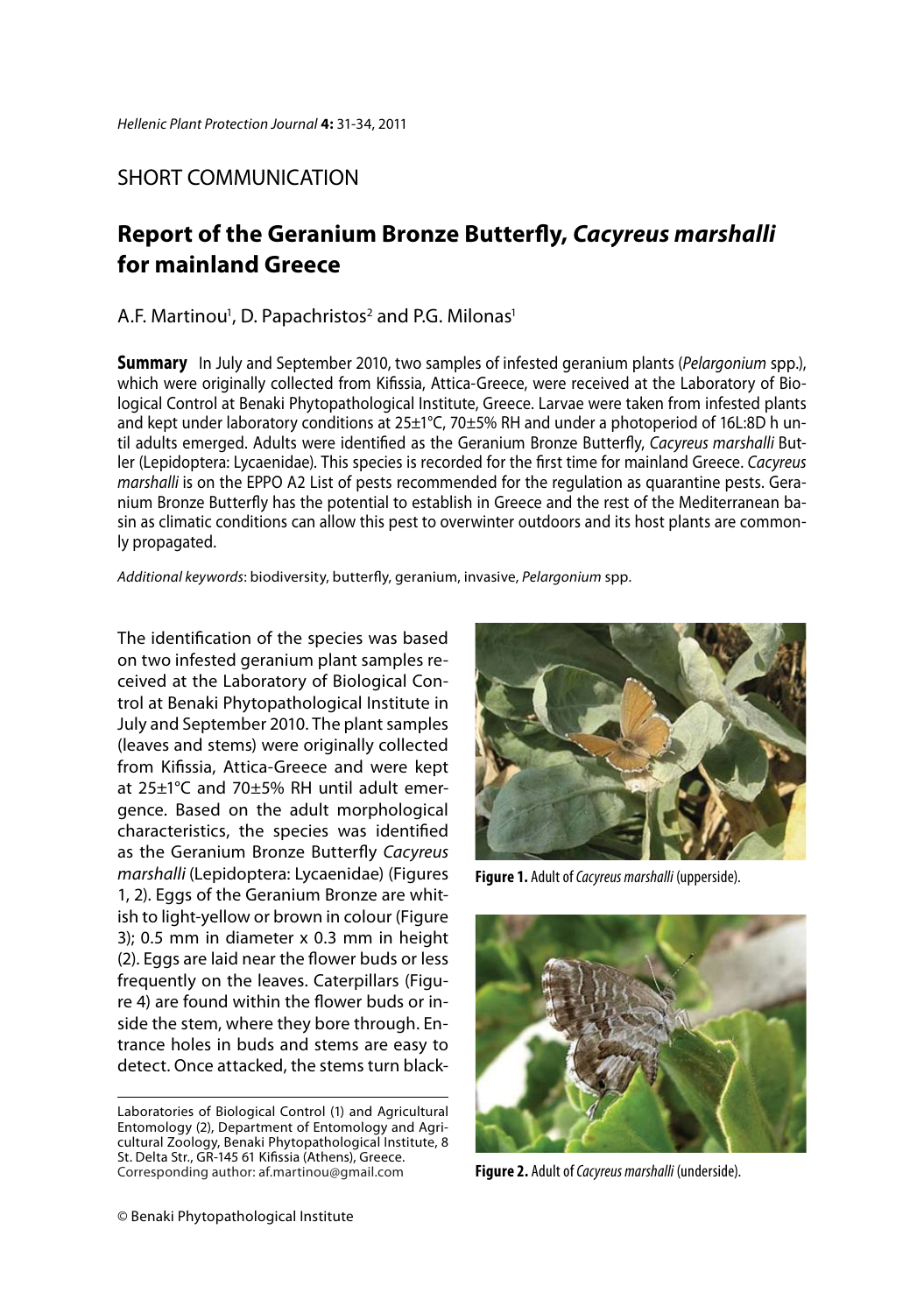

ish. The first- instar larvae have an average length of 1 mm which increases to 2 mm within 8 days. Second, third and fourth- instars grow to 3, 6 and 13 mm, typically in 8, 8 and 9 days, respectively. Their colour varies, with extremes of yellow and/or greenish shades with or without pink markings (2). Pupae are very hairy in shades of green, pale-yellow or brown, with brown mottling and an average length of 9 mm (2). Female adults have a wingspan of 18-27 mm while male adults have a wingspan of 15-23 mm. The two sexes are similar in appearance. Adults have a bronze-brown colouring at the upper surface with white spots on the fringe and highly-patterned undersides. They also bear substantial tails on their hindwings, along with a nearby eye spot, which diverts attacks from birds and other predators away from the critical body parts.

The species is indigenous to Southern Africa (2). According to the EPPO distribution maps of quarantine pests, C. marshalli is present (with no detailed records) in Botswana, Lesotho, Mozambique, South Africa, Swaziland and Zimbabwe. To date it has been observed in European countries such as Belgium and Italy with a few occurrences, France and mainland Spain, where it is recorded as present with a restricted distribution, and finally Germany, Portugal and the Balearic and Canary islands, where it is reported as present but with no detailed records. This is the first record for mainland Greece while there are previous records for the species from the Ionian island of Corfu



**Figure 3.** Egg of Cacyreus marshalli. **Figure 4.** Caterpillars of Cacyreus marshalli.

### (7, 10).

Pelargonium spp., commonly known as geraniums, are the main host plants of this pest but the butterfly also has the capacity to infest native Geranium spp. (8).

Cacyreus marshalli is on the EPPO A2 List of pests recommended for regulation as quarantine pests. Although on the EPPO A2 List, C. marshalli has not been regulated as a quarantine pest by European Regional Plant Protection Organizations and it has managed to spread rapidly in islands and mainland Spain and Italy (4, 9). The potential for natural spread of this pest is very low as its flights are short in duration with frequent rests (3). The most likely means of international dispersal is the movement of infested plant material. The example of the rapid establishment of C. marshalli on Mallorca (Balearic Islands) and its spread to the Spanish mainland shows that the pest has the potential to establish in the Mediterranean basin and could pose a threat for the European mainland. Geraniums are extensively grown as ornamental plants almost throughout Europe, but Spain, France, Italy and Greece, as well as North Africa, are at greater risk since their climatic conditions would allow the pest to overwinter outdoors. Furthermore, breeding and propagation of geraniums play an important role in these regions. Elsewhere in Europe, the pest could establish in glasshouses (1).

Cacyreus marshalli has never been re-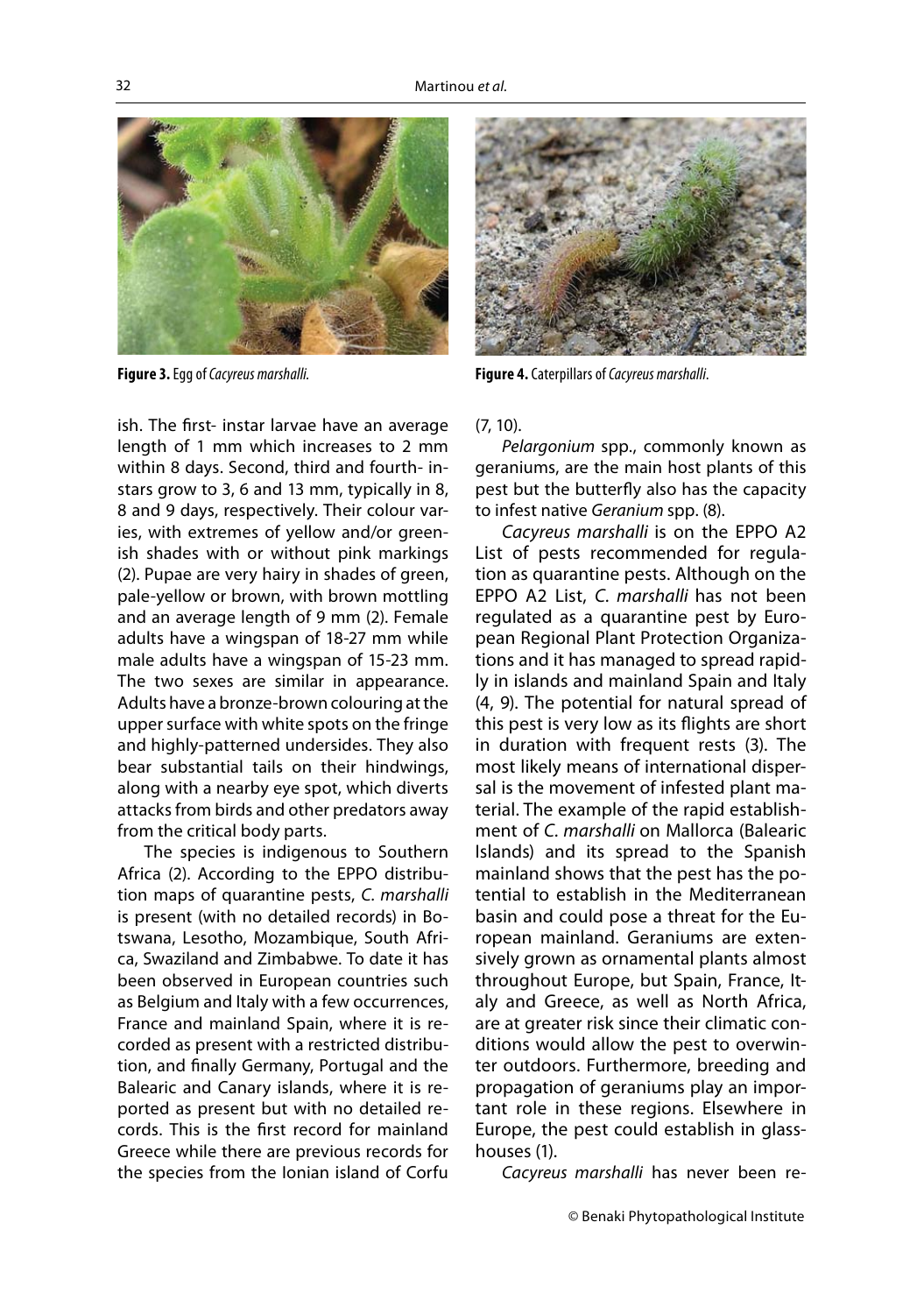ported as a pest species in its area of origin, probably due to autochthonous parasitoids and predators that manage to keep its population under the damage threshold. The introduction of the Geranium Bronze into Europe is having a great impact on the nursery sector, with a consequent decrease in the demand of geraniums, which are ever more often replaced by customers with other ornamental plants. Furthermore, the Geranium Bronze could cause problems in the mountainous and hilly habitats where wild Geranium spp. commonly exist. Adaptation of C. marshalli in these habitats could threaten the native flora and biodiversity through competition with other species such as Eumedonia eumedon (Esper) (Lepidoptera: Lycaenidae) and Aricia nicias (Meigen) (Lepidoptera: Lycaneidae) (8). Aricia nicias has been characterized as rare for Spain (5) while E. eumedon has been characterized as vulnerable in Greece (11).

No parasitoids or predators were observed in Italy for C. marshalli (4) except of a single case where an egg of the pest was parasitized by Trichogramma evanescens Westwood. In South Africa, Apanteles spp. have been reported to kill third- instar larvae of the pest (2). Products based on Bacillus thuringiensis or diflubenzuron, flufenoxuron, hexaflumuron, lambda-cyhalothrin, α-cypermethrin and benfuracarb could be used as insecticides for the control of C. marshalli (9). For the long-term control of the Geranium Bronze with B. thuringiensisbased insecticides it would be advisable to combine Cry1Ab with Cry1Ba (6). It would be wise to start a monitoring programme for this pest in Pelargonium spp. nurseries as well as in urban resident areas of mainland Greece and the islands where these plants are widely used in gardens and in balconies. Additionally, surveys could be undertaken in the monitored areas in order to identify predators or parasitoids that could be used as potential biocontrol agents for this pest.

We would like to thank Mr Timothy Cowles for providing with photos and Mr Rob Parker for sharing with us his interest on butterflies, especially regarding the Geranium Bronze Butterfly.

# **Literature cited**

- 1. Baufeld, P. 1993. Pest risk analysis of Cacyreus marshalli from a phytosanitary point of view. Nachrichtenblatt des Deutschen Pflanzenschutzdienstes, 45: 257-262.
- 2. Clark, G.C. and Dickson, C.G.C. 1971. Life histories of the South African lycaenid butterflies, pp. 60-61. Purnell, Cape Town, South Africa.
- 3. Eitschberger, U. and Stamer, P. 1990. Cacyreus marshalli, a new species of butterfly for the fauna of Europe? Atalanta, 21: 101-108.
- 4. Favilli, L. and Manganelli, G. 2006. Life history of Cacyreus marshalli, a South African species recently introduced into Italy. Bollettino della Societa Entomologica Italiana, 138: 51–61.
- 5. Gärdenfors, U. 2005. Rödlistade arter i Sverige 2005. The 2005 Red List of Swedish Species. 496 pp. ArtDatabanken, SLU, Uppsala.
- 6. Herrero, S., Borja, M. and Ferre´, J. 2002. Extent of Variation of the Bacillus thuringiensis Toxin Reservoir: the Case of the Geranium Bronze, Cacyreus marshalli Butler (Lepidoptera: Lycaenidae). Applied and Environmental Microbiology, 68: 4090–4094.
- 7. Parker, R. 2010. Cacyreus mashalli Butler, 1898 (Lepidoptera, Lycaenidae) newly recorded for Corfu, with notes on other butterflies on the island in September 2008. Entomologist's Gazette, 61: 40-42.
- 8. Quacchia, A., Ferracini, C., Bonelli, S., Balletto, E. and Alma, A. 2008. Can the Geranium Bronze, Cacyreus marshalli, become a threat for European biodiversity? Biodiversity and Conservation, 17: 1429-1437.

### **Web sites**

- 9. http://dc.eppo.org/
- 10. http://www.pamperis.gr/THE\_BUTTERFLIES\_OF\_ GREECE/Nees\_anaphores\_New\_records.html
- 11. http://filotis.itia.ntua.gr/species/d/6642/5. Gärdenfors

Received: 8 November 2010 ; Accepted: 1 June 2011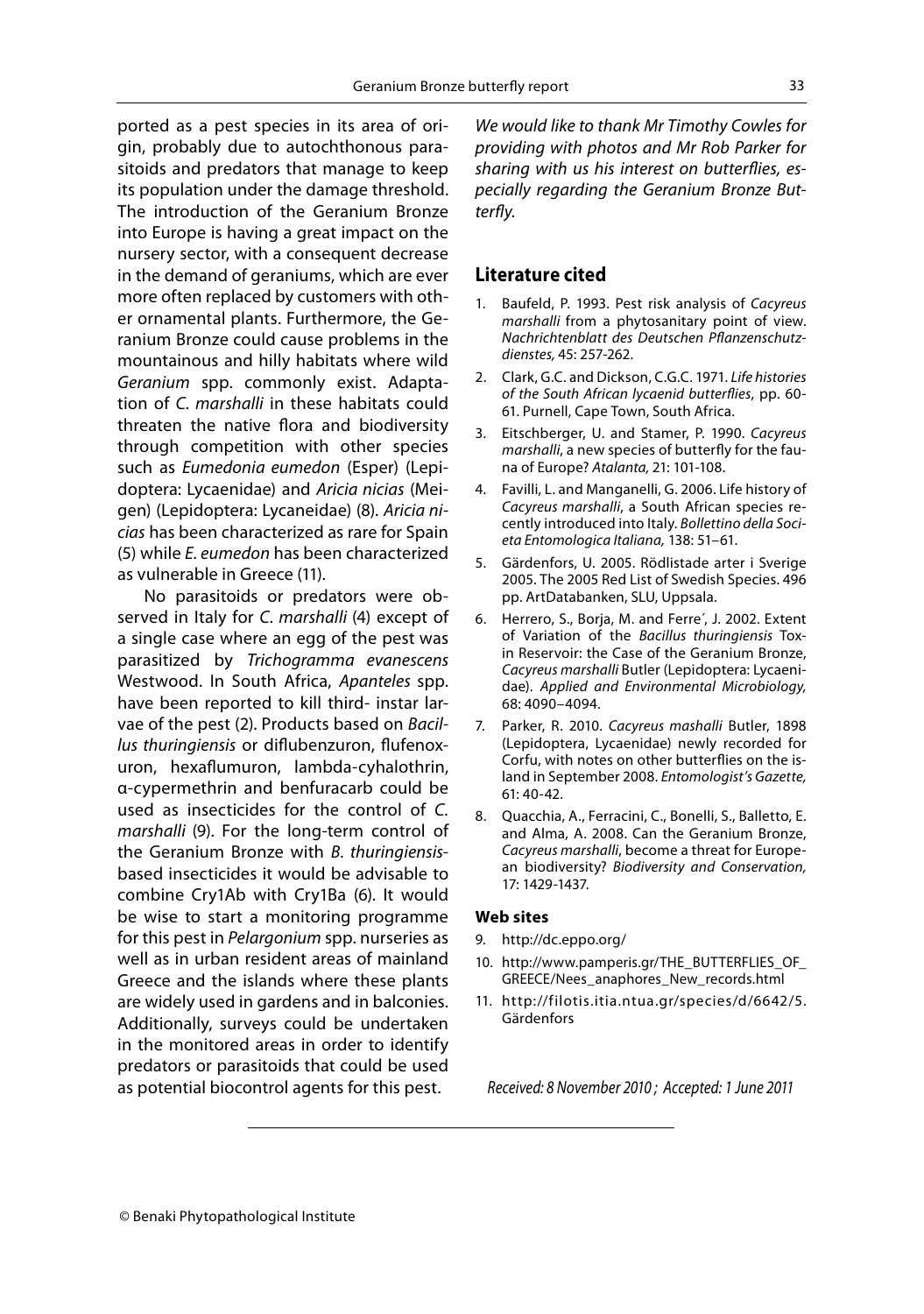# ΣΥΝΤΟΜΗ ΑΝΑΚΟΙΝΩΣΗ

# **Αναφορά του** *Cacyreus marshalli* **στην Ηπειρωτική Ελλάδα**

Α.Φ. Μαρτίνου, Δ. Παπαχρήστος και Π.Γ. Μυλωνάς

**Περίληψη** Τους μήνες Ιούλιο και Σεπτέμβριο του 2010, δύο δείγματα από προσβεβλημένα γεράνια (Pelargonium spp.) από την περιοχή της Κηφισιάς εξετάστηκαν στο εργαστήριο Βιολογικής Καταπολέμησης στο Μπενάκειο Φυτοπαθολογικό Ινστιτούτο. Οι προνύμφες από τα προσβεβλημένα φυτά διατηρήθηκαν σε συνθήκες εργαστηρίου στους 25±1°C, 70±5% σ.υ. και φωτοπερίοδο 16Φ:8Σ μέχρι την εμφάνιση των ενηλίκων. Τα ενήλικα αναγνωρίστηκαν ως το είδος Cacyreus marshalli Butler (Lepidoptera: Lycaenidae). Το είδος αυτό καταγράφεται για πρώτη φορά στην Ηπειρωτική Ελλάδα. Το C. marshalli βρίσκεται στην EPPO A2 λίστα οργανισμών καραντίνας. Το λεπιδόπτερο δύναται να εγκατασταθεί στην Ελλάδα και στην υπόλοιπη Μεσογειακή λεκάνη καθώς οι κλιματολογικές συνθήκες ευνοούν τη διαχείμαση του ενώ τα φυτά ξενιστές του είναι πολύ κοινά.

Hellenic Plant Protection Journal **4:** 31-34, 2011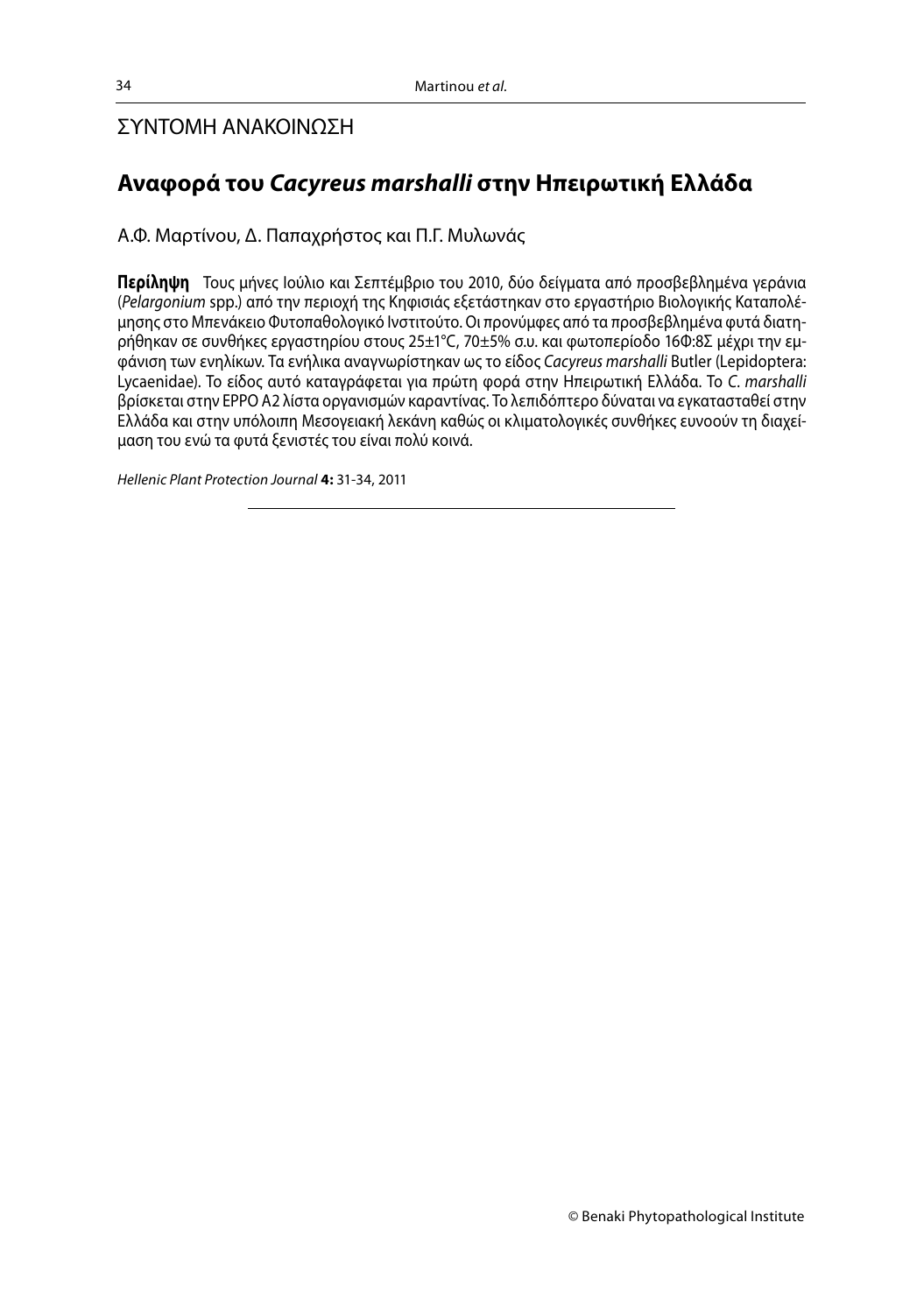# **Larvicidal evaluation of three** *Mentha* **species essential oils and their isolated major components against the West Nile virus mosquito**

A. Michaelakis<sup>1</sup>, D. Papachristos<sup>1</sup>, A. Kimbaris<sup>2</sup> and M. Polissiou<sup>3</sup>

**Summary** The larvicidal activity of essential oils derived from three different Mentha species (Lamiaceae) as well as their major aroma p-menthane type components were evaluated against Culex pipiens (Diptera: Culicidae). Therefore, pulegone, piperitenone, piperitone, carvone, menthone and menthol were isolated using column chromatography. The  $LC_{10}$  values revealed that M. pulegium and M. piperita oils were the most toxic (46.97 and 40.28 mgl<sup>-1</sup> respectively) and pulegone was the most effective (27.23 mg|-1) among the major ingredients. The activity of all essential oils is in agreement with the proportion/toxicity rate of their individual major components, apart from the case of M. piperita where the LC<sub>50</sub> values of its major ingredients menthone and menthol stand higher than 100 mgl<sup>-1</sup>. For the isolated molecules, studies on structure activity relationships revealed that the location of C-C double bond and the presence of the isopropylidene group might be key factors.

Additional keywords: Culex pipiens, essential oil, larvicidal activity, major components isolation, Mentha species

# **Introduction**

Control of mosquitoes is crucial due to the fact that they are vectors of many viruses. Culex pipiens serves as both an enzootic and an epidemic (i.e. "bridge") vector of West Nile Virus (WNV) to humans, is a wide spread insect pest with medical importance. According to Bakonyi et al. (4) WNV emerged in several European countries within the last 50 years. Outbreaks of WNV encephalitis in humans and horses were reported. Recently, new WNV strains were isolated in Central Europe from mosquito vectors and from encephalitic cases of vertebrate host (18). During the last decade cases are also reported from Russia, Israel, Turkey and other Mediterranean countries (10). During summer of 2010, hundreds of people were seriously affected from WNV and more than 30 died in Northern Greece (18). Currently specific treatment and vaccines are not available for the protection of horses or humans and only mosquito control measures could reduce the risk of the development of serious diseases (6). Therefore the use of improved mosquito control measures is strongly emphasized. According to Floore (11) the success of mosquito control relies on product efficacy and tools that are environmentally friendly. Shaalan et al. (21) stated that ".. the failure to discover a significant new class of insecticides has led many researchers back to biodiscovery studies…". Plant derived pesticides are biodegradable and may be the future arsenal against mosquitoes but there are many topics that need more investigation.

Previous investigations have indicated that various Mentha spp. plant extracts displayed larvicidal effect on Cx. pipiens, Cx. quinquefasciatus, Aedes aegypti, Anopheles stephensi and An. tesselatus (2, 3, 19, 20, 22, 23). Furthermore, pure substances (thymol, menthone, menthol and pulegone) and menthol derivatives have been tested against mosqui-

<sup>1</sup> Laboratory of Agricultural Entomology, Department of Entomology and Agricultural Zoology, Benaki Phytopathological Institute, 8 St. Delta Str., GR-145 61 Kifissia (Athens), Greece

<sup>2</sup> Laboratory of Chemistry & Biochemistry, Department of Agricultural Development, Democritus University of Thrace, 193 Pantazidou Str., GR-682 00 Orestiada, Greece

<sup>&</sup>lt;sup>3</sup> Chemistry Laboratories, Agricultural University of Athens, 75 Iera Odos Str., GR-118 55 Athens, Greece Corresponding author: kimparis@agro.duth.gr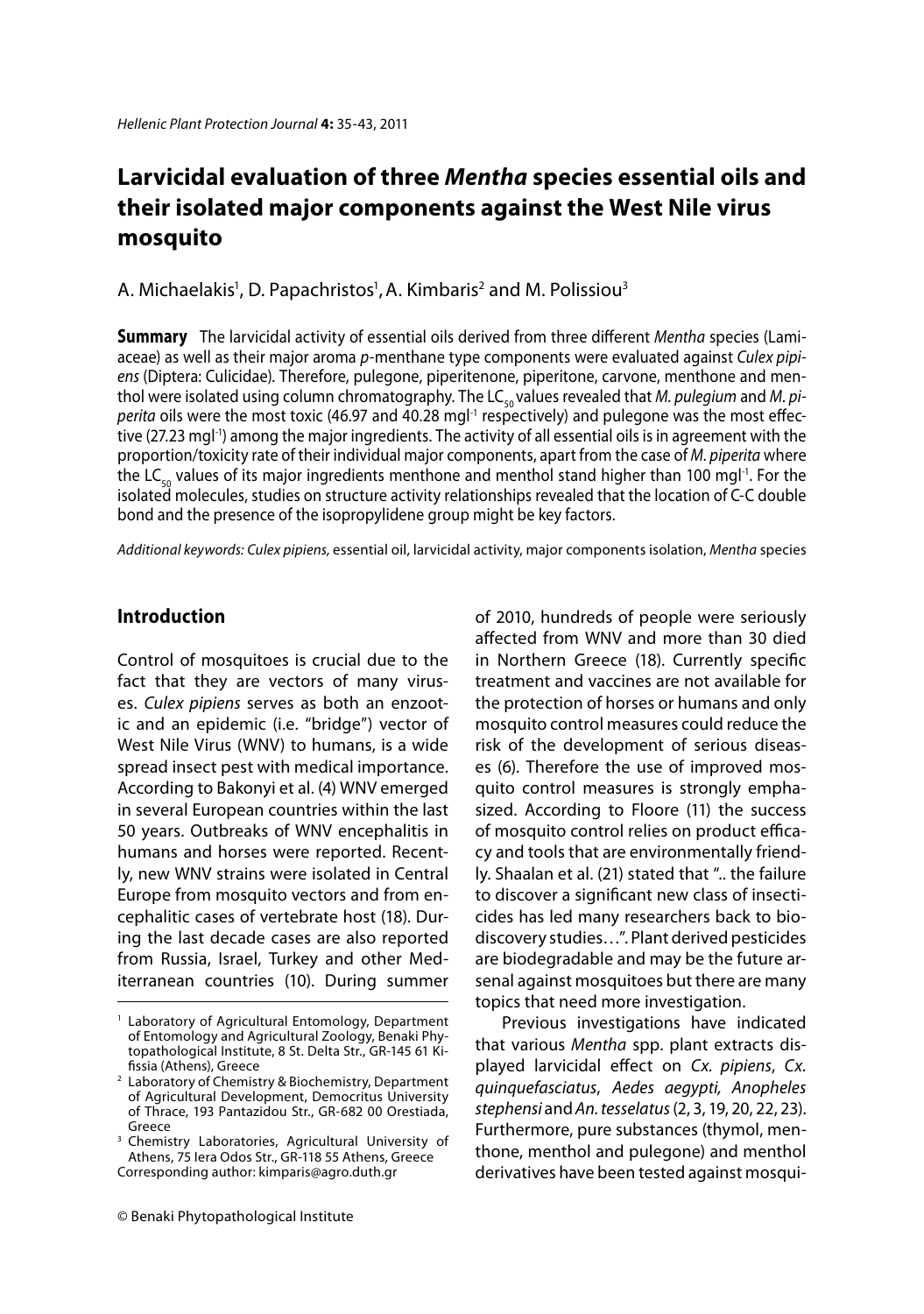to adults, while menthone, thymol and carvacrol against Culex species for larvicidal activity (20, 23). These substances are known active ingredients not only of Mentha species essential oils but also of many other plants, in which their concentrations vary (7).

Main objectives of this study were: a) to evaluate the efficacy of essential oils derived from three Mentha species, M. pulegium (three populations), M. piperita and M. spicata (spearmint) against Cx. pipiens larvae, b) to isolate and evaluate essential oil major components, c) to correlate larvicidal activity of isolated components with their precursor oils and d) to study the structure activity relationships for the isolated molecules.

# **Materials and Methods**

### **Plant Materials**

Three different species of the genus Mentha were used: M. pulegium (pennyroyal), M. piperita (mint) and M. spicata (spearmint). All plant materials were collected from various natural habitats in Greece by members of our team, between July and August 2007 in the flowering stage. Specifically, in the case of M. pulegium samples were collected from three populations according to their geographical origin, the first one from Orestiada (North-East of Greece, named as PUL1), the second from Karditsa (center of Greece, PUL2) and the third from Heraklion (Island of Crete, PUL3). Samples of M. spicata (SP) and M. piperita (PIP) were purchased from local farmers from the region of Karditsa. All five plant materials were air dried and stocked for further use.

# **Chemicals**

R-(+)-pulegone, terpinen-4-ol, β-farnesene, α-pinene, β-pinene, mesityl oxide, methyl vinyl ketone, menthol and menthone were purchased from Aldrich (Steinheim, Germany). Eucalyptol, β-myrcene, S-(-)-limonene, γ-terpinene, thymol, carvacrol and β-caryophyllene were purchased from Sigma (St. Louis, USA). Carvone was bought from Fluka (Steinheim, Germany). 3-methyl cyclohexanone were bought from Jansen Chimica (Beerse, Belgium). Terpinolene, iso-menthone and piperitone were purchased from Extra Synthese (Genay, France). Diethyl ether (BHT free) was purchased from SDS (Cedex, France). Pentane was bought from Lab-Scan (Doublin, Ireland). Piperitenone was prepared according to literature synthetic procedure (5), due to commercial unavailability. Purity of the isolated product (97.3%) was estimated according to GC-MS analytical conditions given bellow. Structural characterization that was accomplished by mass spectral analysis and NMR experiments was in agreement to literature data (5). NMR spectra were recorded on Brucer Avance DRX-500 instrument. Potassium hydroxide, tetrahydrofuran (THF), silica gel 60G and TLC plates (silica gel 60, F254) were purchased from Merck (Darmstadt, Germany).

### **Isolation of the Essential Oils**

Aerial parts from PUL1, PUL2, PUL3, SP and PIP were powdered in an electrical blender and 1 Kg of each sample submitted to hydrodistillation for 4 h in a Clevenger-type apparatus. The obtained essential oils, named as EOpul1, EOpul2, EOpul3, EOsp and EOpip respectively, were dried over anhydrous magnesium sulfate. After filtration their volume were calculated and expressed as ml of essential oil/100 g of dry material (Table 1) and finally stored in labeled sterile screw capped bottles at -22°C until use.

# **Gas chromatography – Mass spectrometry (GC-MS) analysis**

The essential oils were analyzed using a Hewlett Packard II 5890 gas chromatography (GC) system, equipped with a FID detector and HP-5ms capillary column (30 m x 0.25 mm, film thickness 0.25 μm). Injector and detector temperatures were set at 220°C and 290°C, respectively. GC oven temperature was programmed from  $60^{\circ}$ C to 240 $^{\circ}$ C at a rate of  $3^{\circ}$ C /min and held isothermally for 10 min. Helium was the carrier gas at a flow rate of 1 ml/min. Diluted samples (1/100 in diethyl ether, mgl<sup>-1</sup>) of 1.0 μl were injected manually and in the splitless mode. Quan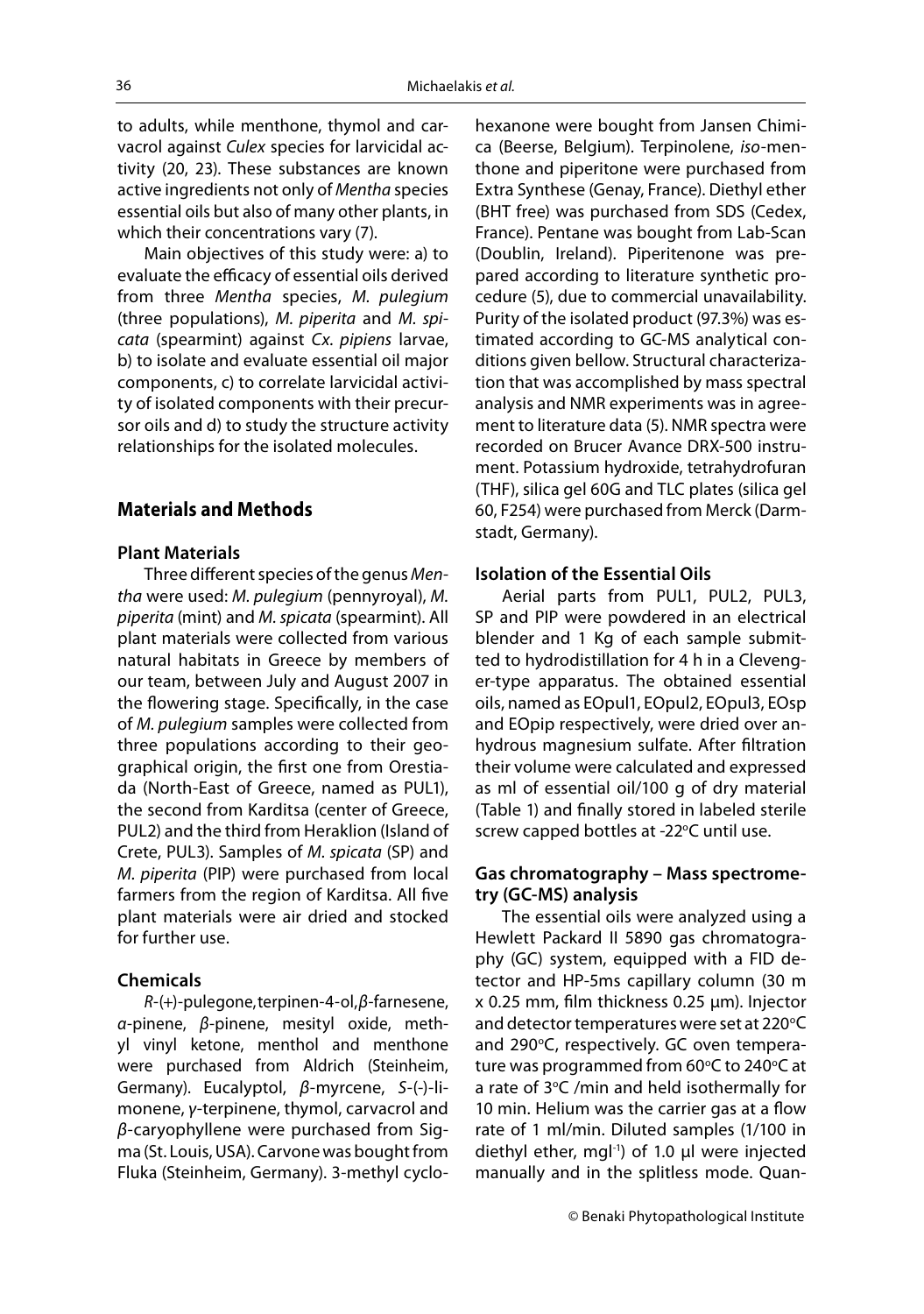titative data were obtained electronically from FID area percent data without the use of correction factors. Qualitative analysis of the essential oils was performed using the same conditions with GC, in a Hewlett Packard II 5890 gas chromatograph equipped with Hewlett Packard II 5972 mass selective detector in the electron impact mode (70 eV). Most ingredients of the essential oils were identified on the basis of comparison of GC relative retention times and mass spectra with those of pure standards. As for the rest components, tentative identification was based on the comparison of their mass spectra and elution order with those obtained from the NIST 98 and Wiley 275 library data of the GC-MS system and from Adams CD computer library (1).

# **Isolation of Essential Oils Major Ingredients**

Ten (10) g of the extracted crude essential oils EOpul1, EOpul2, EOpul3, EOpip and EOsp were fractioned by column chromatography on silica gel and eluted with a gradient of solvents of increasing polarity (pentane + diethyl ether: 100 + 0, 97 + 3, 95 + 5, 93 + 7, 90 + 10 and 80 + 20). Column fractions were monitored by thin layer chromatography (TLC) with pentane + diethyl ether  $(9.5 + 0.5)$ . Fractions with similar  $\mathsf{R}_{\mathsf{f}}$  values on the TLC plates to authentic co-eluted compounds were pooled. Spots were detected under UV lamp and afterwards by spraying with a mixture of 1% vanillin and 5% sulfuric acid solution (in ethanol) and heating at 120°C and/or PMA solution (phosphomolybdic acid 7.5% mgl<sup>-1</sup> in ethanol) and charring on a hot plate. The chosen fractions merged to one and elution solvents removed by a rotary flash evaporator. The distillation was stopped when the volume of solvents was reduced to ~10 ml and completed by flushing through nitrogen.

### **Mosquito Rearing**

The colony of the species Cx. pipiens biotype molestus has been maintained in the laboratory of Benaki Phytopathological Institute, Kifissia, Greece for more than 25 years. Adult mosquitoes are kept in wooden framed cages (33x33x33 cm) with a 32x32 mesh at 25±2°C, 80±2% relative humidity and photoperiod of 14:10 (L:D) h. Cotton wicks saturated with 10% sucrose solution are used as food source. Females lay eggs in round, plastic containers (10 cm diameter x 5 cm depth) filled with 150 ml of tap water. Egg rafts are removed daily and placed in cylindrical enamel pans (with diameter of 35 cm and 10 cm deep), in order to hatch. Larvae are reared under the same conditions of temperature and light and are fed daily with baby fish food (TetraMin, Baby Fish Food) at a concentration of 0.25 gl<sup>-1</sup> of water until pupation. Pupae are then collected and introduced into the adult rearing cages.

### **Larvicidal Bioassays**

Stock solutions were prepared in ethanol with a concentration of 1% mgl<sup>-1</sup>. A series of aqueous solutions of the tested material, expressed as mgl<sup>-1</sup>, were made and tested under laboratory conditions. Preliminary experiments (data not shown) were performed to evaluate toxicity and subsequently different concentrations were employed ranging from 10 to 200 mgl-1 for each tested material.

The larval mortality bioassays were carried out according to the test method of larval susceptibility as proposed by the World Health Organization (24). Twenty  $3<sup>rd</sup>$  to  $4<sup>th</sup>$  instar larvae of the species Cx. pipiens biotype molestus were collected from the colony. They were placed in glass beaker with 250 ml of aqueous suspension of tested material at various concentrations and an emulsifier was added in the final test solution (less than 0.05%). Four replicates were made per concentration and a control treatment with tap water and emulsifier was also included. Beakers with larvae were placed at  $25\pm2$ °C,  $80\pm2\%$  relative humidity and photoperiod of 14:10 (L:D) h.

### **Data Analysis**

Larvicidal effect was recorded 48 h after treatment. Data obtained from each dose– larvicidal bioassay (total mortality, mgl<sup>-1</sup> concentration in water) were subjected to probit analysis in which probit–transformed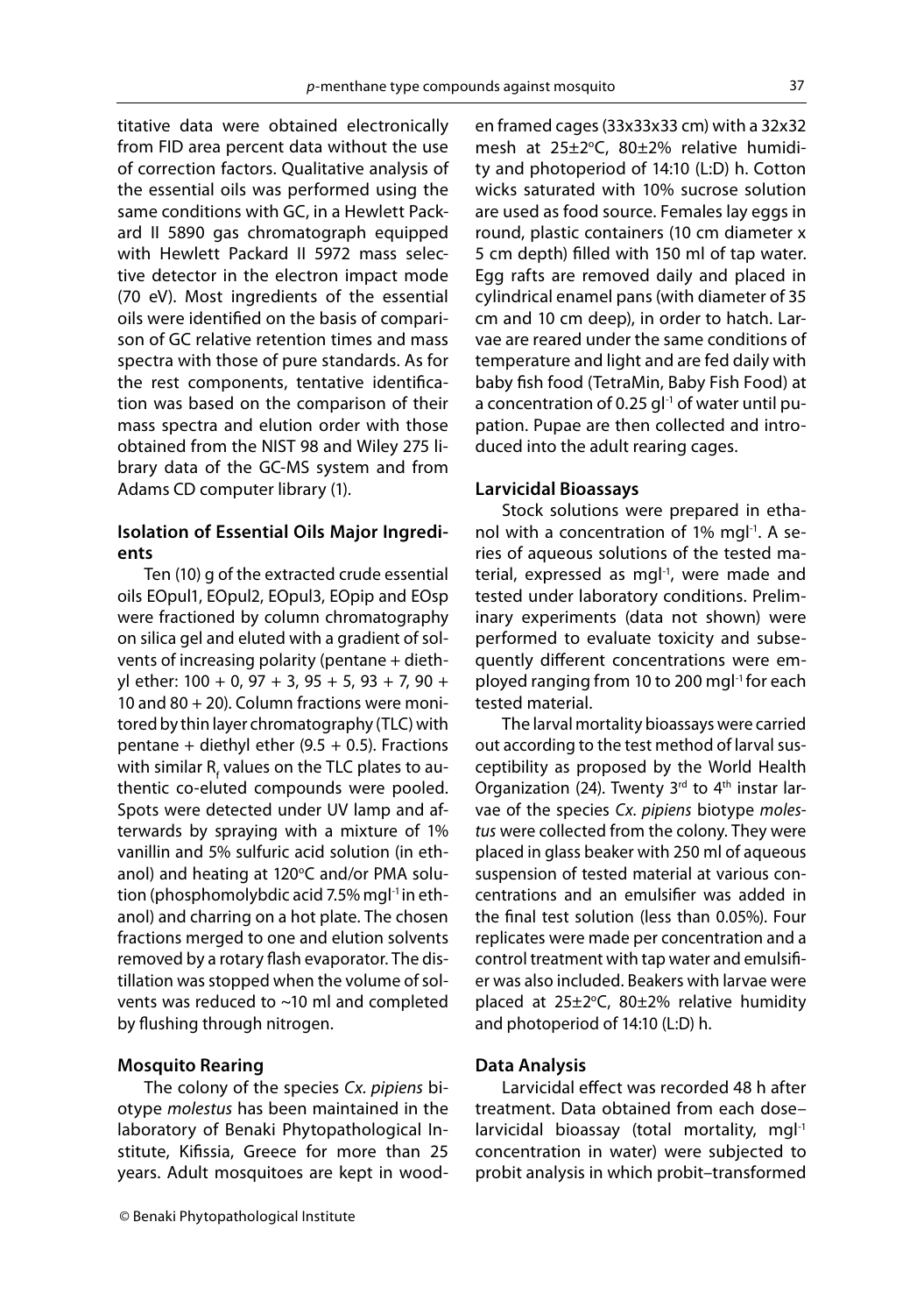| mortality was regressed against log <sub>10</sub> -trans-<br>formed dose; $LC_{50'}$ , $LC_{90}$ values, and slopes<br>were calculated (SPSS 11.0). | obtained essential oils are shown in Table 1.<br>Literature data suggests that M. pulegium is<br>a chemical polymorph species both in qual-<br>itative and/or quantitative composition. Re- |
|-----------------------------------------------------------------------------------------------------------------------------------------------------|---------------------------------------------------------------------------------------------------------------------------------------------------------------------------------------------|
| <b>Results</b>                                                                                                                                      | cently, it has been demonstrated the link be-<br>tween the oil composition and origin of 38<br>populations of M. pulegium scattered along                                                   |
| <b>Chemical Composition of the Essential</b><br>Oils<br>Yields and chemical composition of the                                                      | Greece (12). Thus, the three different sam-<br>ples resulted in different chemical profiles.<br>In detailed, in EOpul1 pulegone (61.1%) was                                                 |

Table 1. Percentage composition of essential oils isolated from *M. pulegium* (three populations: EOpul1, EOpul2 and EOpul3), M. spicata (EOsp) and M. piperita (EOpip). Compounds are listed in order of elution from an HP-5 MS column.

|                                     | Composition (%)     |                     |        |      |                    |  |
|-------------------------------------|---------------------|---------------------|--------|------|--------------------|--|
| Components                          | EOpul1 <sup>c</sup> | EOpul2 <sup>c</sup> | EOpul3 | EOsp | EOpip <sup>c</sup> |  |
| 3-methyl cyclohexanone <sup>a</sup> | 0.4                 |                     |        |      |                    |  |
| $\alpha$ -pinene <sup>a</sup>       |                     |                     | 0.2    | 0.4  | 0.7                |  |
| $\beta$ -pinene <sup>a</sup>        |                     |                     | 0.2    | 0.2  | 1.2                |  |
| 3-octanol <sup>a</sup>              | 1.4                 | 0.4                 | 0.7    | 0.2  |                    |  |
| limonene <sup>a</sup>               | 1.2                 | 2.7                 | 1.8    |      |                    |  |
| eucalyptol <sup>a</sup>             |                     |                     |        | 9.0  | 6.9                |  |
| γ-terpinene <sup>a</sup>            |                     |                     |        | 0.4  | 0.7                |  |
| menthone <sup>a*</sup>              | 4.3                 | 1.8                 | 1.6    |      | 39.0               |  |
| isomenthone <sup>a*</sup>           | 13.0                | 0.3                 | 24.8   |      | 9.9                |  |
| menthol <sup>a*</sup>               |                     |                     |        |      | 25.9               |  |
| terpinen-4-ol <sup>a</sup>          |                     |                     |        | 0.7  |                    |  |
| cis-dihydro carvone <sup>b</sup>    |                     |                     |        | 1.0  |                    |  |
| isopulegone <sup>b</sup>            | 2.9                 |                     |        |      |                    |  |
| trans-carveol <sup>b</sup>          |                     |                     |        | 0.8  |                    |  |
| pulegone <sup>a*</sup>              | 61.1                |                     |        |      | 2.0                |  |
| carvone <sup>a*</sup>               |                     |                     |        | 71.8 |                    |  |
| piperitone <sup>a*</sup>            | 1.1                 | 92.6                | 69.3   |      | 1.3                |  |
| piperitenone <sup>a*</sup>          | 4.0                 | 0.1                 | 0.4    |      |                    |  |
| piperitenone oxide <sup>b</sup>     | 1.8                 |                     |        |      |                    |  |
| $\beta$ -bourbonene <sup>b</sup>    | 0.1                 | 0.8                 | 0.2    | 1.5  | 0.4                |  |
| $\beta$ -elemeneb                   |                     |                     |        | 1.1  | 0.2                |  |
| $\beta$ -caryophyllene <sup>a</sup> |                     |                     |        | 2.2  | 3.5                |  |
| $\beta$ -farnesene <sup>a</sup>     |                     |                     |        | 0.1  | 0.6                |  |
| germacrene D <sup>b</sup>           | 0.1                 |                     |        | 1.3  | 2.9                |  |
| bicyclogermacrene <sup>b</sup>      |                     |                     |        | 0.8  | 0.5                |  |
| caryophyllene oxide <sup>a</sup>    |                     |                     |        | 0.2  |                    |  |
| <b>Total</b>                        | 91.4                | 98.7                | 99.2   | 91.7 | 95.7               |  |
| oil yield (ml/100 dry wt)           | 2.2                 | 2.1                 | 2.1    | 1.8  | 3.2                |  |

<sup>a</sup> Comparison with pure standards.<br><sup>b</sup> Tentative identification based on data obtained from NIST 98 and Wiley 275 library of the GC-MS system and from Adams CD computer library (16).<br>
C For these essential oils the phytochemical analysis for major ingredients (>1%) has already been published (14).

\* Components that were isolated and applied in bioassays.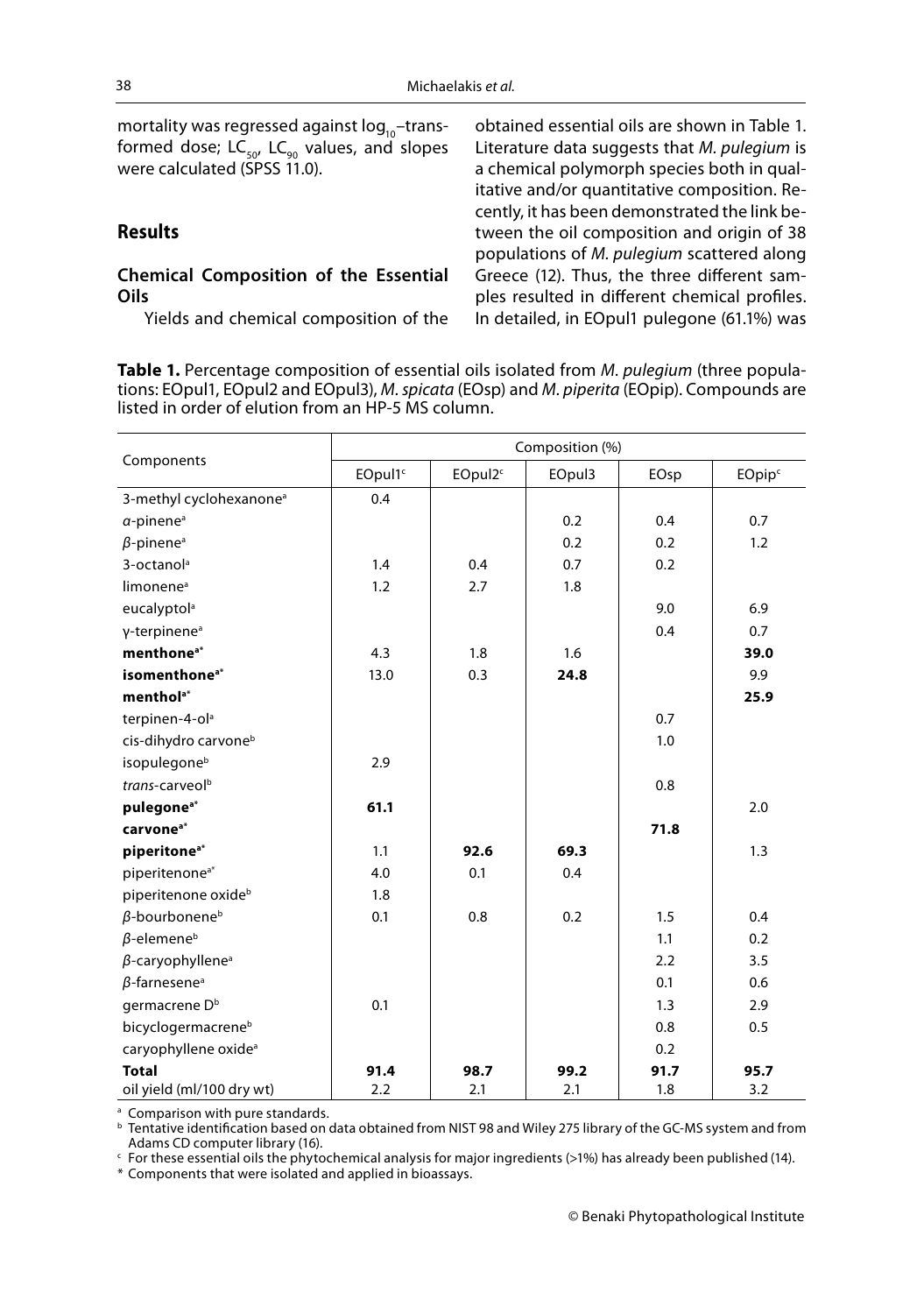the most abundant ingredient followed by isomenthone (13.0%), menthone (4.3%), piperitenone (4.0%), isopulegone (2.9%) and piperitenone oxide (1.8%). EOpul2 characterized by the dominant occurrence of piperitone (92.6%) and the minor presence of limonene (2.7%) and menthone (1.8%). Finally, EOpul3 consisted of piperitone (69.3%), isomenthone (24.8%), limonene (1.8%) and menthone (1.6%). Concerning the other two plants, the major ingredient of EOsp was carvone (71.8%) followed by eucalyptol (9.0%) and  $\beta$ -caryophyllene (2.2%) among others, while EOpip consisted of menthone (39.0%) and menthol (25.9%) with minor components isomenthone (9.9%), eucalyptol (6.9%) and β-caryophyllene (3.5%) among other less abundant ingredients.

### **Purity of the isolated major ingredients**

The purity of the isolated components was determined by GC-MS analysis and is given as follows: pulegone (5.45 g, 99.2% purity) and piperitenone (0.38 g, 98.6% purity) from EOpul1, piperitone (8.63 g, 99.5% purity) from EOpul2, piperitone (6.21 g, 99.4% purity) and iso-menthone (1.86 g, 98.9% purity) from EOpul3, carvone (6.05 g, 99.6%

purity) from EOpip and menthone (3.16 g, 99.2% purity) and menthol (2.17 g, 99.0% purity) from EOsp. Pulegone, piperitenone, piperitone, isomenthone, carvone, menthone and menthol have been isolated in high purities and their chemical structures are given in Figure 1. Although piperitenone does not constitute a major ingredient, it has also been isolated due to the fact that it is structurally similar to pulegone and piperitone.

### **Larvicidal Assays**

Essential oils and their major ingredients were tested for their larvicidal activity against Cx. pipiens 3<sup>rd</sup>-4<sup>th</sup> instar larvae. EOpul1 was the most active essential oil as well as its major component pulegone among the essential oil major ingredients (based on nonoverlapping confidence intervals) (see Table 2 for  $LC_{50}$  and  $LC_{90}$  values). The essential oils EOpul2 and EOsp and their dominated compounds, piperitone and carvone respectively, presented a rather medium activity (Table 2). EOpul3 was the only inactive essential oil showing no larvicidal effect. The larvicidal pattern of the EOpip was quite different: LC values were high and almost the same with the EOpul1 (LC $_{50}$  value 40.28 and 46.97 mgl<sup>-1</sup>



**Figure 1.** Chemical structures of essential oils' isolated components.

<sup>©</sup> Benaki Phytopathological Institute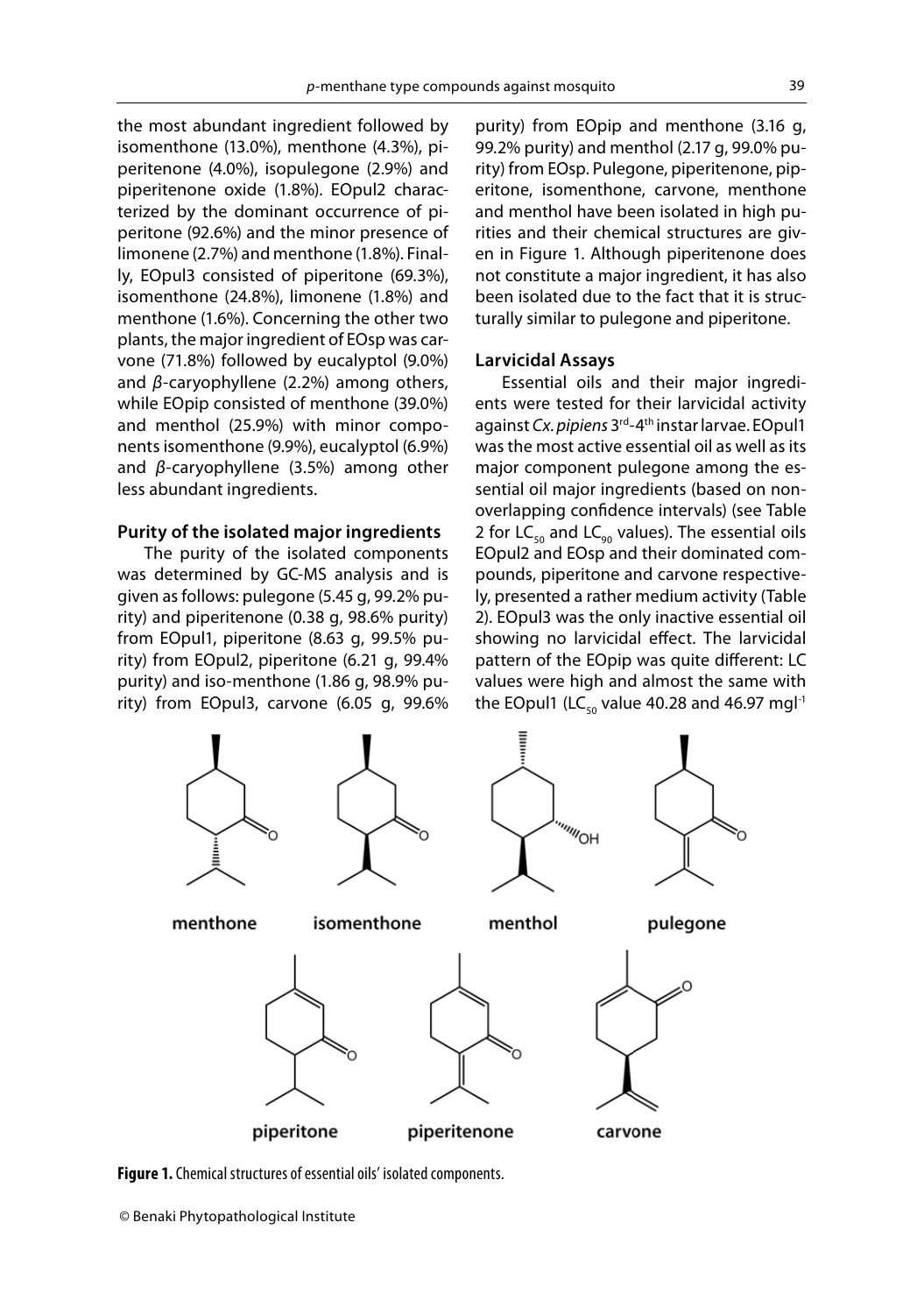for EOpip and EOpul1 respectively).

# **Discussion**

In this study, essential oils of Mentha species and their major ingredients were tested with respect to their larvicidal effect against Cx. pipiens mosquitoes. The selection of the three Mentha species, M. pulegium (three populations), M. piperita and M. spicata, was based on obtaining essential oils that possessed different chemical profiles. The isolated essential oils can be characterized as pulegone type (EOpul1), piperitone type (EOpul2), piperitone-isomenthone type (EOpul3), menthone-menthol type (EOpip) and carvone type (EOsp). These results of

**Table 2.** LC<sub>50</sub> and LC<sub>90</sub> values for essential oils and their isolated major components against larvae of Culex pipiens biotype molestus. Major components percentage composition, in relation to their precursor essential oils, is also given in parenthesis.

| Essential oil / Major components | n <sup>c</sup> | Slope $(\pm$ SE) | $LC_{50}$<br>(95% CL) <sup>a</sup> | $LC_{90}$<br>(95% CL) <sup>a</sup> | $X^2$               | df |
|----------------------------------|----------------|------------------|------------------------------------|------------------------------------|---------------------|----|
| (% composition in essential oil) |                |                  |                                    |                                    |                     |    |
| EOpul1                           | 400            | $4.93 \pm 0.53$  | 46.97<br>$(43.92 - 50.73)$         | 85.42<br>$(74.51 - 104.51)$        | 15.440              | 18 |
| pulegone (61.1%)                 | 400            | $4.87 \pm 0.52$  | 27.23<br>$(24.39 - 29.7)$          | 49.91<br>$(45.4 - 56.61)$          | 12.402              | 15 |
| piperitenone (4.0%)              | 320            | $5.16 \pm 0.55$  | 75.91<br>$(72.54 - 79.2)$          | 97.31<br>$(92.16 - 104.84)$        | 5.909               | 10 |
| EOpul2                           | 480            | $8.84 \pm 0.94$  | 168.59<br>$(157.76 - 182.99)$      | 235.44<br>$(209.67 - 293.82)$      | 37.275 <sup>b</sup> | 16 |
| Piperitone (92.6%)               | 320            | $8.47 \pm 0.9$   | 131.91<br>$(112.92 - 155.81)$      | 186.84<br>$(157.64 - 287.79)$      | 47.024 <sup>b</sup> | 10 |
| EOpul3                           | 320            |                  | >200                               |                                    |                     |    |
| piperitone (69.3%)               | 400            | $8.32 \pm 0.83$  | 129.51<br>$(118.78 - 142.17)$      | 178.98<br>$(159.16 - 223.33)$      | 35.466 <sup>b</sup> | 13 |
| isomenthone (24.8%)              | 320            |                  | > 200                              |                                    |                     |    |
| <b>EOsp</b>                      | 320            | 10.66±1.19       | 95.9<br>$(80.44 - 107.13)$         | 126.46<br>$(112.57 - 162.87)$      | 43.362 <sup>b</sup> | 10 |
| carvone (71.8%)                  | 400            | $5.54 \pm 0.68$  | 95.31<br>$(84.58 - 106.77)$        | 162.31<br>$(137.02 - 228.97)$      | 26.735              | 13 |
| <b>EOpip</b>                     | 480            | 22.29±0.22       | 40.28<br>$(30.9 - 50.56)$          | 146.17<br>$(105.4 - 252.54)$       | 44.197 <sup>b</sup> | 19 |
| menthone (39.0%)                 | 480            | $9.29 \pm 0.92$  | 111.11<br>$(104.54 - 116.67)$      | 152.63<br>$(145.23 - 162.51)$      | 18.942              | 16 |
| menthol (25.9%)                  | 400            | $8.6 \pm 1.31$   | 120.97<br>$(105.35 - 130.02)$      | 170.45<br>$(157.72 - 199.31)$      | 20.977              | 13 |

<sup>a</sup> LC values are expressed in mgl<sup>-1</sup> and they are considered significantly different when 95% CL fail to overlap.

<sup>b</sup> Since goodness-of-fit test is significant (P<0.05), a heterogeneity factor is used in the calculation of confidence limits (CL).

c Total number of larvae tested.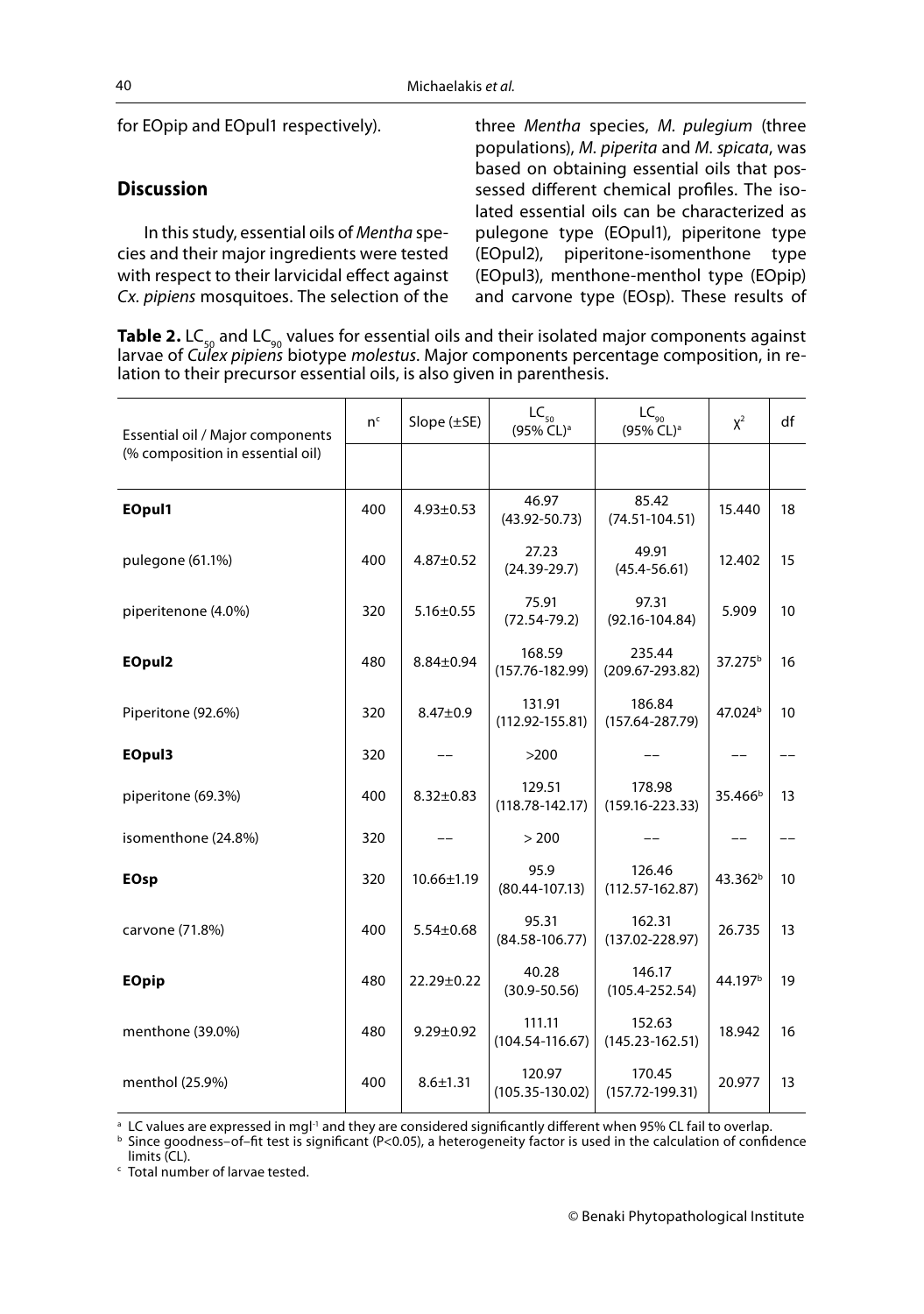phytochemical analysis are in agreement with literature data (13, 17).

Essential oils are a mixture of different ingredients, mostly terpenes, which in the analysed Mentha spp. essential oils included pulegone, piperitone, isomenthone, carvone, menthone and menthol and they are comparable to findings in the literature (8, 13). Besides menthone, the rest isolated ingredients were evaluated for the first time against Cx. pipiens larvae. Among them, pulegone demonstrated the strongest larvicidal activity. The activity of all essential oils is in agreement with the proportion/ toxicity rate of their individual major components, apart from the case of EOpip. The EOpip consists of menthone and menthol (in a total of 65%) and their  $LC_{50}$  values are higher than 100 mgl<sup>-1</sup>, so it was expected to have the same toxicity pattern with the maternal essential oil. According to our experimental and literature data (10) EOpip did not follow this pattern and found to be one of the two most drastic essential oils ( $LC_{50}$  value near 40mgl<sup>-1</sup>). Two suggestions could be made: either the rest of the ingredients possess independently strong larvicidal ability or some kind of synergistic phenomenon took place. These results are in accordance with those reported by Amer and Mehlhorn (2) where peppermint had moderate larvicidal activity against mosquito larvae (near 53% mortality after 24 h treatment).

Some interesting conclusions can be drawn concerning the relationship between the structure of the isolated  $p$ -menthane compounds and their larvicidal effect against Cx. pipiens. Although, pulegone and piperitone are isomers, the first is 5-fold more active than the later. This differentiation probably stands on account of the location of the C-C double bond that these two molecules contain. We assume that in pulegone the C-C double bond position on the chain group (isopropylidene versus isopropyl group) enhances the toxicity. This hypothesis is strengthened by the case of piperitenone, where toxicity ranges between pulegone and piperitone. Piperitenone is structurally similar to both aforementioned molecules. Particularly, it combines all of the former molecules characteristics to one structure as it bares two double bonds, where the first one is internal at the cyclohexane ring (resembling to piperitone) and the second one external (resembling to pulegone). Therefore, two arguments can be made: either piperitenone's internal double bond reduces the total toxicity or its external double bond increases the toxicity. In any case, toxicity seems to be in direct connection to carbon-carbon double bond's position.

The effectiveness order of the above mentioned molecules, compared to menthone (saturated cetone), is the following: pulegone> piperitenone > menthone > piperitone. This ranking indicates that unsaturation might be a key factor but not necessarily the most determinant; it should be taken into account in combination with the position factor. Our results concerning carvone (a molecule isomer to piperitenone) also support this hypothesis: carvone is less effective than piperitenone while both of them are showing reduced toxicity compared to pulegone. This activity differentiation probably results from the different location of C-C double bond (isopropenyl group) as well as to its endo-exocyclic dienone character. By inference, it seems that in the case of the tested monoterpene cetones, the presence of the isopropylidene group increases the strength of larvicity, comparing to isopropenyl and/or isopropyl group effectiveness.

Finally, the use of the two enantiomers, isomenthone and menthone, revealed that the latter was more toxic, indicating that enantioselectivity may play also an important role for the toxicity of essential oils. This role of enantioselectivity has already been reported in previous projects and is a wellknown fact: naphthoquinones (14), linalool (15) and limonene (16).

Essential oils have often proved to be more effective than their ingredients, indicating synergistic phenomena (9). Plants usually produce essential oils as a mixture of many ingredients with strong interactions among them. Results from this study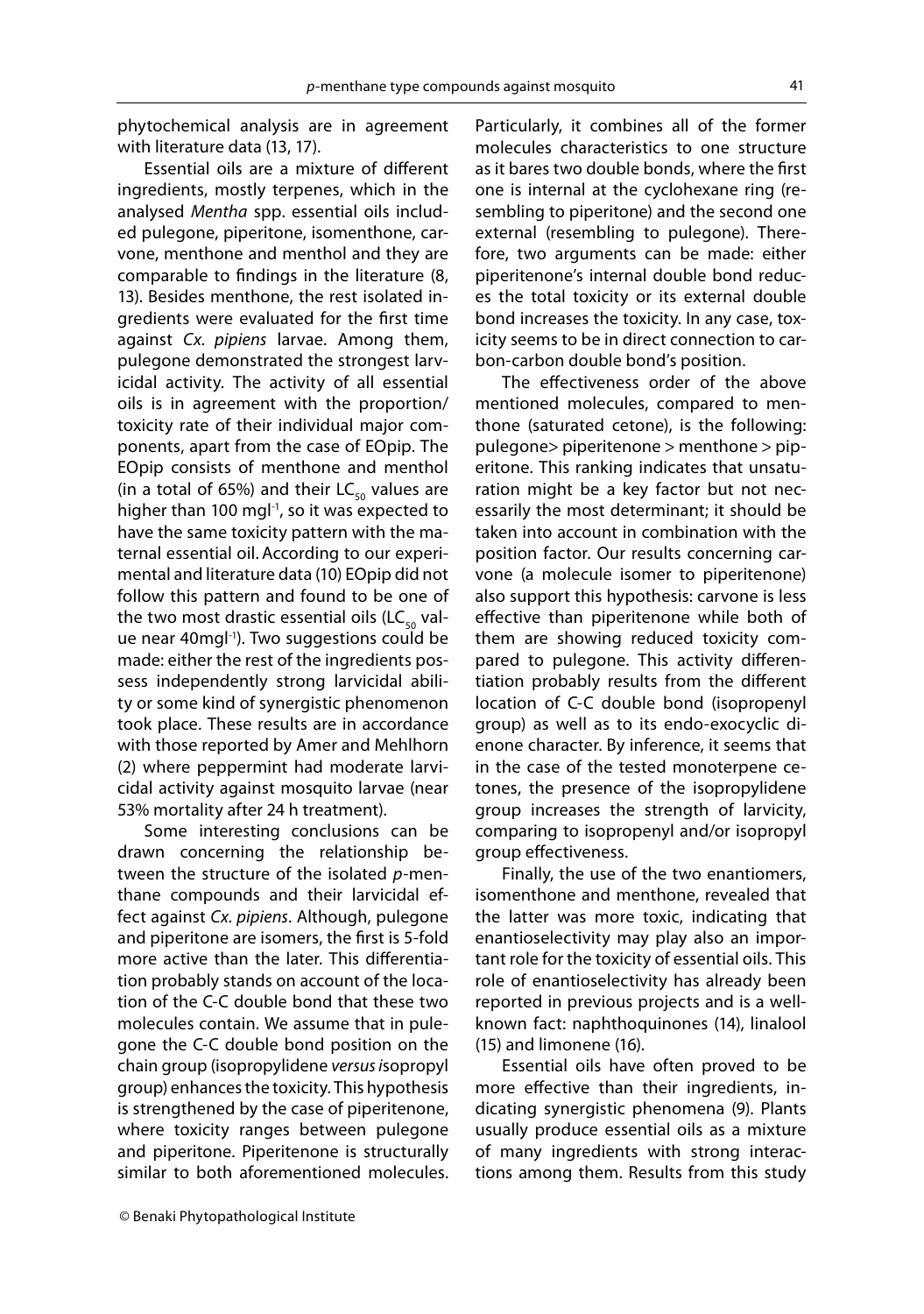demonstrated that some Mentha species (M. pulegium and M. piperita) and their p-menthane type components (pulegone) could be potential larvicidal agents against Cx. pipiens. However, further investigations for their effects on non-target organisms, and their possible toxicity against mammals should be considered to ensure safety of application.

# **Literature Cited**

- 1. Adams, R.P. 2007. Identification of Essential Oils components by Gas Chromatography/Quadrupole Mass Spectroscopy, 4<sup>th</sup> Edition; Allured Publishing Corp.: Carol Stream, Illinois.
- 2. Amer, A. and Mehlhorn, H. 2006. Larvicidal effects of various essential oils against Aedes, Anopheles, and Culex larvae (Diptera, Culicidae). Parasitology Research, 99: 466-472.
- 3. Ansari, M.A., Vasudevan, P., Tandon, M. and Razdan, R.K. 2000. Larvicidal and mosquito repellent action of peppermint (Mentha piperita) oil. Bioresource Technology, 71: 267-271.
- 4. Bakonyi, T., Hubálek, Z., Ivanics, E., Erdélyi, K., Ferenczi, E., Weissenböck, H. and Nowotny, N. 2008. In: Robinson WH, Bajomi D, eds. Emergence of mosquito-borne flaviviruses in Central Europe. Proceedings of the Sixth International Conference on Urban Pests. OOK-Press Kft. Hungary, p. 437-442.
- 5. Beereboom, J.J. 1966. The synthesis of piperitenone via mesityl oxide and methyl vinyl ketone. Journal of American Chemical Society, 31: 2026-2027.
- 6. CDC. Centers for Disease Control and Prevention, Division of Vector-Borne Infectious Diseases. http://www.cdc.gov/ncidod/dvbid/westnile/index.htm
- 7. Cheng, S.S., Huang, C.G., Chen, Y.J., Yu, J.J., Chen, W.J. and Chang, S.T. 2009. Chemical compositions and larvicidal activities of leaf essential oils from two eucalyptus species. Bioresource Technology, 100: 452-456.
- 8. De Andrade, I.L., Bezerra, J.S., Lima, M.A., De Faria, R.P., Lima, M.S. and Andrade-Neto, M. 2004. Chemical composition and insecticidal activity of essential oils from Vallinosmopsis pohlii baker against Bemisia argentifolii. Journal of Agricultural and Food Chemistry, 52: 5879-5881.
- 9. Don-Pedro, K.N. 1999. Investigation of single and joint fumigant insecticidal action of citrus peel oil components. Pest Science, 46: 79-84.
- 10. ECDC. European Centre for Disease Prevention and Control. http://www.ecdc.europa.eu. (see Events: Expert consultation on West Nile Virus

infection in Europe. 25 Jan 2011 - 26 Jan 2011, Thessaloniki. Organized by: ECDC, Hellenic Center for Disease Prevention and Control (Greece), WHO Regional Office for Europe).

- 11. Floore, T.G. 2006. Mosquito larval control practices: past and present. Journal of the American Mosquito Control Association, 22: 527-533.
- 12. Kokkini, S., Hanlidou, E. and Karousou, R. 2004. Clinal variation of Mentha pulegium essential oils along the climatic gradient of Greece. Journal of Essential Oil Research, 16: 588-593.
- 13. Lupien, S., Karp, F., Wildung, M. and Croteua, R.B. 1999. Regiospesific cyrochrome P450 hydrolases from mint (Mentha) species: cDNA isolation, characterization, and functional expression of (-)-4S-limonene-3-hydroxylase and (-)-4S-limonene-6-hydroxylase. Archives of Biochemistry and Biophysics, 368: 181-192.
- 14. Melliou, E., Michaelakis, A., Koliopoulos, G., Skaltsounis, A. and Magiatis, P. 2009. High quality bergamot oil from Greece: chemical am=nalysis using enantiomeric GC-MS and larvicidal activity against the West Nile virus vector. Molecules, 14: 839-849.
- 15. Michaelakis, A., Koliopoulos, G., Stroggilos, A., Bouzas, E. and Couladouros E. 2009. Larvicidal activity of naturally occurring naphthoquinones and derivatives against the West Nile virus vector Culex pipiens. Parasitology Research, 104: 657-662.
- 16. Michaelakis, A., Koliopoulos, G., Milonas, P., Kontodimas, D., Polissiou, M., Kimbaris, A. and Papachristos, D. 2008. Activity of non-oxygenated versus oxygenated monoterpenes against mosquitoes. An attempt to correlate toxicity with chemical structure. In: A 7th Joint meeting of AFERP, GA, PSE & SIF. Natural products with pharmaceutical, nutraceutical, cosmetic and agochemical interest, Athens.
- 17. Miyazawa, M., Watanabe, H., Umemoto, K. and Kameoka, H. 1998. Inhibition of acetylcholinesterase activity by essential oils of Mentha species. Journal of Agricultural and Food Chemistry, 46: 3431-3434.
- 18. Papa, A., Danis, K., Baka, A., Bakas A, Dougas G, Lytras T, Theocharopoulos, G., Chrysagis, D., Vassiliadou, E, Kamaria, F., Liona A., Mellou, K., Saroglou, G. and Panagiotopoulos, T. 2010. Ongoing outbreak of West Nile virus infections in humans in Greece, July – August 2010. Eurosurveillance, 15: pii=19644 (Available online: http://www.eurosurveillance.org/ViewArticle. aspx?ArticleId=19644)
- 19. Pitarokili, D., Michaelakis, A., Koliopoulos, G., Giatropoulos, A. and Tzakou, O. 2010. Chemical composition, larvicidal evaluation and adult repellency of endemic Greek Thymus essential oils against the mosquito vector of West Nile Virus.Parasitology Research, (DOI: 10.1007/s00436- 011-2271-1).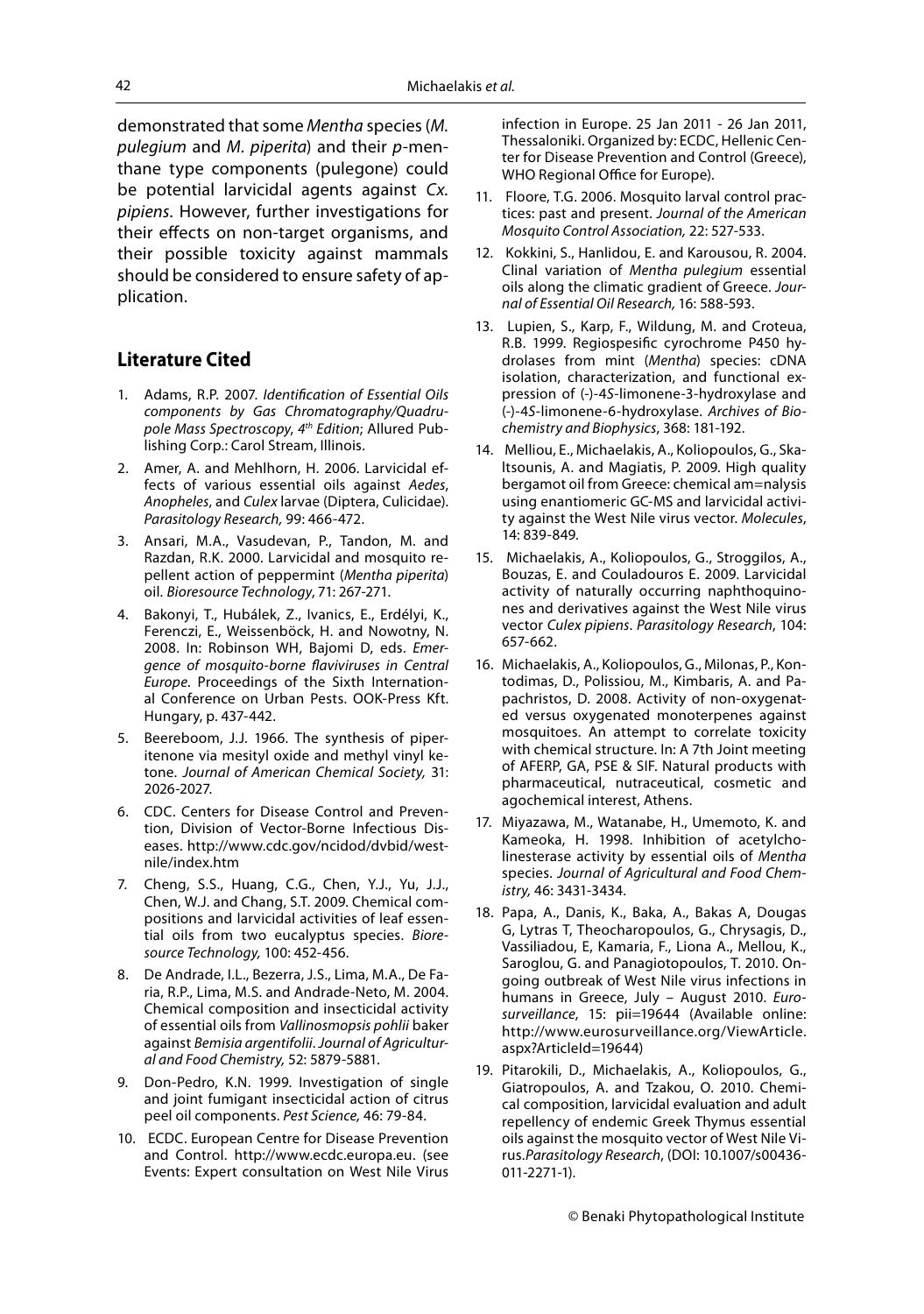- 
- 20. Samarasekera, R., Weerasinghe, I.S. and Hemalal, K.D.P. 2008. Insecticidal activity of menthol derivatives against mosquitoes. Pest Managment Science, 64: 290-295.
- 21. Shaalan, E.A., Canyon, D.V., Younes, M.W.F., Abdel-Wahad, H. and Mansour, A.H. 2006. A review of botanical phytochemicals with mosquitocidal potential. Environment International, 31: 1149- 1166.
- 22. Sukumar, K., Perich, M.J. and Boobar, L.R. 1991. Botanical derivatives in mosquito control: a review. Journal of the American Mosquito Control Association, 7: 210-237.
- 23. Trabousli, A.F., Taoubi, K., Samih, E.H., Bessiere, J.M. and Rammal, S. 2002. Incecticidal properties of essential oils against the mosquito Culex pipiens molestus (Diptera: Culicidae) Pest Managment Science, 58: 491-495.
- 24. WHO, Instructions for determining the susceptibility or resistance of mosquito larvae to insecticides. Vol. WHO/VBC/81.807. 1981, Geneva: World Health Organization. p. 6.

Received: 2 May 2011, Accepted: 21 July 2011

# **Τοξική δράση των αιθέριων ελαίων τριών ειδών** *Mentha* **spp. και των κυριότερων συστατικών τους στο κουνούπι** *Culex pipiens*

A. Μιχαηλάκης, Δ. Παπαχρήστος, Α. Κυμπάρης και Μ. Πολυσίου

**Περίληψη** Η δράση των αιθέριων ελαίων από τρία διαφορετικά είδη Mentha spp. (Lamiaceae), καθώς και τα σημαντικότερα συστατικά τους, αξιολογήθηκαν έναντι προνυμφών του κουνουπιού Culex pipiens (Diptera: Culicidae). Ως εκ τούτου οι ουσίες πουλεγόνη, πιπεριτενόνη, πιπεριτόνη, καρβόνη, μενθόνη και μενθόλη απομονώθηκαν με χρωματογραφία στήλης. Τα αποτελέσματα έδειξαν ισχυρή δράση των αιθέριων ελαίων *Μ. pulegium και Μ. piperita έ*ναντι των προνυμφών (τιμές LD<sub>50</sub> 46,97 και 40,28 mgl-1 αντίστοιχα) και η πουλεγόνη είχε την πιο ισχυρή δράση ανάμεσα στα κυριότερα συστατικά (27,23 mgl-1). Για τα απομονωμένα μόρια, η διερεύνηση για πιθανή σχέση δομής δράσης αποκάλυψε ότι η θέση του διπλού δεσμού και η παρουσία της ισοπροπυλιδένο ομάδας μπορεί να είναι σημαντικοί παράγοντες δραστικότητας.

Hellenic Plant Protection Journal **4:** 35-43, 2011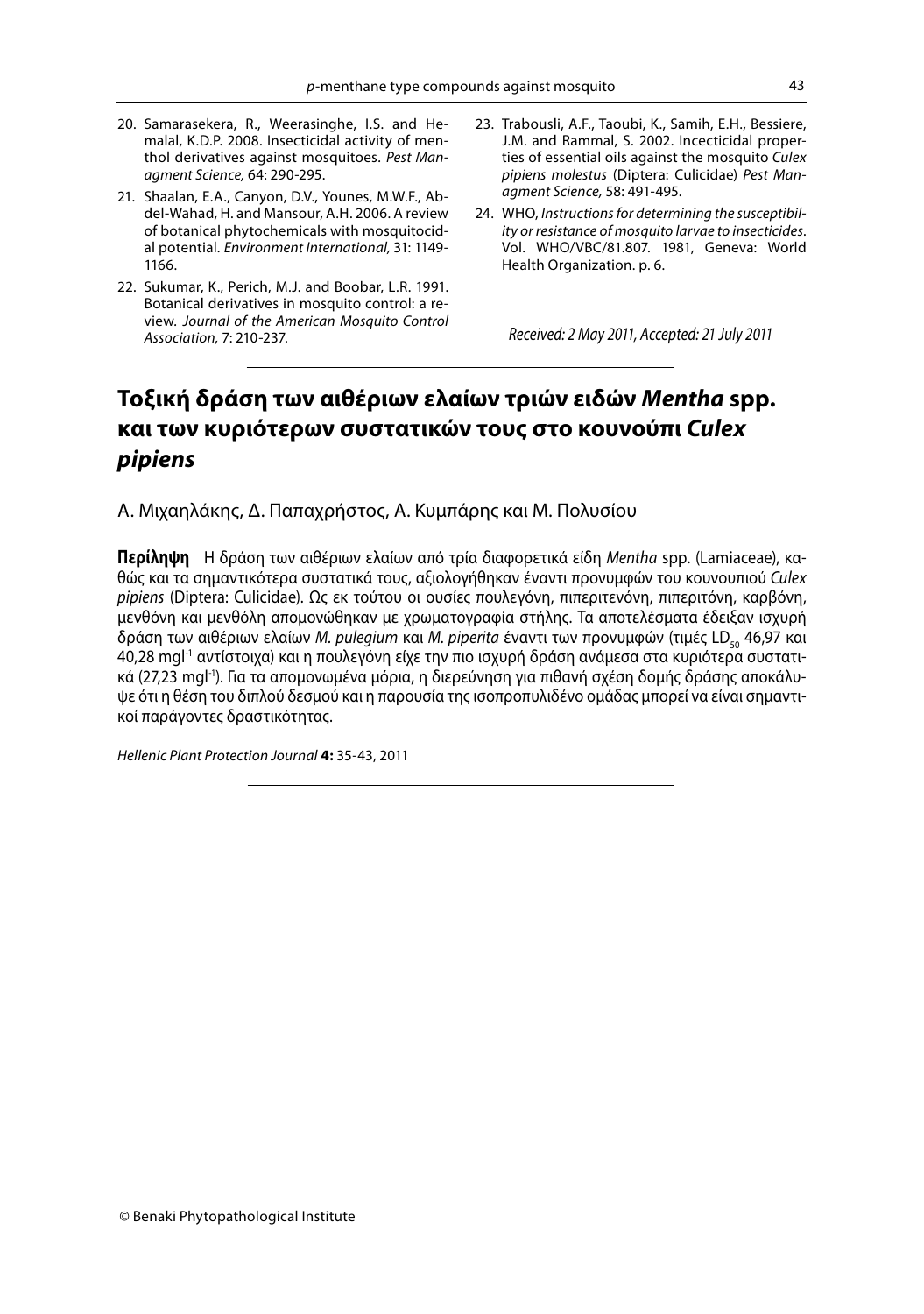# **First record and molecular identification of the parasitoid** *Anagyrus* **sp. near** *pseudococci* **Girault (Hymenoptera: Encyrtidae) in Greece - Host size preference for the vine mealybug** *Planococcus ficus* (Signoret) (Hemiptera: **Pseudococcidae)**

F. Karamaouna<sup>1</sup>, G. Menounou<sup>1,2</sup>, G.J. Stathas<sup>2</sup> and D.N. Avtzis<sup>3</sup>

**Summary** The parasitoid Anagyrus sp. near pseudococci (Hymenoptera: Encyrtidae) was recorded for the first time in Greece and was identified using a PCR-based technique. Once identified, the host size preference of the parasitoid for the vine mealybug Planococcus ficus (Signoret) (Hemiptera: Pseudococcidae) was examined in choice experiments with four host size classes (0.5-0.9, 1-1.5, 1.6-2.3 and >2.3 mm) mostly consisting of one host stage ( $2<sup>nd</sup>$ , 3<sup>rd</sup> instar nymph, young female adult and preovipositing female adult, respectively). Anagyrus sp. near pseudococci preferably parasitized adult female mealybugs larger than 1.6 mm, whereas no successful parasitism was observed in smaller mealybugs (0.5-1.5 mm). The mean development time of the parasitoid at the two host size classes where parasitism occurred was 15.99  $\pm$  0.43 days for females and 17.01  $\pm$  0.53 days for males (28  $\pm$  1°C, 16L:8D) and did not statistically differ between the sexes. Host size at parasitism did not affect the size of female and male parasitoid offspring.

Additional keywords: development, host selection, parasitism, vine mealybug

# **Introduction**

The vine mealybug P. ficus is a pest of grapevine in the Medditerranean region, North and South Africa, Middle East, Mexico, California and Argentina. It is the most common mealybug species infesting grapevine in Greece (Heraklio); it has been a key pest on grapevine in South Africa for more than seventy years and it is a pest of economic importance damaging table and wine grapes as well as raisins in California (6, 10, 28, 30, 31, 33). Furthermore, P. ficus is a vector of the Grapevine Leafroll Associated Virus 3 (GLRa V-3) (13) so it is considered economically important even at low densities (15).

Chemical control of P. ficus is difficult and ineffective as the mealybug feeds on all parts of the grapevine (roots, trunk, cordons, canes, leaves, fruit) and a portion of its population often resides in protected locations i.e. under the bark of the trunk or cordon (8, 11, 15, 34). Biological control through introducing and/or fostering populations of natural enemies has provided an alternative method to suppress vine mealybug populations (7, 12, 34). The parasitoid Αnagyrus pseudococci (Girault) (Hymentopeta: Encyrtidae) is the most commonly reared species among the natural enemies of the vine mealybug  $P$ . ficus (23) as usual with many Planococcus spp. and Pseudococcus spp. (31). Similarity in favourable climatic conditions and geographic distribution between A. pseudococci and the vine melybug renders it one of the most important biological agents

<sup>1</sup> Laboratory of Biological Control of Pesticides, Department of Pesticides Control and Phytopharmacy, Benaki Phytopathological Institute, 8 St. Delta Str., GR-145 61 Kifissia (Athens), Greece

<sup>2</sup> Technological Educational Institute of Kalamata, School of Agricultural Technology, Department of Crop Production, Antikalamos, GR-241 00 Kalamata, Greece

<sup>3</sup> NAGREF, Forest Research Institute, Laboratory of Forest Entomology, GR-570 06 Vasilika (Thessaloniki), Greece

Corresponding author: dimitrios.avtzis@fri.gr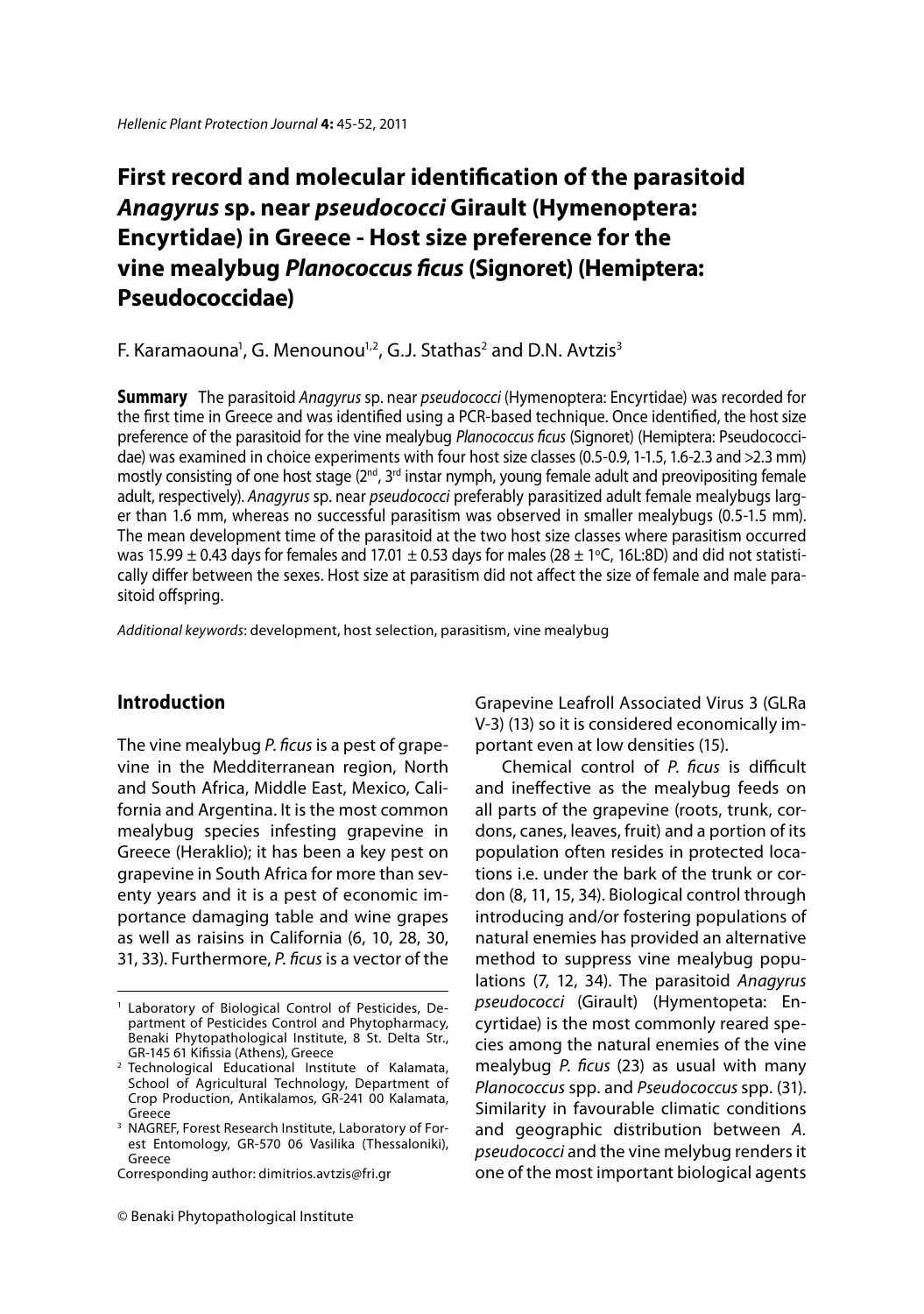### of the pest (15, 16).

Anagyrus pseudococci is reported as a native endoparasitoid in many countries including, Argentina, Israel, Italy, South Africa and Turkey bu Gülek et al. (15) but morphological and molecular studies as well as cross-breeding experiments in cultures different origin which were originally considered as P. pseudococci revealed two distinct taxonomic forms: Anagyrus sp. near pseudococci and A. pseudococci (31).

Anagyrus sp. near pseudococci is a mainly Palearctic species, common in the Meditterranean region, which has also been established after introduction in California (31). Anagyrus pseudococci is considered aslo of Palearctic origin, believed to have been inintentioanally introduced in Argentina with seedlings from Italy (31). Both species coexist in Sicily. Anagyrus sp. near pseudococci resembles with A. *pseudococci* and the only morphological feature that discriminates them is found in the antennae: the first antennal funicle segment of female is partially black (basal half or so) and white (distal half or so) in A. pseudococci whereas it is entirely black in A. sp. near pseudococci (31). However, it is generally admitted that the subtle morphological differences between A. pseudococci and A. sp. near pseudococci, can sometimes be misleading (Noyes, personal communication), and thus only an expert could distinguish between them. DNA barcoding, based on a sequence from the Cytochrome Oxidase One (COXI) mitochondrial gene, has assisted in the resolution of various biological queries, ranging from detection of intraspecific variation to cryptic species recognition (4, 5, 26, 27, 28) and therefore could apply for the genetic identification of A. sp. near pseudococci.

Host preference has been defined as the relative frequency of host types chosen for parasitism compared with the frequency of host types available (18). Host stage or host size selection behaviour within a patch may be related to several factors such as differences in the profitability of each developmental stage e.g. small hosts may not provide adequate amounts of resource to support the successful development of parasitoid offspring (idiobionts) or can only produce small parasitoids in size which consequently reduces components of fitness such as longevity, fecundity and searching efficiency (idiobionts and koinobionts) (1). Small host size is often associated with lengthened development and/or reduced survival (14).

In the present work, the incidenece of the parasitoid A. sp. near pseudococci was proved from genetically identified samples in Greece. Moreover, the host size preference for the vine mealybug P. ficus and the effect of host size on development time and size of the parasitoid offspring were investigated as indices of the parasitoid fitness.

# **Materials and methods**

# *Anagyrus* **sp. near** *pseudococci* **identifi cation**

The parasitoid samples were collected as parasitized mealybugs on Mentha spp. (Lamiaceae) at the region of Kifissia- Athens, Greece. The parasitoid species was first identified as Anagyrus sp., presumably A. sp. near pseudococci versus Anagyrus pseudococci (Girault) (Karamaouna, personal communication) based on morphological features (24, 31). Samples of both sexes of the parasitoid were sent to Dr John Noyes (Natural History Museum in the U.K.) for the systematic taxonomy of the species and they were identified as Anagyrus sp. of the pseudococci complex, which includes both A. dactylopii and A. pseudococci, sensu stricto and the so-called "Israeli" strain (Noyes, personal communication).

Molecular techniques were used for the verification of the sampled species. Insect DNA was extracted using the GenEluteTM 100 Kit (Sigma) following the protocol of the manufacturer. An amplicon of about 900 bp from the mitochondrial COI gene was polymerised in 25μl reactions containing 1.5 mM MgCl2, 50 M dNTPs, 0.2 \_M of the primers MTDNA04 (forward) (AGGAAC(AT)GG(AG) TGAACNGTTTA(TC)CC(AT)CC) (Avtzis, Navrozidis and Tsoktourides, unpublished data) and UEA10 (reverse) (22), and 1U of Taq poly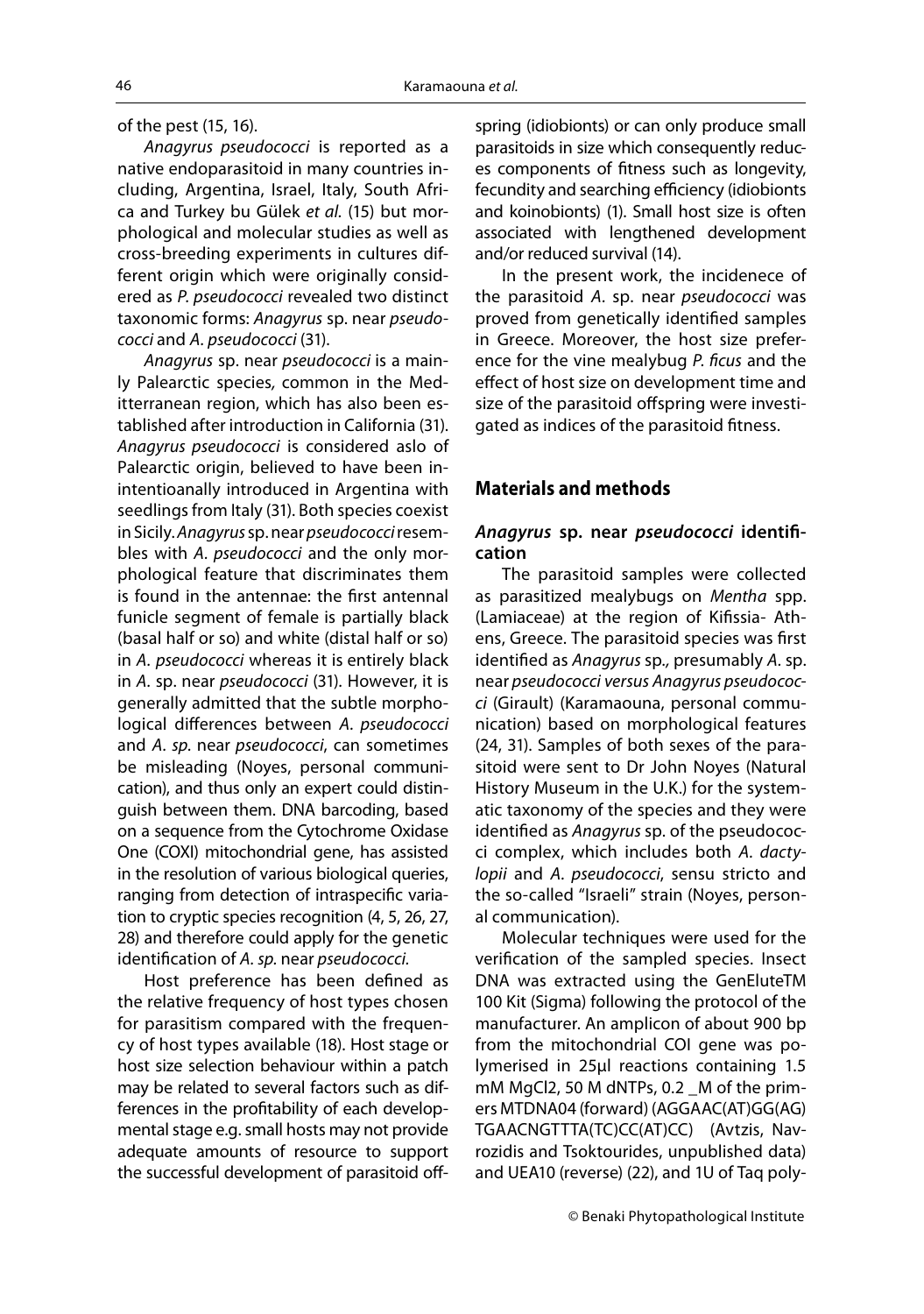merase. PCR was performed with a thermocycler (Primus 25, PeqLab) with the following amplification conditions: initial denaturation phase at 97°C for 4 min, 35 cycles of denaturation at 96°C for 25 s, annealing at 48°C for 25 s and extension at 68°C for 90 s were followed by a final extension step at  $68^{\circ}$ C for 10 min. PCR products were purified using the QIAquickTM 108 Kit (QiaGen) and directly sequenced with both primers described above on an ABI 3770 capillary sequencer (Applied Biosystems), in order to exclude cases of base misincorporation due to PCR error (20) and visualised using CHROMAS LITE (37).

The 818 bp long sequences were aligned by eye and were put into the GenBank (36). There, the similar sequences were determined using the Basic Local Allignment Search Tool (BLAST) by nucleotide. In addition, twelve nucleotide sequences of three Anagyrus species already submitted to GenBank were used in the construction of a phylogenetic tree. Specifically, Anagyrus pseudococci (DQ667743, DQ667745, DQ667744, DQ667746, DQ667747) Anagyrus sp. near pseudococci (DQ667737, DQ667738, DQ667739, DQ667740, DQ667741, DQ667742) and Anagyrus dactylopii (DQ667736) sequences were used. A Neighbor-Joining (NJ) approach (25) was applied to construct a tree from the pairwise distances that were estimated using the substitution model of Tamura and Nei (29) as implemented in MEGA version 3.1 (21).

### **Bioassay**

The primary culture of the mealybug P. ficus was established in the insectary of the Biological Control of Pesticides Laboratory at Benaki Phytopathological Institute from individuals which were collected in an infested vineyard at the region of Helia-Peloponnese. Taxonomic identification of the species was done according to Cox and Ben-Dov (6) key (P. Milonas and F. Karamaouna, personal communication). The culture was maintained on sprouted potatoes of the variety 'Marfona' in sandwich boxes (17x11x5 cm: Length x Width x Height) with net covered openings ( $d= 1.5$  cm) for ventilation.

The boxes were kept in a Gallenkamp CO<sub>2</sub> growth chamber at 26°C and constant dark. All biological stages of the mealybug were present in the culture.

The parasitoid colony was reared on sprouted potatoes from the  $P$ . ficus mass culture in plexiglass cages [50x40x40 cm with two net covered ventilation openings (30x20 cm)] in the insectary at 28  $\pm$  1°C and L16:D8 h. In order to schedule parasitoid emergence for the experiment, parasitoids of both sexes from the colony were released in sandwich boxes (5-10 individuals/box) and were let to parasitise mealybugs on the infested potatoes every week.

Individuals of the pest were transferred from the mass culture on leaf sections (central part) of Nerium oleander (Apocynaceae), which is a host plant of the mealybug (Scalenet database), a few hours before the experiment. The leaf sections were kept with their lower surface upwards on top of a layer of 8 g/l Agar, which had previously been autoclaved, in Petri-dishes of 9 cm diameter. Size classes of the host were used rather than host stages but they were selected so that each size class comprised mostly one stage according to sampled sizes of mealybugs measured after moults. The size classes were  $0.5$ -0.9 mm ( $2<sup>nd</sup>$  instar nymph), 1-1.5 mm  $(3<sup>rd</sup> instar nymb)$ , 1.6-2.3 mm (young female adult), >2.3 mm (preovipositing female adult) [Classification by Karamaouna and Copland (21)]. Only female mealybugs were used in the experiments apart from the two small size classes where males and females could not be distinguished. Five mealybugs of each size class (20 in total) were placed randomly in each Petri dish.

Every 1-3 days, females of A. sp. near pseudococci were collected from the sandwich boxes of the mass parasitoid culture, in which both female and male wasps were present. These 1-3 days old females were assumed to have mated and were used in the experiments. During the experiments, wasps were released individually in the Petri-dishes for 24 hours. At the end of the experiment, the ovipositing female wasps were measured (headwidth) and dissected to confirm that they had been inseminated (17). The Petri-dishes were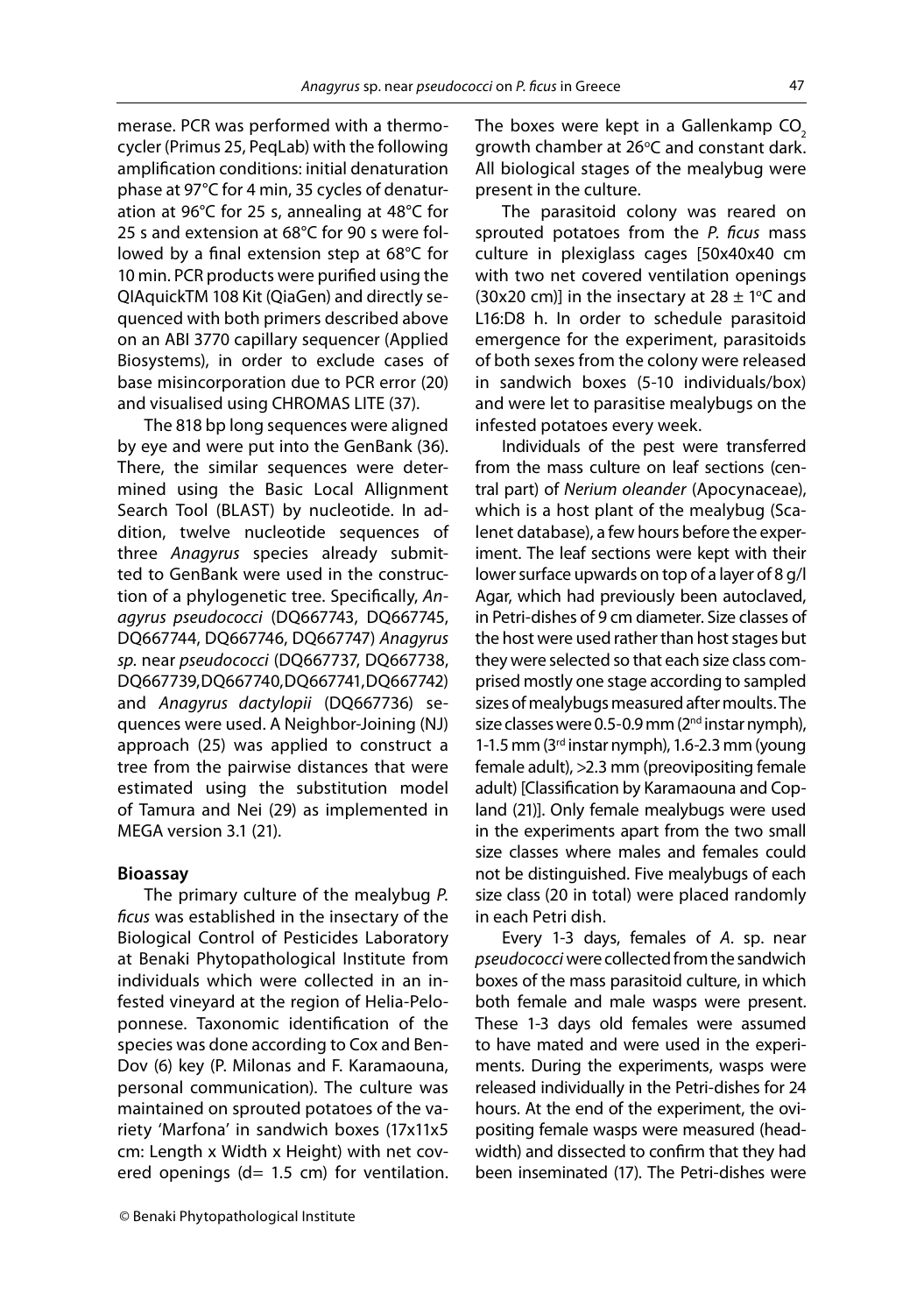kept in a growth room at 28  $\pm$  1°C and L16:D8 h until the mealybugs became mummified. The mummies were collected, measured (tip of the head to the end of the abdomen) and kept individually in 0.5 ml Eppendorf tubes, under the aforementioned conditions of temperature and light until parasitoid emergence. A binocular stereo-microscope (Χ 5 – Χ 50) with a linear scale graticule fitted in one of its lenses was used for all the necessary measurements of the host and the parasitoid.

Proportion of mealybugs mummified out of the total number in each size class of the host (index of host size preference) as well as the sex, development time and size (headwidth) of the parasitoid offspring were recorded (body size is usually a good predictor of fecundity in parasitoids).

### **Data analysis**

The four host size classes, offered simultaneously to the parasitoid in each Petri dish, were the treatments. Each Petri-dish was considered as one experimental unit – replication of the experiment. Fifty experimental units were set but parasitism was observed only in 34 Petri dishes in the two larger classes of the host. Because observations of host size classes within the same experimental unit were not independent, the 34 observations were divided into two groups and data on development time and headwidth of one parasitized host size class from one group were compared with the respective data of the other size class from the second group using ANOVA ( $\alpha$  = 0.05) in MINITAB (Release 10.51 Xtra). Data on parasitism rate were subjected to angular transformation to fulfill the assumptions of normality and homogeneity of variance before ANOVA.

# **Results**

# **Molecular identifi cation of** *A.* **sp.near**  *pseudococci*

The employment of a PCR-based method in the identification of the Anagyrus species, through either BLAST or phylogenetic tree contruction yielded a similar outcome.

BLAST indicated a high similarity of the 818 bp long sequence with Anagyrus sp. near pseudococci sequences, whereas it was less similar with the sequences of A. pseudococci and A. dactylopii. Furthermore, the distance-based calculation of the phylogenetic tree clustered the sequences in the clade of the A. sp.near pseudococci sequences obtained from the NCBI GeneBank, supporting this clade with high bootstrap value (Bootstrap Value: 100%) whereas sequences from A. pseudococci individuals were separately clustered into another distinct monophyletic clade (Figure 1).

# **Host size preference of the parasitoid** *A***. sp.near** *pseudococci*

The evaluation of host size preference was based on the rate of parasitized mealybugs (mummies) in each size class. No parasitism was observed in the smaller host size classes (0.5-0.9 mm and 1-1.5 mm). The rate of parasitism in the larger size classes was 0.18-0.22 and did not statistically differ between them. (ANOVA,  $F_{1,48} = 0.37$ ,  $P = 0.544$ ) (Table 1).

# Effect of host size of *P. ficus* on develop**ment time and size of the parasitoid off spring** *A.* **sp. near** *pseudococci*

The mean development time of female and male offspring of A. sp. near *pseudococ* $ci$  in female adults did not significantly differ between the size classes '1.6-2.3 mm' and '>2.3 mm' (females: ANOVA,  $F_{1,15} = 0.02$ , P= 0.877; males: ANOVA,  $F_{1,20} = 0.94$ ,  $P = 0.344$ ) (Table 2). No significant difference was found in development time of female and male parasitoids, when the pooled data of the two size classes were analysed (ANOVA,  $F_{1.37}$  = 2.06, P = 0.160) (Table 2).

The mean size (headwidth) of female and male offspring of the parasitoid A. sp. near pseudococci in female adults (1.6-2.3 mm and  $>2.3$  mm) of P. ficus did not significantly differ significantly between the size classes (females: ANOVA,  $F_{1,10} = 0.92$ ,  $P=$ 0.360; males:  $F_{1,30} = 0.01$ ,  $P = 0.932$ ) (Table 2). Female parasitoids were larger (headwidth) than male parasitoids based on the pooled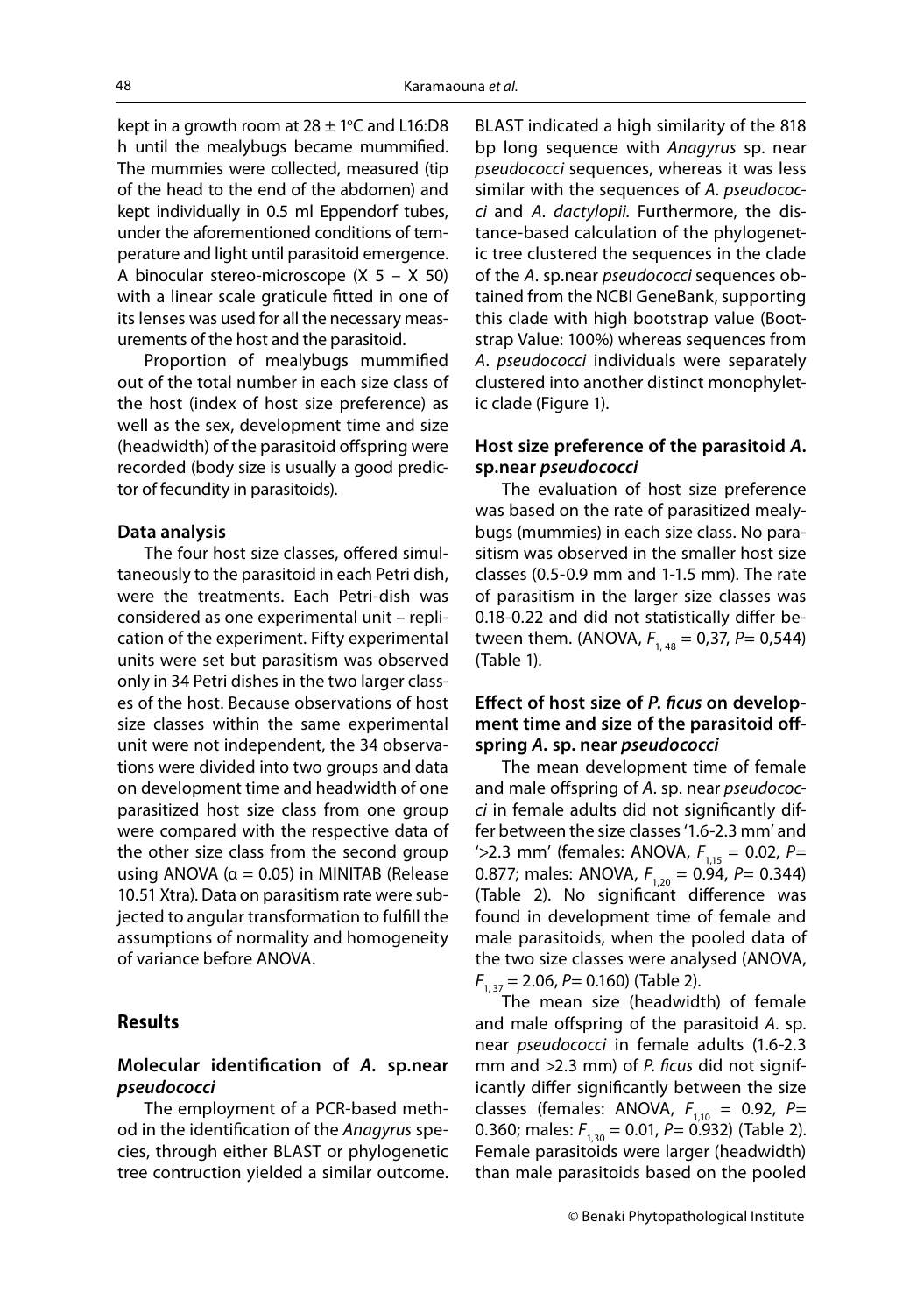

**Figure 1.** Neighbor-Joining phylogenetic tree of the samples and the sequences retrieved from NCBI databank based on the Tamura-Nei nucleotide substitution model (bootstrap repeats  $=$  500). The bar indicates a TN genetic distance of 0.01.

**Table 1.** Rate of P. ficus mealybugs parasitized by A. sp. near pseudococci when different host size classes were simultaleously offered to the parasitoid for 24 hours.

|                        | Rate of parasitism |                         |  |
|------------------------|--------------------|-------------------------|--|
| Host size classes (mm) | n                  | $\overline{x} \pm$ s.e. |  |
| $1.6 - 2.3$            | 25                 | $0.22 \pm 0.05$         |  |
| >2.3                   | 25                 | $0.18 \pm 0.05$         |  |

n: number of replications

**Table 2.** Development time and size (headwidth) of female and male offspring of the parasitoid A. sp. near pseudococci, which emerged from different size classes of female adults of the mealybug P. ficus.

|                          | Parasitoid development time (days) |                         |    |                         | Headwidth (mm) |                         |    |                         |
|--------------------------|------------------------------------|-------------------------|----|-------------------------|----------------|-------------------------|----|-------------------------|
| Host size classes (mm)   |                                    | Females<br>Males        |    | Females                 |                | Males                   |    |                         |
|                          | n                                  | $\overline{x} \pm$ s.e. | n  | $\overline{x} \pm$ s.e. | n              | $\overline{x} \pm$ s.e. | n  | $\overline{x} \pm$ s.e. |
| $1.6 - 2.3$              | 8                                  | $15.92 \pm 0.66$        | 10 | $17.58 \pm 0.99$        | 5              | $0.51 \pm 0.03$         | 19 | $0.45 \pm 0.01$         |
| > 2.3                    | 9                                  | $16.06 \pm 0.59$        | 12 | $16.54 \pm 0.52$        |                | $0.54 \pm 0.02$         | 13 | $0.46 \pm 0.01$         |
| >1.6 (both size classes) | 17                                 | $15.99 \pm 0.43$        | 22 | $17.01 \pm 0.53$        | 12             | $0.53 \pm 0.02$         | 21 | $0.46 \pm 0.009$        |

n: number of observations

© Benaki Phytopathological Institute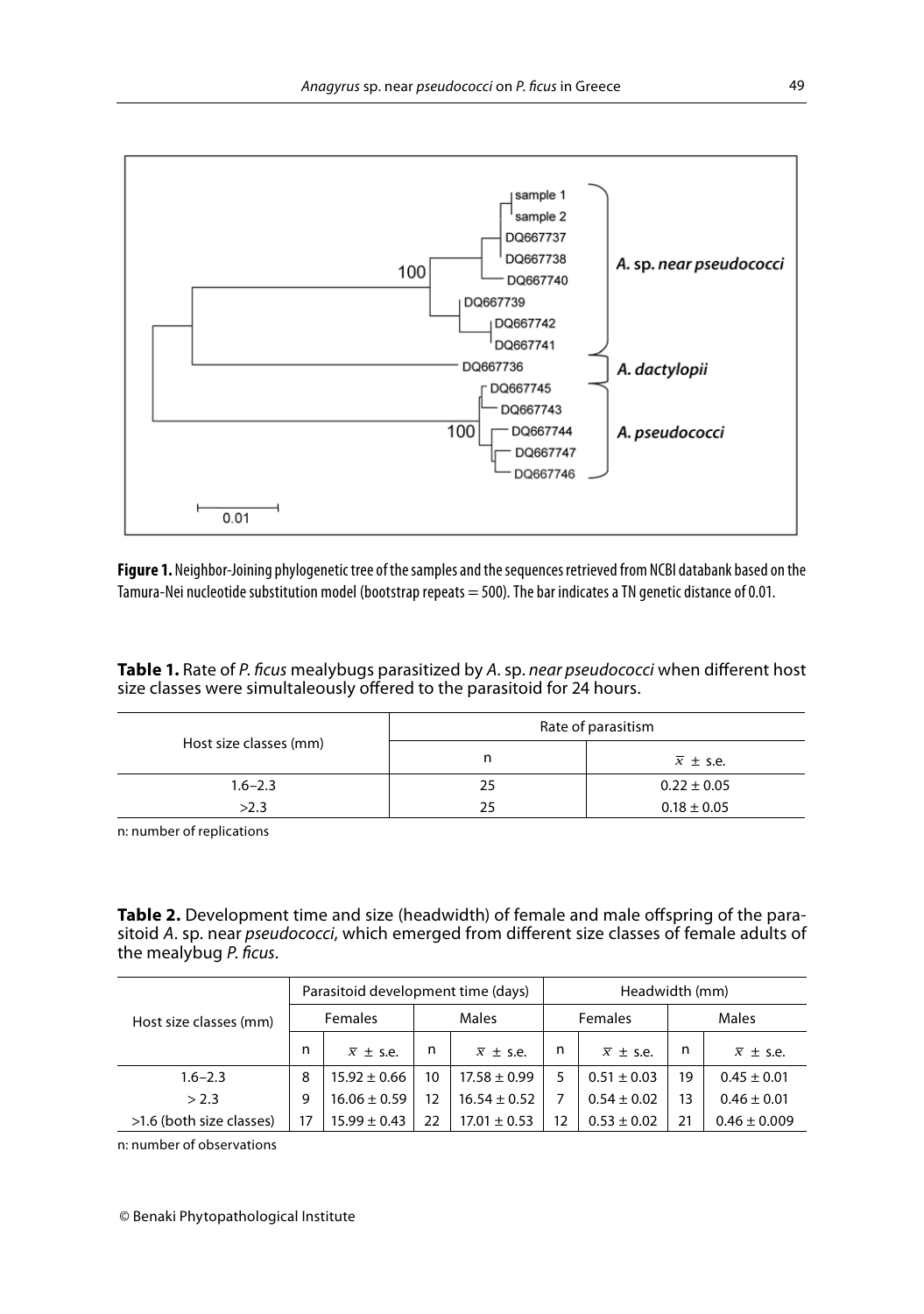data of both parasitized size classes (ANO-VA,  $F_{1,31} = 15.04$ ,  $P = 0.001$ ) (Table 2).

Size of male wasps was related positively to a straight line with the host size (Linear Regression ANOVA,  $F_{1,30} = 11.79$ ,  $P = 0.002$ ) but the size of female wasps was not (ANO-VA,  $F_{110} = 3.56$ , P= 0.088); however the female sample was low. In addition the regression line coefficient ( $r^2$ ) of the estimated regression line for males (headwidth  $= 0.276$  $+$  0.016 x mumy size) was low (r<sup>2</sup> = 0.282).

# **Discussion**

The parasitoid Anagyrus sp. near pseudococci was recorded for the first time in Greece and identified with accuracy using a PCR-based technique. Varikou et al. (33) have reported the presence of A. *pseudo*cocci in Crete and attributed effective biological control of P. ficus to the parasitoid in organic vineyards. In addition there is only one record of Anagyrus sp. on Planococcus citri (Risso) (Hemiptera: Pseudococcidae) in Greece (2).

The phylogenetic comparison of the sequences of Anagyrus sp. near pseudococci with those of A. dactylopii and A. pseudococci revealed that A. sp.near pseudococci is genetically closer to A. dactylopii than to A. pseudococci, an outcome fully congruent with the conclusion of Triapitsyn et al. (31).

Anagyrus sp. near pseudococci seems to prefer parasitizing female adults of the vine mealybug P. ficus, larger than 1.6 mm, whereas no successful parasitism is observed in smaller mealybugs (0.5-1.5 mm). Female adults (young and pre-ovipositing) appear to be the most profitable host stage of P. ficus for the development of A. near pseudococci based on host preference and successful parasitism. Laboratory experiments by Daane and Bendley (10) with the parasitoid A. pseudococci indicated also a host size preference for larger hosts of the mealybug P. ficus based on the parasitoid's attempts for oviposition in 2<sup>nd</sup> and 3<sup>rd</sup> instar nymphs and female adults but successful parasitism by A. pseudococci was not studied then. Gülec et al. (15) reported successful parasitism of 3rd instar nymphs and young female adults of P. ficus by A. pseudococci in no-choice experiments, indicating that even 3<sup>rd</sup> instar nymphs provide adequate resources for successful parasitoid development.

Parasitoid fitness, in particular shorter development time and larger size, of Anagyrus sp. near pseudococci was not directly related with the host size at parasitism. The development time of Anagyrus sp. near pseudococci in young and pre-ovipositing female adults of P. ficus was 16-17 days (for female and male parasitoids, respectively), which is comparable to the development time of 15.2-16.6 days (for male and female parasitoids, respectively) in A. pseudococ $ci$  found by Gülec et al.  $(15)$  at the same mealybug species and similar temperature and photoperiod conditions (28  $\pm$  1°C and 16L:8D). The host size at parasitism did not affect the size of offspring of Anagyrus sp. near pseudococci in either sex, which probably means that this is a koinobiont parasitoid like A. pseudococci (15).

Males and females of Anagyrus sp. near pseudococci took similar time to develop in our study whereas Gülec et al. (15) reported that males of A. pseudococci developed faster than females in young female adult mealybugs. However, female parasitoids emerging from hosts larger than 1.6 mm were larger than male parasitoids emerging from the same host size class as it usually occurs in solitary Hymenoperan parasitoids of other mealybug species or other insect pests (3, 19).

Should A. pseudococci and Anagyrus sp. near pseudococci be biologically separate species or not, the present preliminary host size preference bioassay supports that both of them have a preference for larger hosts of the vine mealybug P. ficus.

We would like to thank Dr John Noyes (Natural History Museum, U.K.) for the identification of the parasitoid samples and the valuable comments on the systematic taxonomy of the species.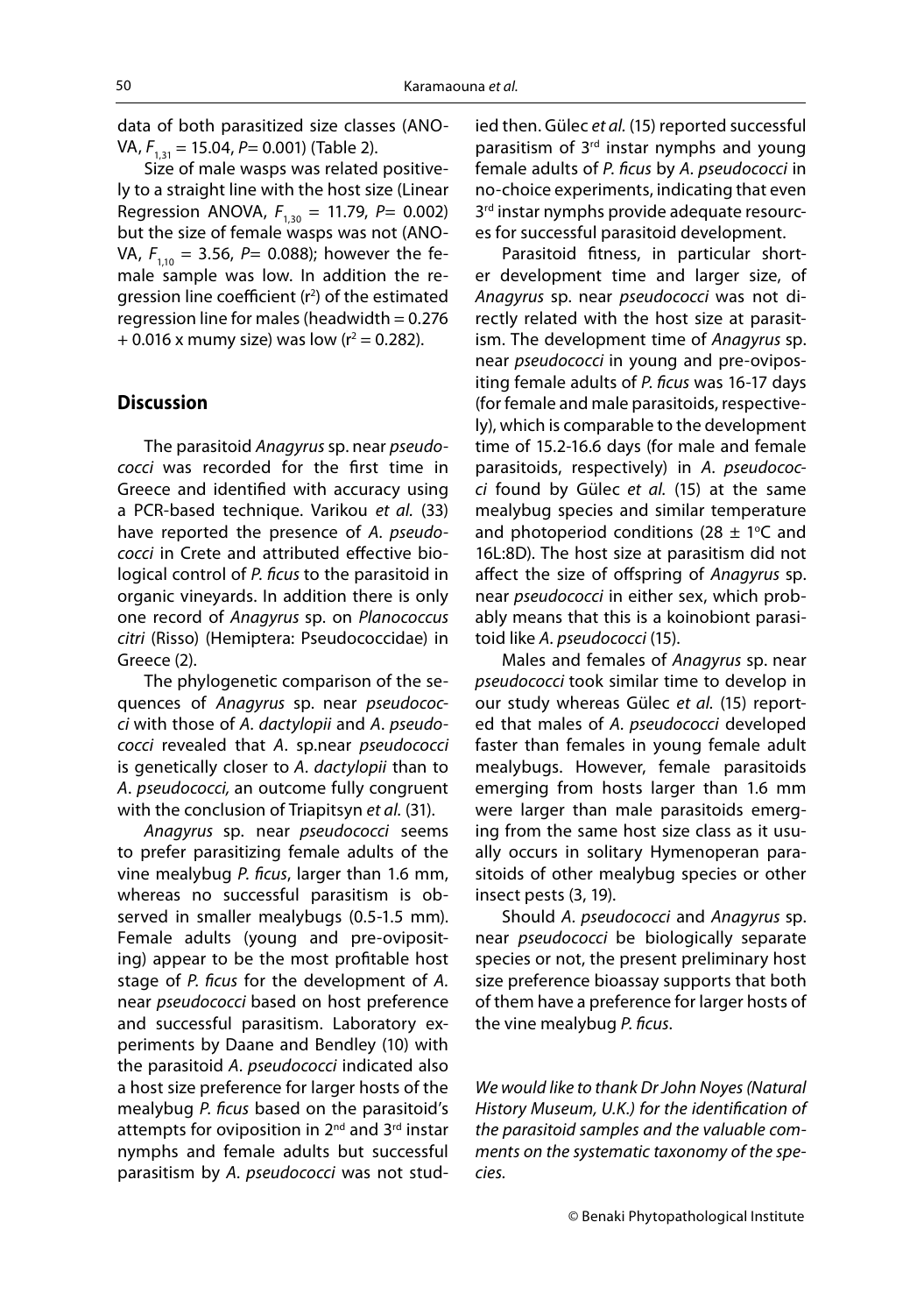# **Literature Cited**

- 1. Alphen, J.J.M. van and Jervis, M.A. 1996. Foraging Behaviour. pp. 1-62. In: M. Jervis and N. Kidd (eds.) Insect Natural Enemies: Practical Approaches to their Studies and Evolution, Chapman and Hall, London.
- 2. Argyriou, L.C., Stavraki, H.G. and P.A. Mourikis 1976. A list of recorded entomophagous insects of Greece. Benaki Phytopahtological Institute, Kifissia-Athens, Greece.
- 3. Asante, S.K. and Danthanarayana, W. 1993. Sex ratios in natural populations of Aphelinus mali (Hym: Aphelinidae) in relation to host size and host density. Entomophaga, 38: 391-403.
- 4. Avise J.C. 2000. Phylogeography The history and formation of species. Harvard University Press.
- 5. Avtzis, D.N., Arthofer, W. and Stauffer, C. 2008. Sympatric occurrence of diverged mtDNA lineages of Pityogenes chalcographus (Coleoptera, Scolytinae) in Europe. Biological Journal of the Linnean Society, 94: 331–340.
- 6. Ben-Dov, Y., Miller, D.R. and Gibson, G.A.P. (2011) Scalenet: Α datadase of the scale insects of the world <htpp:www.sel.barc.usda.gov/scalenet/ scalenet> (4-7-2011).
- 7. Berlinger, M. 1977. The Mediterranean vine mealybug and its natural enemies in southern Israel. Phytoparasitica, 5: 3–14.
- 8. Castillo A.A.F., Hernández, H.G. and Daane K.M. 2005. Los Pijo Harinosos de la Vid. Libro Técnico No. 9. Instituto Nacional de Investigaciones Forestales, Agrícolas y Pecuarias, Sonara, Mexico.
- 9. Cox, J.M. and Ben-Dov, Y. 1986. Planococcine mealybugs from the Mediterranean Basin and their distinction from a new African genus (Hemiptera: Pseudococcidae) Bulletin of Entomological Research, 76: 481-489.
- 10. Daane, K.M. and Bentley, W.J. 2000. University of California Cooperative Extension <http:// vinemealybug.uckac.edu>
- 11. Daane K.M., Malakar-Kuenen, R., Guillén, M., Bentlyey, W.J., Bianchi, M. and D. Gonzalez, D. 2003. Abiotic and biotic refuges hamper biological control of mealybug pests in California vineyards. Proceedings of the 1st International Symposium on Biological Control of Arthropods (ed. R. van Driesch), pp. 389–398. FHTET-03055. USDA Forest Service Publishers, Morgantown, West Virginia.
- 12. Duso, C. 1990 (1989). Indagini bioecologiche su Planococcus ficus (Sign.) nel Veneto. Bollettino del Laboratorio di Entomologia Agraria "Filippo Silvestri", 46: 3–20.
- 13. Engelbrecht, D. and Kasdorf, G. 1990. Transmission of grapevine leafroll disease and assocaited closteroviruses by the vine mealybug, Planococcus ficus. Phytophylactica, 22: 341-346.
- 14. Godfray, H.C.J. 1994. Parasitoids: Behavior and Evolutionary Ecology. Princeton University Press, Princeton, NJ, USA.
- 15. Gülec, G., Kilincer, A.N., Kaydan, M.B. and Ulgenturk, S. 2007. Some biological interactions between the parasitoid Anagyrus pseudococci (Girault) (Hymenoptera: Encyrtidae) and its host Planococcus ficus (Signoret) (Hemiptera: Coccoidea: Pseudococcidae). Journal of Pest Science, 80: 43-49.
- 16. Gutierez, A.P., Daane, K.M., Ponti, L., Walton V.M. and Ken Ellis C. 2008. Prospective evaluaton of the biological control of the vine mealybug: refure effects and climate. Journal of Applied Ecology, 45: 524-536.
- 17. Jong de, P.W., and van Alphen, J.J.M. 1989. Host size selection and sex allocation in Leptomastix dactylopii, a parasitoid of Planococcus citri. Entomologia Experimentalis et Applicata, 50: 161-169.
- 18. Hopper, K.R. and King, E.G. 1984. Preference of Microplitis croceipes (Hymenoptera: Braconidae) for instars and species of Heliothis (Lepidoptera: Noctuidae). Environmental Entomology, 31: 1145-1150.
- 19. Karamaouna, F. and Copland, M.J.W. 2000 Host suitability, quality and host size preference of Leptomastix epona and Pseudaphycus flavidulus, two endoparasitoids of the mealybug Pseudococcus viburni, and host size effect on parasitoid sex ratio and clutch size. Entomologia Experimentalis et Applicata 96: 149-158.
- 20. Kobayashi, N., Tamura, K. and Aotsuka, T. 1999. PCR error and molecular population genetics. Biochemical Genetics: 37, 317-321.
- 21. Kumar, S., Tamura, K. and Nei, M. 2004. MEGA3: Integrated software for molecular evolutionary genetics analysis and sequence alignment. Briefings in Bioinformatics, 5: 150-163.
- 22. Lunt, D.H., Zhang, D.-X., Szymura, J.M. and Hewitt, G.M. 1996. The cytochrome oxidase I gene: evolutionary patterns and conserved primers for phylogenetic studies. Insect Molecular Biology, 5: 153-165.
- 23. Malakar-Kuenen, R., Daane, K.M., Bentley, W.J., Yokota, G.Y., Martin, L.A., Godfrey, K. and Ball, J. 2001. Population dynamics of the vine mealybug and its natural enemies in the Coachella and San Joaquin Valleys. University of California Plant Protection Quarterly,11: 1–3.
- 24. Rosen, D. and Rössler. Y. 1966. Studies on an Israel strain of Anagyrus pseudococci (Girault) (Hymenoptera: Encyrtidae). I. Morphology of the adults and developmental stages. Entomophaga, 11: 269-277.
- 25. Saitu, N. and Nei, M. 1987. The neighbor-joining method: A new method for reconstructing phylogenetic trees. Molecular Biology and Evolution, 4: 406-425.
- 26. Smith, M.A., Woodley, N.E., Janzen, D.H., Hallwachs, W. and Hebert, P.D. 2006. DNA barcodes reveal cryptic host-specificity within the presumed polyphagous members of a genus of parasitoid flies (Diptera: Tachinidae). Proc. Natl. Acad. Sci. U.S.A, 103: 3657–62.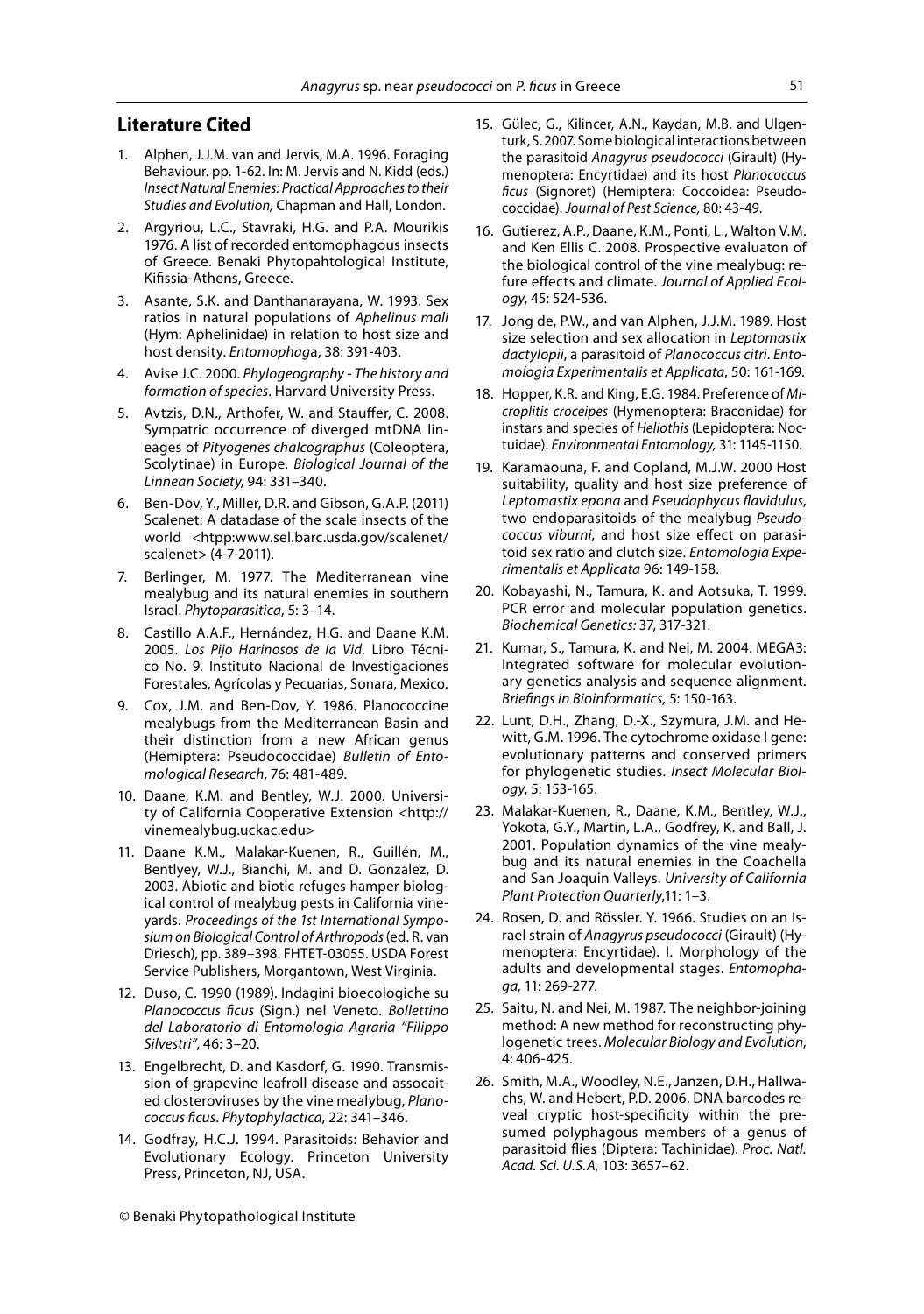- 27. Smith, M.A., Wood, D.M., Janzen, D.H., Hallwachs, W. and Hebert, P.D. 2007. DNA barcodes affirm that 16 species of apparently generalist tropical parasitoid flies (Diptera: Tachinidae) are not all generalists. Proc. Natl. Acad. Sci. U.S.A., 104: 4967–4972.
- 28. Stauffer, C., Riegler, M. and Lakatos, F. 2001. Ips typographus f. japonicus Niijima (Coleotpera, Scolytidae): A genetic analysis by allozymes and mitochondrial sequence data. In: Jandl R, Devall M, Khorchidi M, Schimpf E, Wolfrum G & Krishnapillay B (eds.). Forests and Society: The Role of Research. XXI IUFRO World Congress 7-12 August 2000. Kuala Lumpur, Malaysia: Pramaju Sdn. Bhd, Vol. 3, 397.
- 29. Tamura, K. and Nei, M. 1993. Estimation of the number of nucleotide substitutions in the control region of the mitochondrial DNA in humans and chimpanzees. Molecular Biology and Evolution, 10: 512-526.
- 30. Tranfaglia, A. 1981. Les pseudococcines de la vigne. Atti Terzo Incontro "La Difesa Integrata della Vite" Latina, 3-4 Dec. 1981, pp. 211-215.
- 31. Triapitsyn, S.V., Gonzalez, D., Vickerman, D.B., Noyes, J.S. and White, E.B. 2007. Morphological, Biological and molecular comparisons among the doifferent geographical populations of  $An$ agyrus pseudococci (Hymenoptera: Encytridae), parasitoids of Planococcus spp. (Hemiptera: Pseudococcidae), with notes on Anagyrus dac-

tylopii. Biological Control, 41: 14-24.

- 32. Τzanakakis, Μ.Ε. and Katsoyannos B.I. 2003. Insects of fruit trees and grapevine. Agrotypos, Marousi-Greece, p. 360 (in greek).
- 33. Varikou, K., Birouraki, A., Bagis, N. and Kontodimas, D.C. 2010. Effect of temperature on the development and longevity of Planococcus ficus (Hemiptera: Pseudococcidae). Annals of Entomological Society of America, 103: 943-948.
- 34. Walton, V.M. 2003. Development of an integrated pest management system for vine mealybug, Planococcus ficus (Signoret), in vineyards in the western CapeProvince, South Africa. PhD Thesis. University of Stellenbosch, Stellenbosch, South Africa.
- 35. Walton, V.M and Pringle K.L. 2005. Developmental biology of vine mealybug, Planococcus ficus (Signoret) (Homoptera: Pseudococcidae), and its parasitoid Coccidoxenoides perminutus (Timberlake) (Hymenoptera: Encyrtidae). African Entomology, 13: 143-147.

### **Web sites**

- 36. http://www.ncbi.nlm.nih.gov/
- 37. http://www.technelysium.com.au

Received: 10 May 2011, Accepted: 14 July 2011

# **Πρώτη καταγραφή και μοριακή ταυτοποίηση του παρασιτοειδούς** *Anagyrus* **sp. near** *pseudococci* **Girault (Hymenoptera: Encyrtidae) στην Ελλάδα – Προτίμηση ως προς το μέγεθος του ψευδόκοκκου-ξενιστή** *Planococcus fi cus* **(Signoret) (Hemiptera: Pseudococcidae)**

Φ. Καραμαούνα, Γ. Μενούνου, Γ.Ι. Σταθάς και Δ.Ν. Αβτζής

**Περίληψη** Το παρασιτοειδές Anagyrus sp. near pseudococci (Hymenoptera: Encyrtidae) καταγράφηκε για πρώτη φορά στην Ελλάδα και ταυτοποιήθηκε με την βοήθεια τεχνικών PCR. Επίσης εξετάστηκε η προτίμηση του παρασιτοειδούς ως προς το μέγεθος του ψευδόκοκκου-ξενιστή Planococcus ficus (Signoret) (Hemiptera: Pseudococcidae) σε εργαστηριακά πειράματα όπου ήταν διαθέσιμες τέσσερις κλάσεις μεγέθους (0.5-0.9, 1-1.5, 1.6-2.3 and >2.3 mm) οι οποίες αντιστοιχούν κυρίως σε ένα βιολογικό στάδιο του εντόμου (νύμφες 2ης και 3ης ηλικίας, νεαρά ακμαία θηλυκά και ακμαία θηλυκά πριν την ωοτοκία, αντίστοιχα). Το Anagyrus sp. near pseudococci παρασίτησε κατά προτίμηση ακμαία θηλυκά άτομα του ψευδόκοκκου μεγαλύτερα από 1.6 mm, ενώ δεν παρατηρήθηκε επιτυχής παρασιτισμός σε μικρότερα άτομα (0.5-1.5 mm). Η μέση διάρκεια ανάπτυξης του παρασιτοειδούς στις δύο κλάσεις μεγέθους του *P. ficus π*ου παρατηρήθηκε παρασιτισμός ήταν 15.99 ± 0.43 ημέρες για τα θηλυκά άτομα και 17.01  $\pm$  0.53 ημέρες για τα αρσενικά (28  $\pm$  1°C, 16L:8D) χωρίς στατιστικά σημαντική διαφορά μεταξύ των δύο φύλων. Το μέγεθος του ξενιστή κατά τον παρασιτισμό δεν είχε επίδραση στο μέγεθος των απογόνων του παρασιτοειδούς.

Hellenic Plant Protection Journal **4:** 45-52, 2011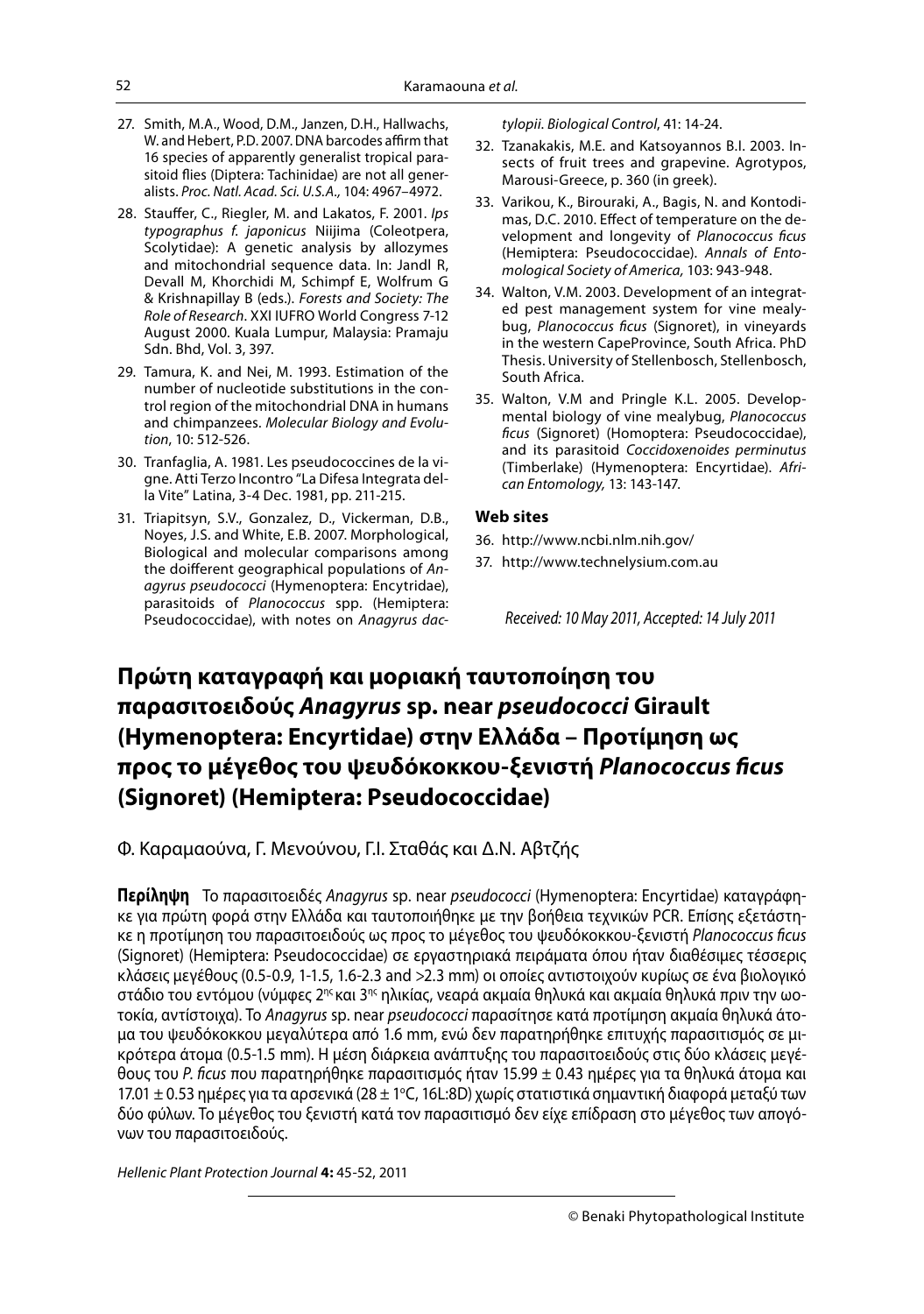# SHORT COMMUNICATION

# **First record of** *Lixus umbellatarum* **Fabricius (Coleoptera: Curculionidae) in Greece, on the medicinal herb** *Opopanax chironium*

# C.Th. Buchelos $^{\rm 1}$  and E. Evergetis $^{\rm 2}$

**Summary** In summer 2004, adults of a Coleopteran species were observed piercing with their rostrum the stems of the plant Opopanax chironium at an altitude of 1850 m on Parnassus Mountain. Upon insect's feeding, the effused sap of the plant turned into droplets of a resinous fluid which is known to have pharmaceutical and other useful properties. The insect was identified as Lixus umbellatarum Fabricius of the Curculionidae family and it is recorded for the first time in Greece.

Additional keywords: Apiaceae, Coleoptera, Greece, Panacea, Panax, Umbelliferae

In summer 2004, Opopanax sp. plants were observed on the northwest (NW) side of Mount Parnassus, Greece to bare light-orange coloured droplets of a resinous liquid on their stems lengthwise, in a rather straight line and regular distance between them. Because of the late season, the plants carried only mature umbels; therefore proper identification of the taxon was not possible. In May 2006, the droplets observed on the Opopanax sp. plants were associated with an adult weevil, which was found at the same site to feed on the stem, causing effusion of the sap (Fig.1). At that time, a plant specimen was collected in order to form a proper herbarium for its definite identification. After the ordinary procedure, which included drying and disinfestations at low temperatures, the plant sample was stored among the other Apiaceae (Umbelliferae) collections of the Agricultural University of Athens (AUA). One year later, the plant sam-

Corresponding author: epaev@mac.com

ple was found to be totally devoured by the recorded weevil which had been accidentally introduced into the sample and survived in -22 $\degree$ C for about a two month period. In mid April of 2008, when the Opopanax



**Figure 1.** Lixus umbellatarum feeding on Opopanax chironium stem.

Emeritus Professor at Agricultural University of Athens, 52 Agias Varvaras Str., GR-152 31 Halandri (Athens), Greece

Laboratory of Chemistry, Department of Science, Agricultural University of Athens, 75 Iera Odos Str., GR-118 55 Athens, Greece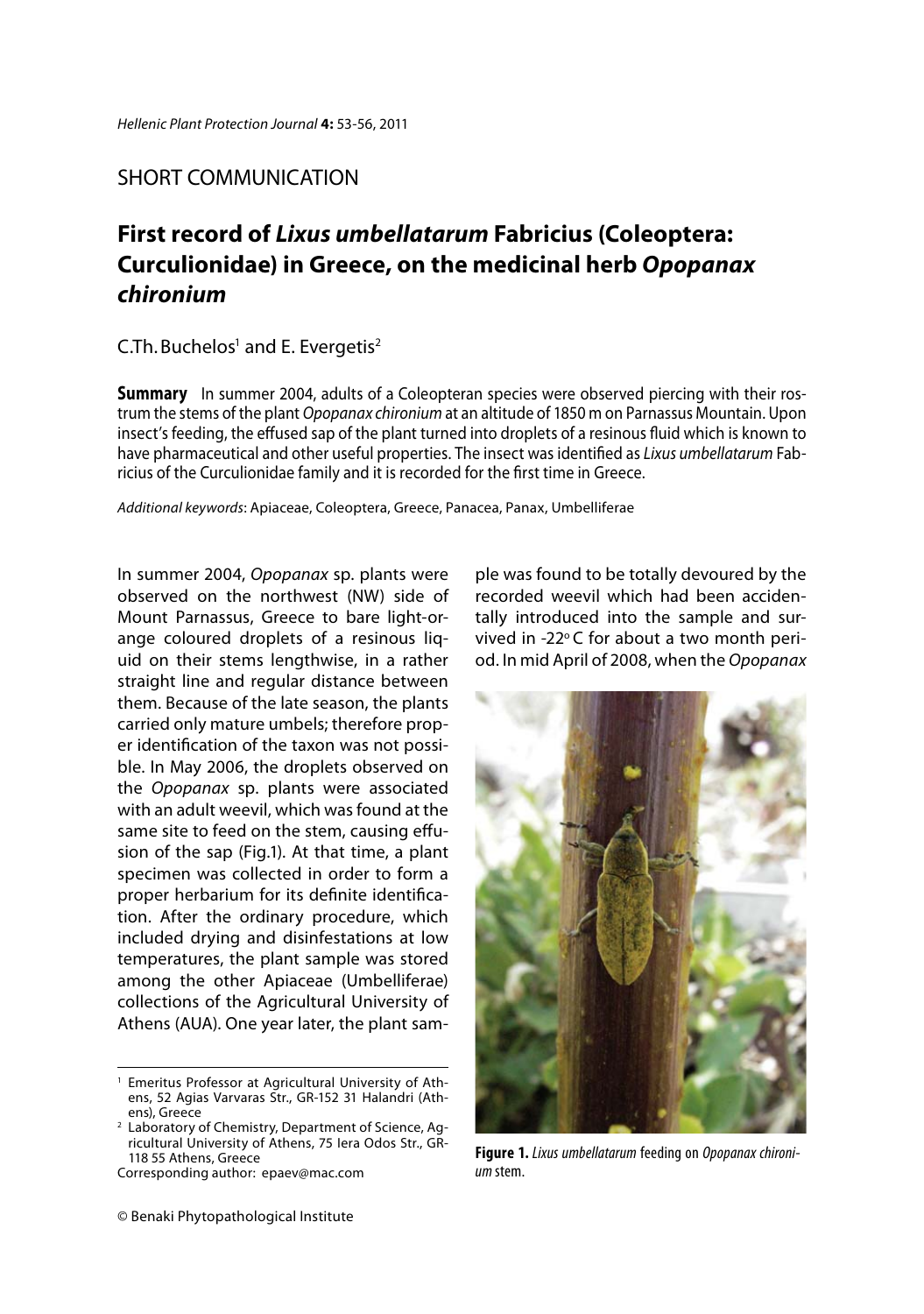sp. plants possess only their lower leaf rosettes and the basal part of the previous year's stem, living weevil adults were found in the openings of exit holes at the base of the dead stems, indicating that the insect had survived the severe winter conditions at 1850 m. altitude. In summer of 2008, several individuals of the weevil were collected and identified in the Laboratory of Entomology of AUA.

All biological material was collected in the NW side of the Mountain Parnassos – Greece at the location "Kokinorachi" (latitude 38 34´ N., longitude 22 28´ E., altitude 1850 m), in the clearings of an Abies cephallonica forest with limestone substrate, in consequent years from 2004 to 2008.

Plant material presented a distinct and unique combination of characters attributed to genus Opopanax W.D.J. Koch. (3, 7, 16, 17). These are the excessive presence of stellate hairs in the stem and the leaves, the large 2-pinnate basal leaves with ovate leaf-lobes, the yellow petals and the strongly compressed obovate fruit (17). Opopanax W.D.J. Koch consists of stout perennial herbs, including 3 species worldwide (13). The species which occur in Greece include O. hispidus (Friv.) Griseb. and O. chironium (L.) Koch (17) but the presence of the later above 1.500 m is dubious (16).

The herbarium identification was based on the four most prominent identification keys of these species (3, 7, 16, 17). The original key character is related to the size and the border of the fruit, which in the examined herbarium was 6-7 mm with a narrow and thickened border, concluding to O. chironium (7, 17). Later key characters advocating this identification are the rays' number, which in the herbarium was counted up to 23 (3) and the leaf lobes length which was measured up to 14 cm (16, 17). A deviation from the described key characters was observed in relation with the thickened border's width, which was measured from 1 to 2 mm, when in O. chironium is described less than 1 mm, and in O. hispidus between 2-3 (3, 16). This deviation can be explained by the geographical (16) or territorial (3) specialization of the related keys, the first one referring to the mountain flora of Greece and the second to Turkey and East Aegean. Another inquiring character, observed in the specimen and was never described before, relates to the presence of reticulate, ribbed and brightly yellow coloured veins both in basal and cauline leaves. This secondary character, absent in the population of O. chironium from Peloponnesus and the island of Rhodes, which was not infected by the insect, could be considered as a response to the insect's presence. However, this hypothesis needs further experimental confirmation.

The identification of the insect to the species was made by the first author (specialist on Curculionidae) based on classical monographs (9, 14, 15). The genus Lixus is characterized by a cylindrical rostrum and elytra rather narrow and oblong ending in two separate points. The body surface seems to be covered with yellow or reddish 'dust' (efflorescence) while its basic colour is black with dense and thin punctuation and the abdominal pubescence is yellowish with bi- or trifide setae. Lixus (Eulixus) umbellatarum belongs to Rhynchophora Coleoptera, the subfamily Cleoninae and the tribe Lixini, with the following taxonomic history: Lixus (Eulixus) umbellatarum Fabricius, 1787 primary genus: Curculio, subgenus Eulixus Reitter, 1916 = Promecaspis Hoffmann, 1958. species: pardalis Boheman, 1835 -submaculatus Boheman, 1842 –brevicaudatus Lucas, 1848 –brevicaudis Küster, 1849. Species' characteristics include: Body length 8-14 mm. Efflorescence of pronotum, greenish-yellow. Rostrum of female slender, cylindrical, convex, shinny, longer than the prothorax. Rostrum of male less convex, opaque, densely punctuated. Antennae short, fairly slender with the first two segments of the flagellum equal, the 3<sup>rd</sup> to 6<sup>th</sup> being of the same diameter and the 7<sup>th</sup> larger. Antennal club ellipsoid and sharp- pointed. Antennae (except the club) and tarsi, ferruginous. Eyes oval and convex. Prothorax conical, more slender in the male. Elytra, at their base, slightly larger than prothorax. Tarsi short (Hoffmann, Por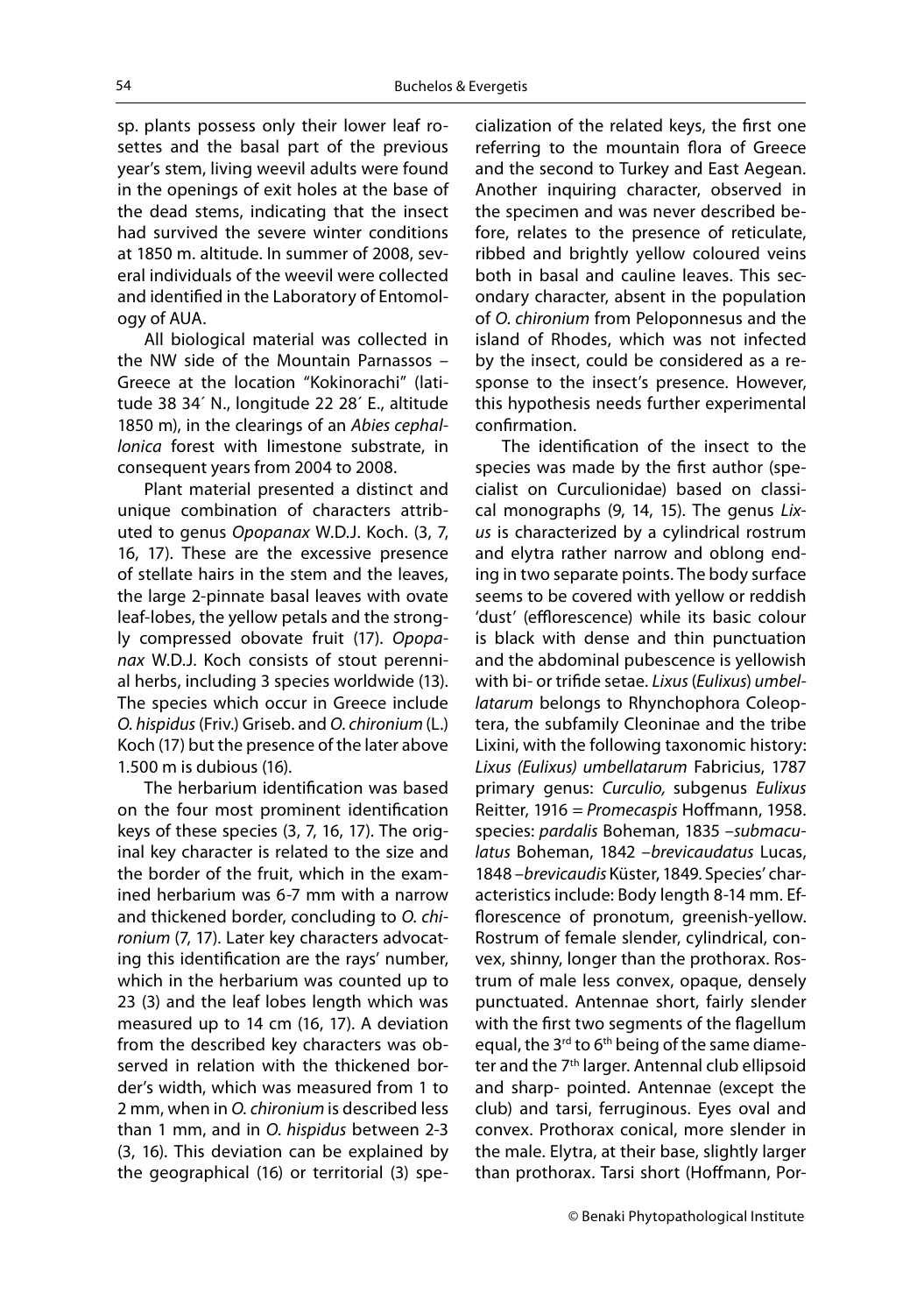ta, Portevin).

The presence of L. umbellatarum has been confirmed in France (Corsica) (14, 15) and in Italy (Latsio, Campania, Pulia, Sardinia) (14). According to Hoffman (9), the insect is rare in the French mainland but abundant in Corsica, feeding on miscellaneous Apiaceae such as Ferula communis L., Pastinaca lutea L. and O. chironium. It is also found in Spain, Portugal, Algeria and Morocco. There are 'no data' for its presence in the Greek mainland and the islands (19).

The host plants of L. umbellatarum belong to the families Apiaceae, Chenopodiaceae, Polygonaceae, Caryophylaceae, Brassicaceae (Cruciferae), Lamiaceae (Labiatae), Papilionaceae, Capparidae, Malvaceae and Geraniaceae. The larvae of the weevil feed on the internodes of the stem; they bore straight descending galleries through petioles and stems attaining the plant's 'neck' or the upper part of the roots. (12). Hibernation takes place in the adult stage, usually in the soil, appearing during March and April and feeding up to September. Pupation takes place at the end of the galleries and life cycle usually lasts one year.

The present report associates feeding of the weevil L. umbellatarum on O. chironium with the produce of resin by the plant. Opopanax chironium is richly celebrated through history for the medicinal properties of its resin, Panacea, applied mainly as analgesic and venom's antidote (4). Among the natural products that have been identified in O. chironium are C-17 acetylenes (2), various phthalides in the roots (6), coumarin derivatives (1, 8) and irregular diterpenoids (11), while crude extracts of the plant present significant apoptotic activity (1). Opopanax sp. resin and oil are also used as a direct food additive (18), expectorant and antispasmodic (5, 11) and in perfumery (5). Despite this extensive use of Opopanax sp. resin, the presence of L. umbellatarum has never been reported before as a stimulating agent that induces resin production. This suggestion is advocated by the fact that several of its compounds, such as coumarins, furanocoumarins and flavonoids, are identified as constitutive antifungal agents or phytoalexins (10). Experimental investigation is required in order to ascertain the recorded insectplant interaction and determine the role of the weevil in the induction of Panacea.

# **Literature cited**

- 1. Appendino, G., Bianchi, F., Bader, A., Campagnuolo, C., Fattorusso, E., Taglialatela-Scafati, O., Blanco-Molina, M., Macho, A., Fiebich, B.L., Bremner, P., Heinrich, M., Ballero, M. and Munoz, E. 2004. Coumarins from Opopanax chironium. New Dihydrofuranocoumarins and Differential Induction of Apoptosis by Imperatorin and Heraclenin. Journal of Natural Products, 67: 532-536.
- 2. Bohlmann, F. 1971, Acetylenic compounds in the Umbelliferae, Botanical Journal of the Linnean Society, 64: 279-291.
- 3. Davis, P.H. 1984. Flora of the Turkey and the East Aegean islands, Edinburg University Press, vol. 4, pp 471-473.
- 4. Dioscorides, 1<sup>st</sup>-2<sup>nd</sup> cent. A.D., De Materia Medica, Codex Neapolitanus Graecus 1 of the National Library of Naples, Photographic reprint by Genus Publications, Athens, Greece, 2001.
- 5. French D.H., 1971, Ethnobotany of the Umbelliferae, Botanical Journal of the Linnean Society, 64: 385-412.
- 6. Gijbels, M.J.M., Bos, R., Scheffer, J.J.C. and Svendsen, A.B. 1983. Phthalides in roots Opopanax chironium, Planta Medica, 47: 3-6.
- 7. Halacsy, E. 1900. Conspectus Florae Graecae, Lipsiae Sumptibus Guilelmi Engelmann, vol. 1, p 637.
- 8. Hegnauer R., 1971, Chemical patterns and relationships of Umbelliferae, Botanical Journal of the Linnean Society, 64: 267-277.
- 9. Hoffmann, A. 1950. Faune de France, 52 (2<sup>ème</sup> partie): Curculionidae, Librairie de la Faculté des Sciences, Paris.
- 10. Harborne, J.B. and Williams, C.A. 2000. Advances in Flavonoid research since 1992. Phytochemistry, 55: 481-504.
- 11. Muckenstrum, B., Foechterlen, D., Reduron, J.- P., Danton, P. and Hildenbrand, M. 1997. Phytochemical and chemotaxonomic studies of Foeniculum vulgare. Biochemical Systematics and Ecology, 25: 353-358.
- 12. Perrier, R. 1932. La Faune de France, Fasc.6: Coléoptères, Librairie Delagrave, Paris.
- 13. Pimenov, M.G., Leonov, M.V. 1993. The genera of the Umbelliferae. Royal Botanic Gardens Kew & Botanical Garden of Moscow State University, Kent U.K., pp 156.
- 14. Porta, A. 1932. Fauna Coleopterorum Italica, Vol.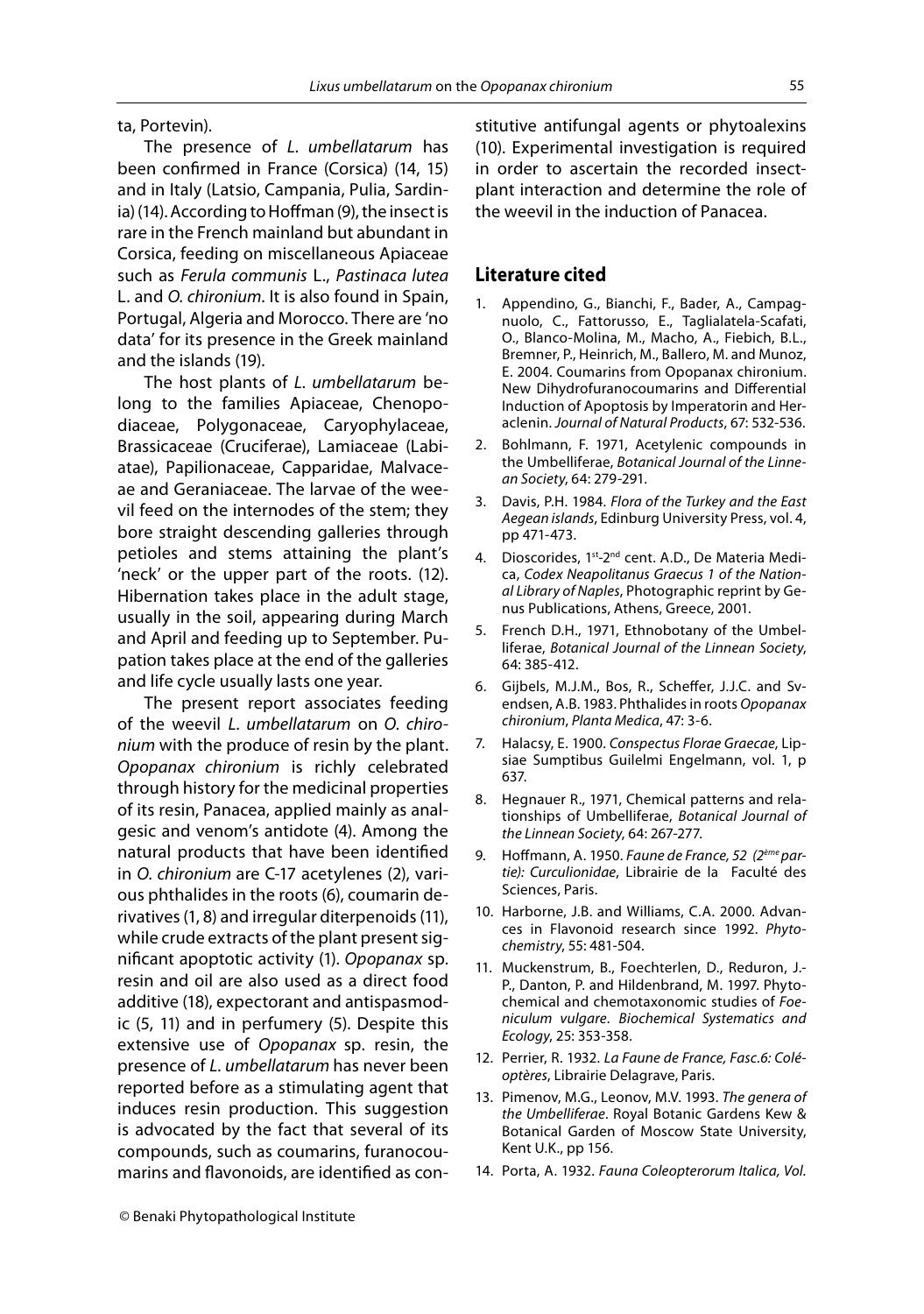V: Rhynchophora – Lamellicornia, Stab. Tipogr. Piacentino, Piacenca.

- 15. Portevin, G. 1935. Histoire Naturelle des Coléoptères de France, Tome IV: Polyphaga – Rhynchophora, Paul Lechevalier, Paris.
- 16. Strid, A. 1986. The mountain flora of Greece, Cambridge University Press, vol. 1, p 714.
- 17. Tutin, G.T., Heywood, H.V., Burges, A.N., Moore, M.D., Valentine, H.D., Walters, M.S. and Webb, A.D. 1972. Flora Europaea, Cambridge University Press, vol. 3, p 360.
- 18. United States of America. 1966. Legislation Regulations governing the use of colour additives, pesticides and food additives, Fd Cosmet. ToxicoL Vol. 4, pp. 63-72. Pergamon Press 1966. Printed in Great Britain.
- 19. www.faunaeur.org/distribution.php, 2011

Received: 15 May 2011, Accepted: 14 July 2011

# ΣΥΝΤΟΜΗ ΑΝΑΚΟΙΝΩΣΗ

# **Πρώτη καταγραφή του** *Lixus umbellatarum* **Fabricius (Coleoptera: Curculionidae) στην Ελλάδα. H παρουσία του στο φαρμακευτικό φυτό** *Opopanax chironium*

Κ.Θ. Μπουχέλος και Ε. Ευεργέτης

**Περίληψη** Το καλοκαίρι του 2004, παρατηρήθηκαν τέλεια άτομα κολεοπτέρου εντόμου της οικογένειας Curculionidae να διατρέφονται σε στελέχη φυτών Opopanax chironium στο Όρος Παρνασσός, σε υψόμετρο 1850 μ. Το ρητινώδες κόμμι που εκκρίνεται από τις οπές των νυγμάτων του εντόμου, είναι ο γνωστός από την αρχαιότητα, πλούσιος σε φαρμακευτικές και άλλες χρήσιμες ιδιότητες «οποπάναξ» ή «πανάκεια», ο οποίος έδωσε το όνομα του γένους στο εν λόγω φυτό. Το έντομο προσδιορίστηκε ως Lixus umbellatarum Fabr. (Col.: Curculionidae) και αποτελεί πρώτη αναφορά για την Ελλάδα.

Hellenic Plant Protection Journal **4:** 53-56, 2011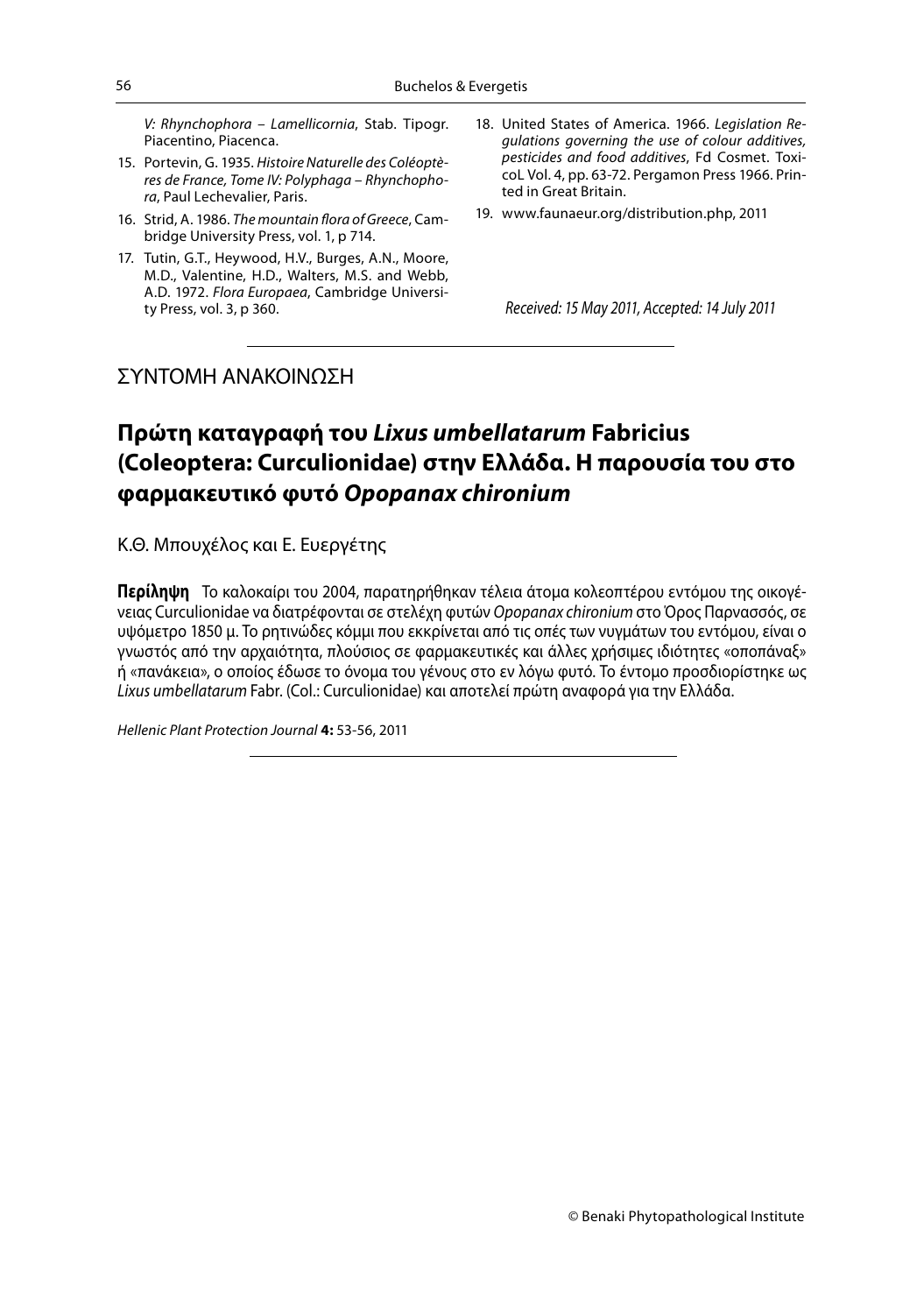# **Bioaccumulation of thiram in** *Mytilus galloprovincialis* **and its effect on different tissues**

# Ch. Emmanouil<sup>1</sup>, K.M. Kasiotis<sup>1</sup> and K. Machera<sup>1</sup>

**Summary** The accumulation of thiram, a characteristic dithiocarbamate fungicide, in Mytilus galloprovincialis soft tissues and its effect on bivalvian DNA integrity has been examined through a series of in vivo exposures of mussels to 0.1, 1.0 and 10.0 mg thiram/L in saltwater for 48 h. Regarding bioaccumulation of the fungicide, a dose-dependent increase of the sodium adduct ion of thiram was observed in mussel soft tissues after the end of the exposures. This identification/quantification of thiram and one of its metabolites was achieved by Liquid Chromatography Mass Spectrometry (LC-MS) analysis. Regarding DNA integrity (DNA Single Strand Breaks) these were strongly dose-dependent. They were also tissue-dependent in concordance with the different susceptibility of certain tissues to pollutants and the levels of metabolism that takes place in them. Further investigation in oxidative and apoptotic DNA damage revealed that a) oxidative stress was evident in all the tissues examined b) apoptotic cell morphology was detected in gill and digestive gland. Imbalance of the antioxidant/prooxidant status in favour of the latter and initiation of apoptosis may be a causative mechanism of DNA damage in M. galloprovincialis, as it has already been shown for DNA damage caused by thiram in mammals.

Additional Keywords: apoptosis, dithiocarbamates, LC-MS, mussel, oxidative stress, Single Strand Breaks

# **Introduction**

The dithiocarbamate class (DTCs) of fungicides comprises a group of plant protection products (PPP) which are widely used worldwide. They are the main group of fungicides used to control approximately 400 pathogens of more than 70 crops and are registered in all the EU member states and many other countries (18). They are of relatively low acute toxicity for humans with an average LD50 of more than 2523 mg/kg bw (41). Thiram (tetramethylthiuram disulfide) is one of the most characteristic dithiocarbamates. It was synthesized in 1931 and since then has been extensively used as a fungicide (41), as a seed treatment in maize, cotton and cereals (25, 35), as an accelerator and vulcanising agent during rubber processes as well as for treatment of human scabies and in antiseptic soaps and preparations (21, 22). It is also an intermediate metabolite of two other dithiocarbamates-ferbam and ziram (41). Several analytical methods are available for the detection and quantification of thiram and its metabolites. Gas chromatographic techniques have been applied with determination of carbon disulfide (CS<sub>2</sub>), the product of the rapid degradation of DTCs. However, these methods are laborious and this has directed scientists to the exploitation of LC-MS methods which offer the advantage of the direct determination of DTCs and thiram in particular.

Thiram, like the majority of dithiocarbamates, exerts its toxic action via creation of metabolites of carbon disulfide (43) and it is of low mammalian toxicity (17). However, in certain animal models it has caused hepatotoxicity (24, 25) and adverse developmental and reproductive effects (24, 27, 40). It has also caused eczema, contact dermatitis and skin lesions to exposed workers (21, 22, 40).

Since thiram is so extensively used, it is commonly found in aquatic environments (31). According to U.S. Environmental Pro-

<sup>1</sup> Laboratory of Toxicological Control of Pesticides, Department of Pesticides Control and Phytopharmacy, Benaki Phytopathological Institute, 8 St. Delta Str., GR-145 61 Kifissia, (Athens), Greece

Corresponding author: k.machera@bpi.gr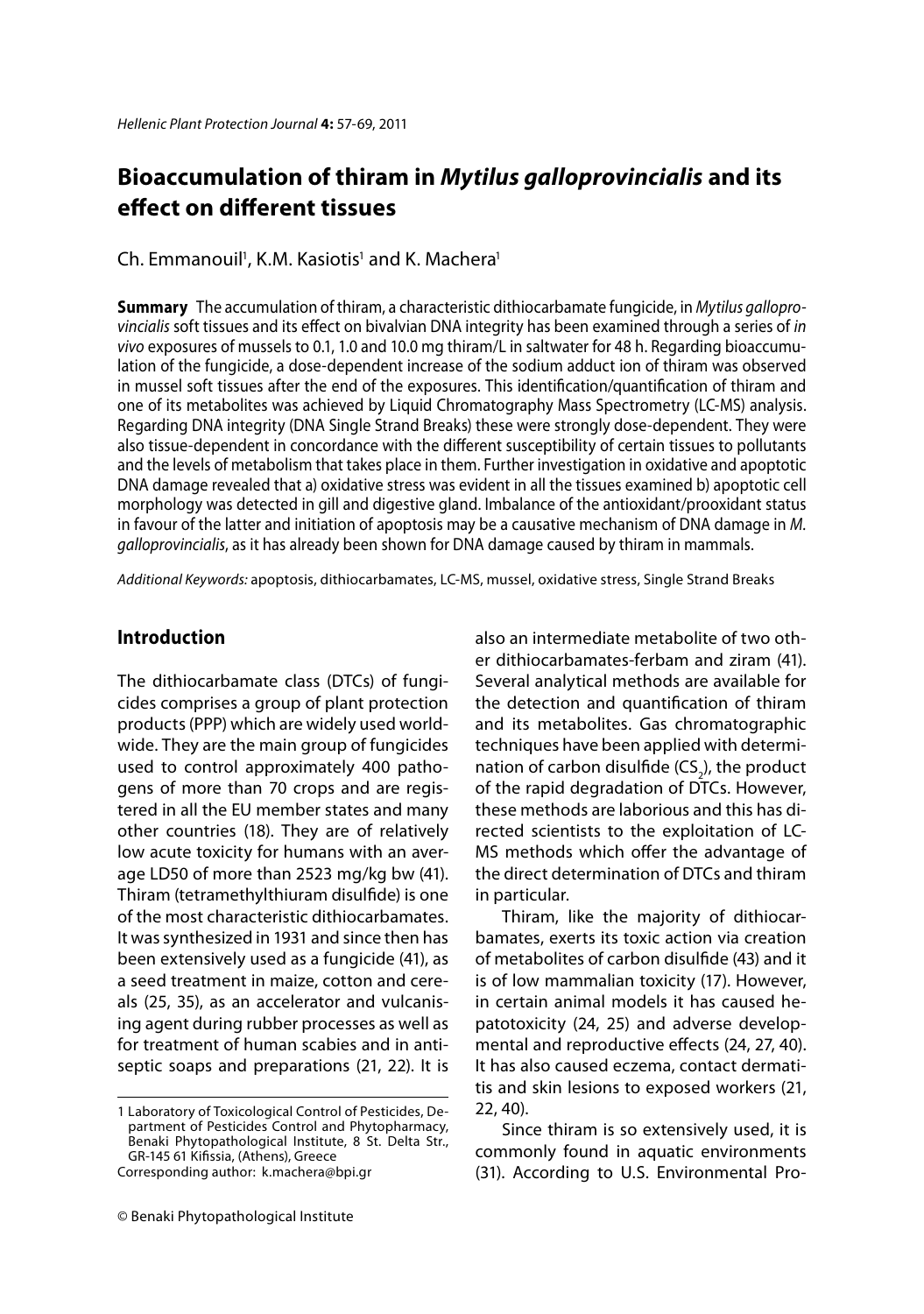tection Agency "thiram is expected to be sufficiently mobile and persistent in some cases to reach surface waters in concentrations high enough to impact aquatic life" (20). Moreover, it may not be readily catabolised and it may persist in soil for several weeks.

A series of in vivo experiments have shown that thiram may affect certain biological or biochemical aspects in aquatic organisms namely cladocerans (31), fish (6, 42) and mussels (15). The aim of the present project was to test for bioaccumulation and effects of thiram, which is in vivo non-clastogenic for mammals (19) in the model marine mussel of the Mediterranean Sea Mytilus galloprovincialis, in relation to tissue and dose. Following positive results, mechanistic aspects of this interaction have been sought (oxidative DNA damage and early apoptotic DNA damage). These pathways are implicated in thiram toxicity in mammals but they have not yet been examined in bivalve species.

# **Materials and Methods**

# **Test animals**

Commercially available Mytilus galloprovincialis from a mussel farm in Evia, Greece were purchased. Mussels of similar size (8-9 cm) were kept in continuously aerated glass aquaria of 15 L saltwater (salinity 33‰) at ambient temperature of 25°C, under natural light. The mussels were fed with approximately 0.05 g powdered Spirulina (M.Rohrer, Netherlands) every day. Nitrate and nitrite levels were periodically checked (API pharmaceuticals, USA) and they did not exceed 0.5 and 0.25  $\mu$ g mL<sup>-1</sup> respectively. The mussels were acclimatized in laboratory conditions for at least 5 days before the beginning of the experiments. These species absorb quickly contaminants from their environment but they depurate in an equally rapid manner when found in clean water (2).

# **Fungicide and Solvents**

A stock solution of 10 mg thiram/L was

prepared fresh in distilled water from commercially available thiram 80% w/w and was diluted to nominal concentrations of 0.1, 1.0 and 10.0 mg thiram/L in saltwater. Thiram analytical standard was purchased from Fluka (Buchs, Switzerland) and a stock solution of 100 μg mL<sup>-1</sup> was prepared in methanol. The working solutions were prepared from this stock solution in methanol. Methanol and acetonitrile were purchased from Merck (Darmstadt, Germany) and were LC-MS grade. Ethyl acetate (pro analysi) was also purchased from Merck (Darmstadt, Germany).

### **Experimental set up**

Healthy mussels from the aquaria were exposed in 2 L glass beakers (Simax, Czech Republic) at a density of 4 mussels/beaker to final concentrations of the agrochemical stated in 2.2. The exposures lasted for 48 h after which the animals were sacrificed. The water was changed every 12 h and was spiked with thiram after each renewal. During the exposure the animals were not fed. The general condition of the animals and the mortalities were recorded daily.

# **Chemical analysis**

### Soxhlet Extraction

Lyophilized mussels (7 g) were placed with equal amount of sodium sulfate at the bottom of the Soxhlet apparatus covered with glass wool. The solvent of choice was a mixture of ethyl acetate/hexane (1:1 respectively, 200 mL) and the extraction time was 4 h. After the extraction the solvent was removed in vacuum and the mixture was reconstituted with ethyl acetate (2 mL).

# Removal of sulfur compounds and Solid Phase Extraction (SPE)

The removal procedure was the following: 1 g of activated copper was added to the reconstituted mixture (2 mL) and stirred vigorously for 2 min. Centrifugation (Heraeus Labofuge 400R Thermo Electron Corporation) of the mixture was followed by the separation of the organic phase. Then the organic phase was passed from Flori-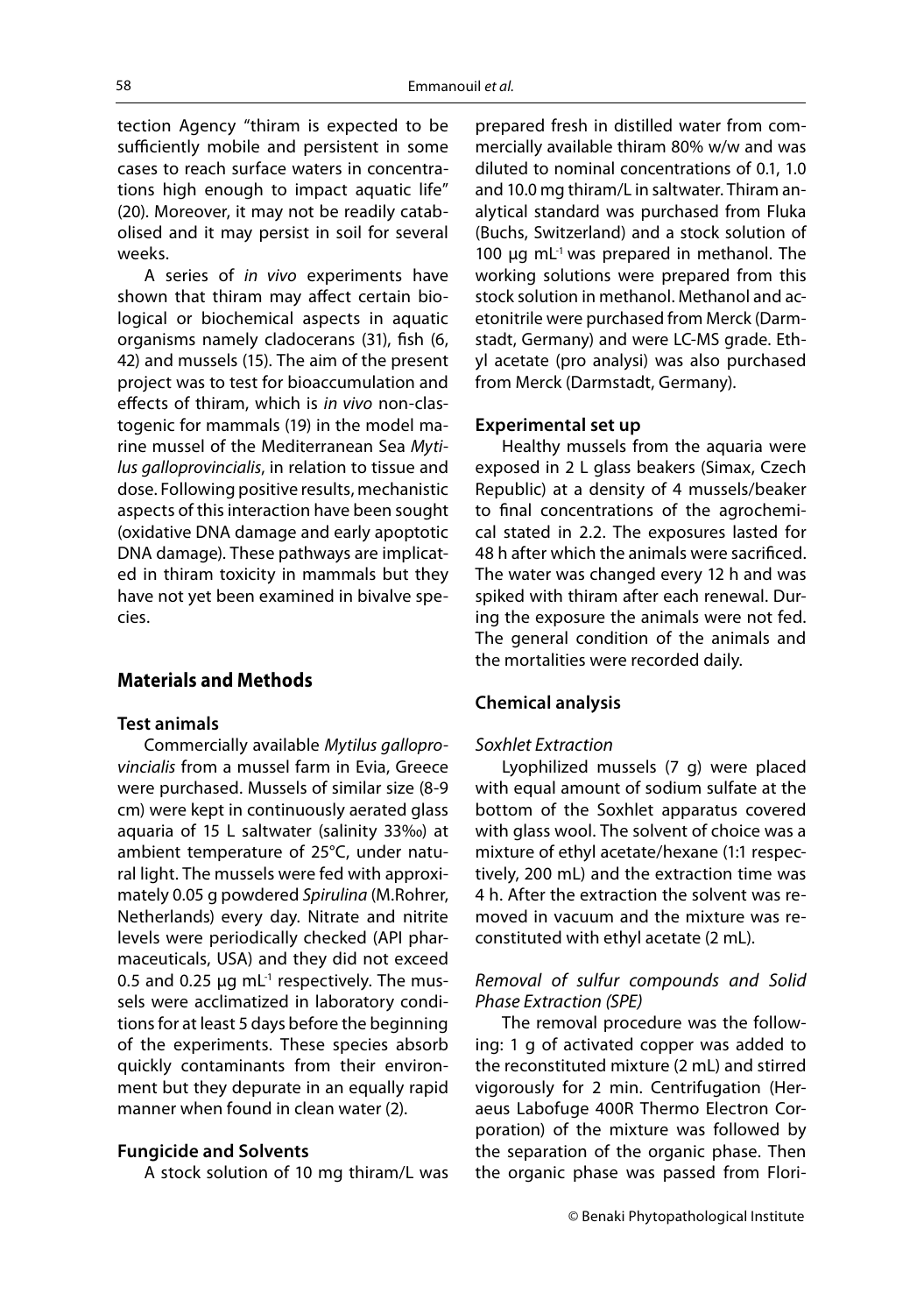sil SPE cartridge (Waters, SEP-PAK® Cartridges), filtered (Whatman, Puradisc™ 25 TF filters, 0.45 μm), evaporated under a gentle stream of nitrogen, reconstituted with acetonitrile (0.5 mL) and 10 μL were injected to Liquid Chromatograph Mass Spectrometer (LC/MS).

# Experimental Procedure for Extraction of Thiram from Water Samples

An aliquot of 2 mL of water sample was mixed with 2 mL of ethyl acetate (vortex, a MS1 Minishaker, IKA) for 2 minutes. Then the mixture was placed in an appropriate falcon tube (15 mL) and centrifuged at 4000 rpm for 5 min, at 4°C. The organic layer was collected, filtered (Whatman, Puradisc™ 25 TF filters, 0.45 μm), evaporated under a gentle stream of nitrogen, reconstituted with acetonitrile (0.5 mL) and then an amount of 10 μL was injected for analysis to the Liquid Chromatograph Mass Spectrometer.

### Liquid Chromatography Mass Spectrometry

A Shimadzu (Kyoto, Japan) LCMS-2010 EV Liquid Chromatograph Mass Spectrometer instrument was used with the LCMS solution version 3.0 software consisting of a SIL-20A prominence autosampler and an SPD-M20A diode array detector. The latter were coupled in series with a mass selective detector equipped with an atmospheric pressure ionization. The LC separation was achieved working in positive Electron Spray Ionization (ESI) mode, on a Shim-Pack XR-ODS 2.2 μm, 100×4.6 mm i.d. chromatographic column using a gradient system consisting of methanol and water. The flow rate was set at 0.8 mL min<sup>-1</sup> and the column gradient program consisted of 40% methanol and 60% water, ramped linearly over the course of 7.5 min at 70 % methanol. Then methanol returned in the course of 2 min at 60% concentration and the mobile phase was held at that composition from 9.5 min to 15 min.

### Validation procedure

For the validation procedure the following parameters were determined: linearity, repeatability, reproducibility, analytical Limit of Detection (LOD) and Limit of Quantification (LOQ), recoveries and matrix dependent variations as it is established by the EU guidelines. Linearity and matrix effect were assessed by analyzing standard solutions and matrix matched standards at six points in the range of 0.20-7.88  $\mu$ g mL $^{-1}$  to cover the expected range of concentrations in samples. Recovery values derived from fortified experiments at two levels of concentration and were considered as the measure of the trueness of the analytical method. For repeatability and reproducibility studies of the LC-MS methodology, five replicate determinations on the same day and on five different days of a standard solution (0.78 μg mL-1 of thiram) were performed. Repeatability and reproducibility is considered acceptable when relative standard deviation values (RSD%) are < 20%. Based on the statistical definition 3.3 (S $\! \! \! \sqrt{^{\vphantom{2}}_{\vphantom{2}}}\!\!} / \alpha$  and 10(S $\! \! \sqrt{^{\vphantom{2}}_{\vphantom{2}}}\!\!} / \alpha$ , of the LOD and LOQ respectively, they were determined at the concentration levels ranging from 0.20 to 7.88  $\mu$ g mL $^{\text{-1}}$ . S $\swarrow_{\mathsf{x}}$  represents the residual standard deviation and  $\alpha$  is the slope of the respective calibration plot.

# **Tissue preparation for biochemical assays**

The three main tissues of mussels (gill, digestive gland and haemolymph) were extracted from sacrificed animals after the end of the experiment. Briefly, for gills, the valves of the mussel were fully opened with a metallic scalpel and wet gill tissue (< 0.2 g) was extracted. The gill was gently disaggregated in HEPES buffered saline (2 mL). After centrifugation a fraction of the pellet was rediluted in saline (100 μL) and kept on ice until further processing. For haemolymph the valves of the mussel were slightly opened and haemolymph was abstracted from the posterior adductor muscle according to Rank and Jensen (36) with a 23G needle and a 1 mL syringe (PiC Insumed, Italy). Approximately 100 μL were abstracted from each animal and used without further treatment. Digestive gland suspension preparation was performed according to Birmelin et al. (8) with minor modifications. Briefly,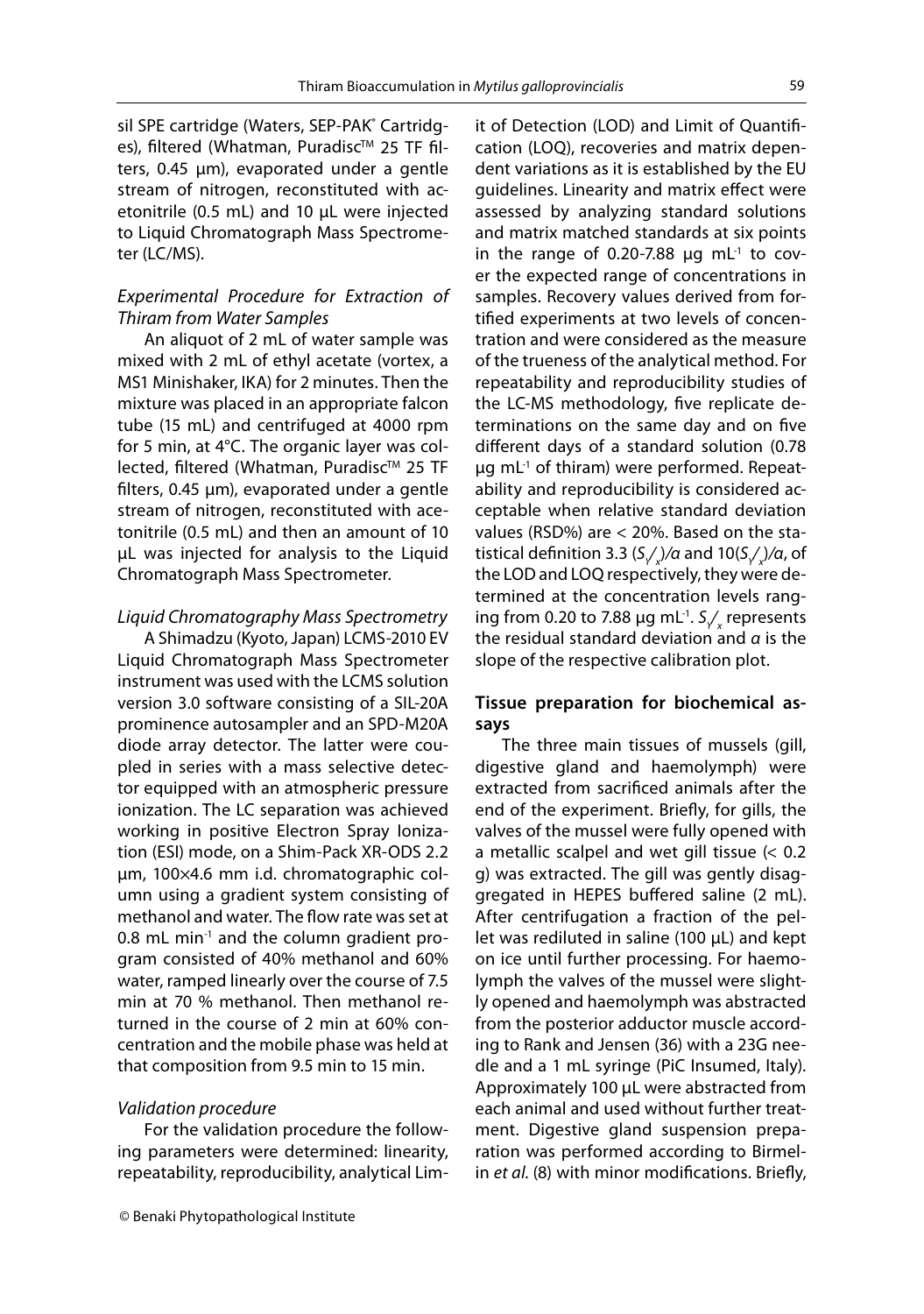digestive glands (< 0.2 g) were abstracted from the animal and cut in small pieces with surgical scissors. The pieces were gently disaggregated in HEPES-NaOH buffered saline (10 mL) and agitated on a rocking platform (Innova2000, Brunswick Scientific) on ice for 2 h. Every 30 min aliquots of cell suspension (2 mL) were taken out and replaced with new HEPES-NaOH buffered saline. All the aliquots from the same animal were finally pooled (8 mL). After centrifugation a fraction of the pellet was rediluted in saline (100 μL) and kept on ice until further processing. The preparations provided whole and single cells with negligible additional damage.

# **Single Cell Gel Electrophoresis on mussel tissue (Comet assay)**

A fraction of the cell suspension (15 μl) was mixed with 150 μL low melting point agarose. The mixture was spread on an agarose-precoated slide and lowered in lysis buffer (NaCl 2.5M, Na<sub>2</sub>EDTA 0.1M, Tris base 10 mM, Triton-X 1% v/v and DMSO 10% v/v, pH 10.0) for 1 h at 4º C in the dark. Two slides per animal were prepared. The slides were then rinsed in distilled water (1mL/slide) and left in electrophoresis buffer (pH 13.0) in a horizontal electrophoresis tank (Cleaver Scientific, Ltd) for 30 min. The slides were subsequently subjected to electrophoresis at 25 V for 20 min, neutralised with Tris buffer (Tris 0.4M, pH 7.5) and stained with propidium iodide (2.5 μg/mL) (Research Organics, Cleveland, USA). Each slide was analyzed using a fluorescent microscope (Zeiss AxioCam MRC, Carl Zeiss Inc., Germany) at 200 x magnification, with an excitation filter of 515-560 nm and a barrier filter of 590 nm and scored using an image analysis package (TriTekCometScore<sup>™</sup>). 40 randomly selected nucleoids were analyzed per slide in two slides so that a total of 80 cells (per animal) were scored.

# **Modifi ed Single Cell Gel Electrophoresis (Comet coupled with formamidopyrimidine glycosylase)**

The procedure was as described in 2.6 with the exception that, after lysis and before unwinding in high pH buffer, the slides were rinsed 3 times in 1mL of Fpg buffer (KCl 0.1M, HEPES 40 mM, Na<sub>2</sub>EDTA 0.5mM, bovine serum albumin 0.2 mg/mL, pH 8.0) each. Four slides per animal were prepared. One slide per pair was incubated with one unit of Fpg enzyme (AMS Biotechnology, UK) in Fpg buffer (50  $\mu$ L) for 1 h as described by Collins et al. (14). The remaining slide of each pair was incubated with 50 uL Fpg buffer only. 80 randomly selected nucleoids were analyzed from the non-Fpg incubated slides and 80 randomly selected nucleoids were analyzed from the Fpg incubated slides. A total of 160 cells were scored. The net difference (Fpg-incubated minus non Fpg-incubated) is proportional to oxidative DNA damage.

# **Modified Single Cell Gel Electrophoresis (Halo assay)**

The procedure was run as described in 2.6 with the complete omission of the electrophoresis step. A positive apoptosis control was co-evaluated: staurosporine (Sigma-Aldrich) was diluted in DMSO to a final concentration of 1 μΜ (26) and was injected (100 μL) in the adductor muscle directly below the mantle of two individuals. The animals were returned to a plastic aquarium of 1 L and sacrificed 4 h post-injection. Selected tissues were collected and processed together with the thiram samples. 50 randomly selected nucleoids were checked per slide in two slides so that a total of 100 cells per animal were scored. The percentage of characteristic halo images of apoptotic cells (39) was calculated.

### **Statistical Analysis**

Differences between groups for SSB were assessed using the parameter %DNA in tail. Normality of data was tested by the Shapiro-Wilk W-test. Since data did not follow a Gaussian distribution median values were used for each set of cells (16). Data were analyzed by 2-way ANOVA. Means were separated by Tukey's HSD test ( $\alpha$ =0.05). Differences between groups for % Fpg sensitive sites and for % apoptotic cells were assessed by Student's t-test. Analyses were conducted using the statistical package JMP.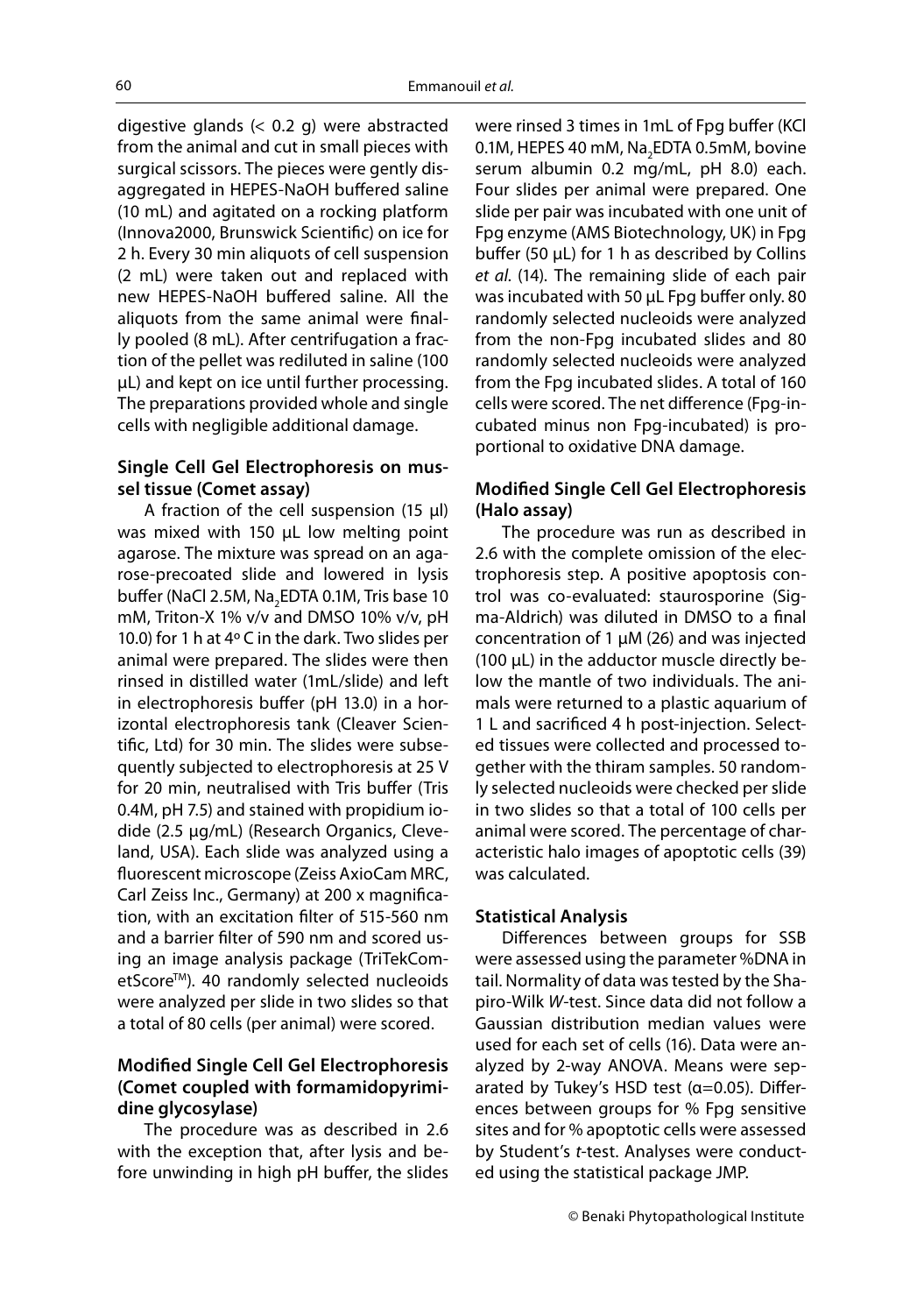# **Results**

# **Validation results**

The analytical method applied produced good response of linearity in the range of  $0.20$ -7.88  $\mu$ g mL<sup>-1</sup> with correlation coefficient value  $r^2 = 0.998$  (equation, y=241932x-4695). LOD and LOQ were determined from the calibration plot and were 0.32  $\mu$ g mL<sup>-1</sup> and 0.96 μg mL-1 respectively. Satisfactory results were obtained for all levels with recoveries for low and high concentrations, well above the cut off value of 70%. RSDs % for both low and high concentrations were < 5% therefore acceptable. RSDs % for repeatability and reproducibility were 3.69% and 4.49% respectively. Finally no matrix effect was observed.

# **Identifi cation of thiram, accumulation in mussel soft tissues and concentration levels in aqueous solutions**

The identification of thiram (6.61 min, retention time) was achieved by the LC-ESI-MS system functioning on the positive mode. Selected Ion Monitoring mode (SIM mode) was applied and the characteristic sodium adduct [M+Na]+ ion of thiram was observed (Figure 1). Accumulation of thiram in mussel soft tissues for exposure of 0.1 mg/L (100 μg/kg) was below the LOD and thus not quantitated. Accumulation for the 1.0 and 10.0 mg/L (1000 and 10000 μg/kg correspondingly) exposure group was 375 μg/ kg d.w. and 3115 μg/kg d.w respectively (Table 1). Next step was the determination of the actual concentrations of thiram in aqueous solutions. Thus three different concentration levels were investigated same with those presented in Table 1. Surprisingly for 0.1 and 1  $\mu$ g mL<sup>-1</sup> the only peak which appeared (3.55 min, retention time) and was identified was the peak of another sodium adduct  $[C_{3}H_{7}NS_{2}+Na]^{+}$  (47). It seems that in more dilute aqueous solutions of thiram the peak of  $[C_3H_7NS_2+Na]^+$  predominates. One possible fragmentation pathway is depicted in Figure 2. The aqueous solution of 10 μg m $L<sup>-1</sup>$  contained both sodium adducts  $[M+Na]^+$  and  $[C_3H_7NS_2+Na]^+$  as it is shown in Figure 3. For the sample of 10  $\mu$ g mL<sup>-1</sup>, thiram was determined as the sum of areas of peaks which correspond to thiram and its metabolite as equivalent of thiram. The sum concentration measured was 8.19  $\mu$ g mL<sup>-1</sup>.

# **Mussel mortality**

The general condition of the animals (i.e. reaction to stimuli, excretion of mucus, attachment to glass-walls) was recorded daily and dead animals were discarded as soon as possible. Profuse mucus secretion was detected only in the high dose groups. Mortalities were low and did not exceed 12.5 % in all exposed groups.

# **SSB in relation to dose group and tissue type**

SSB values were affected by both tissue and dose, while there was significant interaction between dose and tissue (Table 2). Since significant interaction was observed, multiple comparisons were conducted at each tissue for all doses and at each dose for all tissues (Figure 4).

For gill, exposure to 0.1 mg/L thiram caused a statistically significant increase in SSB (see also Figure 5A,B). Higher doses (1.0 and 10.0 mg/L) also caused an increase in relation to control but these were indistinguishable from each other. For haemolymph, exposure to the high dose only (10.00 mg/L) caused an increase in relation to control whereas the low and medium dose did not produce a statistically significant increase in SSB. For digestive gland there was also a dose response with the low dose group being indistinguishable from the control group and the medium and high dose groups being different from the control group but not different from each other.

# **Oxidative DNA damage in relation to dose group and tissue type**

For gill, exposure to the medium dose of 1.0 mg/L caused a very significant increase (P<0.001) in Fpg-sensitive sites which correspond to oxidative DNA damage (see also Figure 5C). For haemolymph and digestive gland, exposure to the medium dose of 1.0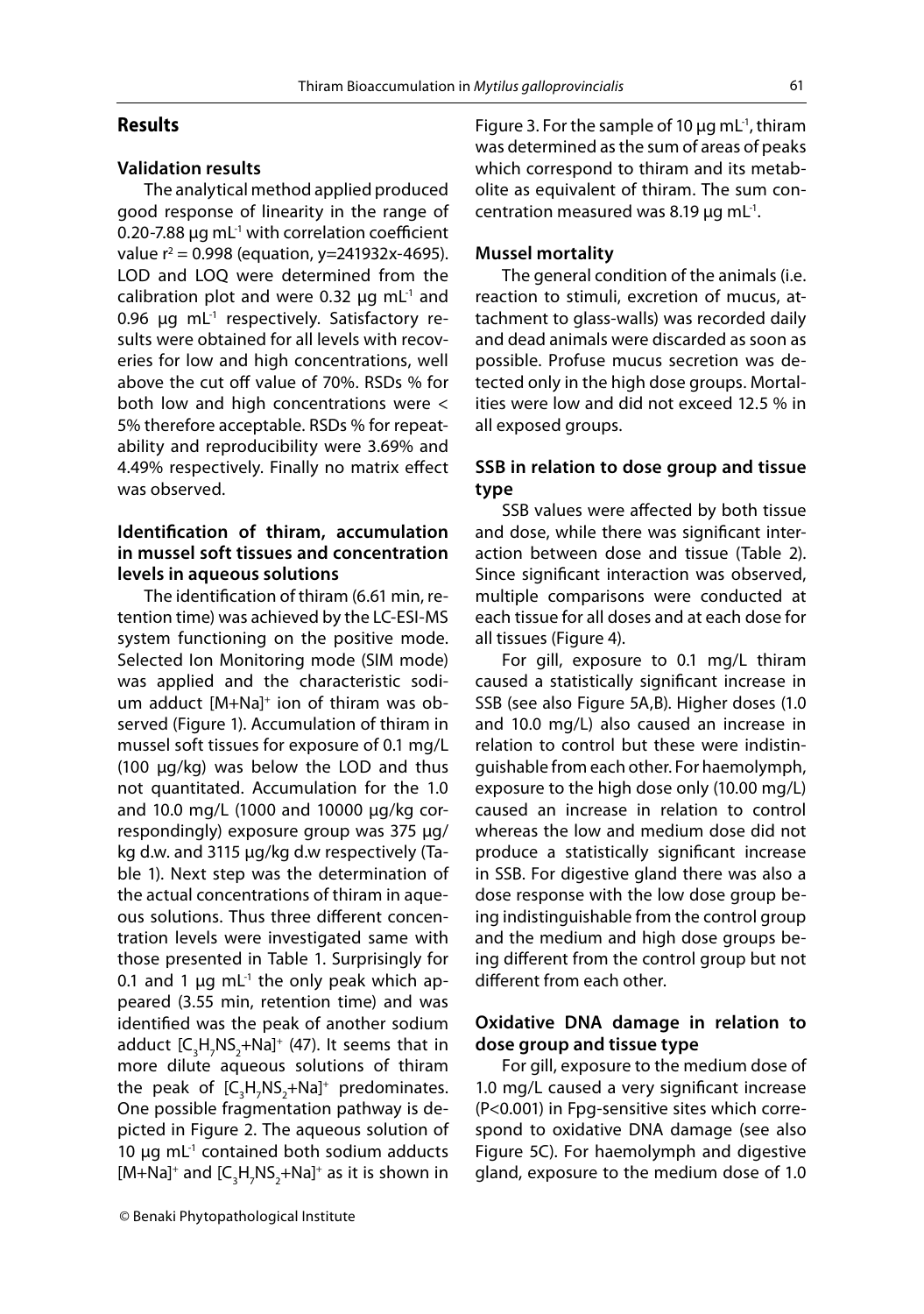

Figure 1. Total Ion Chromatogram (TIC) of Thiram in mussels sample at 0.788 μg mL<sup>-1</sup> and the chromatogram of its Sodium Adduct (m/z 263).

**Table 1**. Accumulation of thiram in mussel soft tissues.

| <b>Table</b> 1. Accumulation of thiram in mussel<br>soft tissues. |                       | .S.                                              |                            |
|-------------------------------------------------------------------|-----------------------|--------------------------------------------------|----------------------------|
| Treatment                                                         | Thiram (µg/kg d.b.w.) |                                                  |                            |
| Control                                                           | n.d.                  | Thiram                                           | m/z 143 [+Na] <sup>+</sup> |
| $100 \mu q/kg$                                                    | n.d.                  | $[M+Na]^+$                                       |                            |
| $1000 \mu g/kg$                                                   | 375                   | $m/z$ 263                                        |                            |
| 10000 µg/kg                                                       | 3115                  |                                                  |                            |
| n.d.: non detected                                                |                       | <b>Figure 2.</b> ESI-MS fragmentation of Thiram. |                            |



**Figure 3.** Total Ion Chromatogram (TIC) of Thiram in aqueous solution at 10 μg mL-1. The SIM chromatograms of its Sodium Adduct (m/z 263) and the other identified adduct at m/z 143.

Table 2. F- values of the effect of tissue and dose and their interaction on SSB values for Mytilus galloprovincialis (2-way ANOVA).

|               | df    | MS     |       | р        |
|---------------|-------|--------|-------|----------|
| <b>Tissue</b> | 2, 24 | 234.02 | 12.32 | 0.0002   |
| Dose          | 3,24  | 993.18 | 52.31 | < 0.0001 |
| tissue/dose   | 6, 24 | 128.82 | 6.78  | 0.0003   |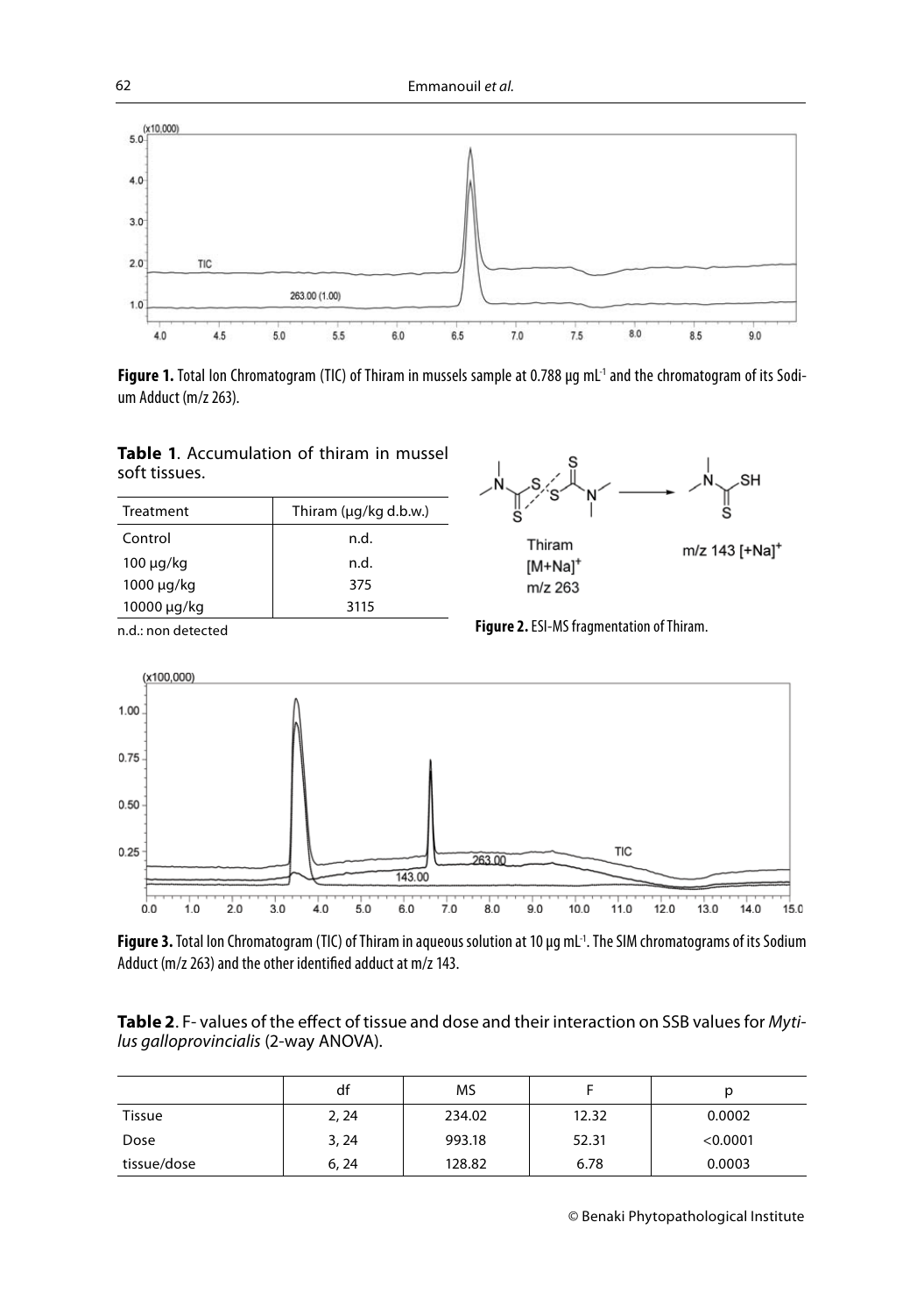

Figure 4. Percentiles of the values of SSB for each tissue of the 3 mussels in each group. Values followed by different letter differ significantly (Tukey's HSD test at  $a=0.05$ ). Capital letters (A, B, C) indicate differences within tissue among concentrations while small letters (a, b, c) indicate differences among tissues within a concentration.

© Benaki Phytopathological Institute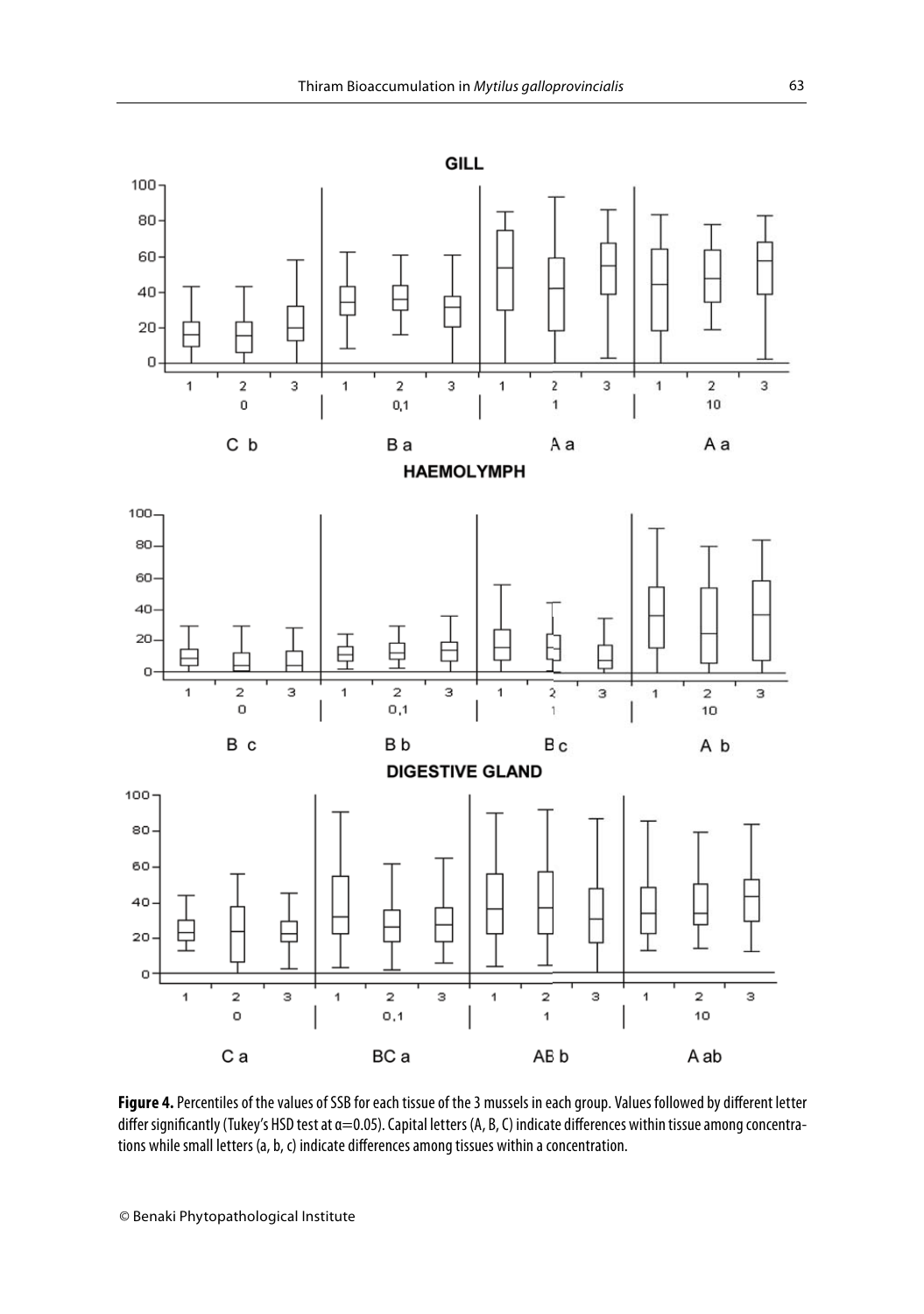

Figure 5. PI stained nuclei (A): control, gill (B): high dose, gill (C): Fpg-treated, medium dose, gill (D): apoptotic cell, medium dose, gill.

| Table 3. Percentage of apoptotic cells and of Fpg-sensitive sites in mussels exposed to 1.0 |  |
|---------------------------------------------------------------------------------------------|--|
| mg/L thiram (*: P<0.05 in relation to control, ** P<0.01, *** P<0.001).                     |  |

| Treatment          | Apoptotic cells (%)                   |                     |                    |  |  |
|--------------------|---------------------------------------|---------------------|--------------------|--|--|
|                    | Gill<br>Haemolymph<br>Digestive gland |                     |                    |  |  |
| Control            | 0                                     | $0.25 \pm 0.5$      | $0.5 \pm 0.6$      |  |  |
| $1.0 \text{ mg/L}$ | 0                                     | $2 \pm 0.41*$       | $1.5 \pm 0.6*$     |  |  |
|                    | % Fpg sensitive sites                 |                     |                    |  |  |
|                    | Haemolymph                            | Gill                | Digestive gland    |  |  |
| Control            | $0.37 \pm 0.05$                       | $3.96 \pm 1.91$     | $12.46 \pm 3.57$   |  |  |
| $1.0 \text{ mg/L}$ | $3.80m \pm 0.76**$                    | $28.04 \pm 6.93***$ | $27.79 \pm 6.09**$ |  |  |

mg/L caused a significant increase in Fpgsensitive sites (Table 3).

# **Apoptotic DNA damage in relation to dose group and tissue type**

For gill and digestive gland, exposure to the medium dose of 1.0 mg/L caused a signifi cant increase in halo cells of similar morphology to the cells observed in the staurosporine-injected mussels. These cells are characteristic of apoptotic DNA damage (see also Figure 5D). For haemolymph, exposure to the medium dose of 1.0 mg/L did not cause a significant increase in halo cells. Staurosporine injection caused a significant increase in apoptotic cells (P<0.001)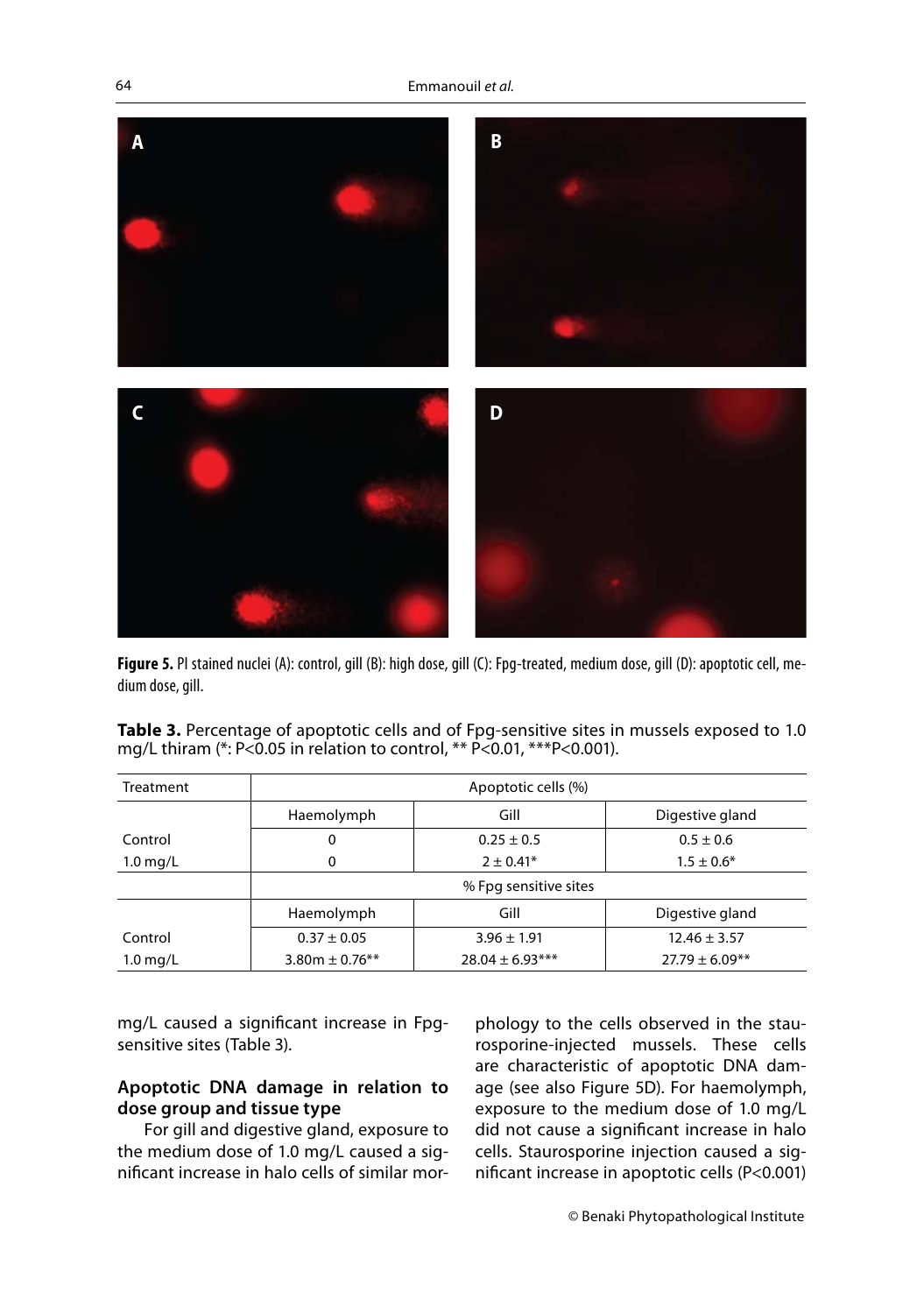for all cell types in relation to control. Injection and/or DMSO does not cause additional DNA damage as proved by a series of experiments in tissues of Mytilus edulis and Mytilus galloprovincialis (data not shown)

# **Discussion**

Even though thiram is toxic to fish (19), bivalves (Unio tumidus) were able to withstand 0.1 mg/L thiram for 3 days without mortalities (15). Taking into account the apparent lack of thiram LC50 for bivalves in bibliography, the aforementioned concentration was used as the lowest one which can elicit biochemical responses. This concentration elicited responses in some of M. galloprovincialis tissues as mentioned later in this section.

Usually, the determination of thiram is associated with its decomposition to carbon disulfide  $(\mathsf{CS}_2)$  in acidic medium, followed mainly by spectrometry (5, 12, 38) and head space gas chromatography (1, 34). The drawback of these methods is that they are time consuming and they also lack of selectivity or sensitivity Another way to detect DTCs is to employ Liquid Chromatography (LC) and capillary electrophoresis (CE) with UV and/or electrochemical detection. Recently Blasco et al. (10) applied a quantitative matrix solid-phase dispersion and liquid chromatography-atmospheric pressure chemical ionization mass spectrometry (LC-APCI-MS) method for the simultaneous analysis of DTCs and their degradation products in plants. Among the compounds analyzed was thiram which was detected by both APCI and ESI methods with different corresponding ions each time. This method was also applied here and was able to detect concentration-related differences in the way mussels bioaccumulate thiram.

Even though the concentrations tested were high, only certain signs of morbidity (profuse mucus secretion and delayed reaction to stimuli) were observed. Similarly, high concentrations of agrochemicals have not produced mortalities in bivalves (37).

Thiram is not considered genotoxic in

vivo, despite being Ames positive (19). In vitro alkaline filter elution has also produced positive results (increase in SSB) in rat and human cells (9). The discrepancy between in vivo and in vitro results for thiram is further mirrored in the experiments conducted by Villani et al. (45), where exposure of mice to the maximum tolerated dose caused a borderline increase in SSB in lymphocytes and no increase in splenocytes. In contrast, concomitant exposure of human lymphocytes to thiram in vitro caused a significant increase in SSB. Our results for Mytilus galloprovincialis can therefore mostly relate to the in vitro outcomes of Bjørge et al. (9) rather than to the in vivo ones of Villani et al. (45). Bivalves possess unique physiology and biochemistry quite different from higher organisms. As a result, innocuous substances for higher organisms may be biologically active for bivalves and vice versa.

The effect of thiram (SSB increase) was different in each tissue as shown in Figures 4 and 5 and there was a significant interaction between dose and tissue (Table 2). The route of exposure (water-spiking) may be an important factor for gill susceptibility since gill cells would be the first ones to come into contact with thiram. The direct contact of the large surface area of gills with the diluted pollutants may also contribute to this (3). This difference may also stem from the cell subpopulations: whereas the main gill cell type and the agranular haemocytes of Mytilus galloprovincialis were sensitive to the genotoxic effects of benzo[a]pyrene (BaP), the agranular ones which are present at varied concentrations were relatively refractory to these effects (44). Regarding the digestive gland, it is considered to be the main organ of metabolism of organic xenobiotics and the main site of biotransformation enzyme activities (8). As a result a number of reactive intermediates produced may directly attack vicinal digestive gland DNA. Furthermore, the highly condensed chromatin of digestive gland nuclei which creates additional alkali labile sites also contributes to % tail DNA (33). This higher baseline damage may have masked here the effect of thiram, at least in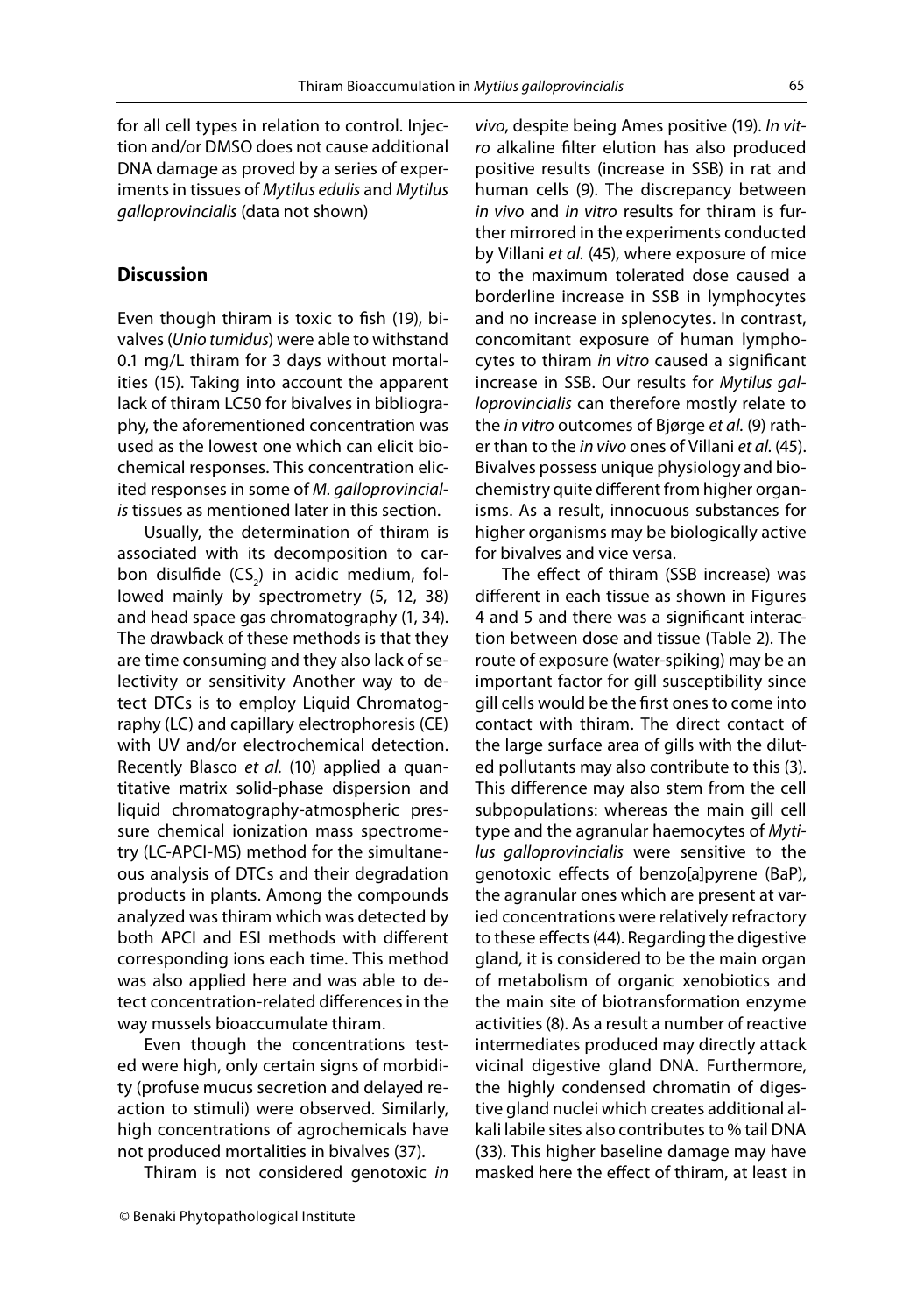the low dose group.

Thiram, in the present experiments, has caused a significant increase in oxidative DNA damage as measured through Fpg incubation, which quantifies mainly 8-oxo-dG but also other damaged purines according to Collins et al. (14). This increase was most prominent in gill cells rather than in haemocytes and in digestive gland cells. The metabolic system of bivalves, even though markedly different from the mammalian ones is capable of producing oxidizing intermediates (28) which in their turn affect the cell's metabolism and components (46). For example, in a similar way to the present results, the common aquatic pollutant BaP which necessitates metabolic activation to redox quinones to exert its toxic action, caused formation of 8-oxo-dG in Mytilus galloprovincialis digestive gland (2, 29).

An oxidative mode of action is not unusual for thiram as it has been shown in other animal models. Any imbalance between prooxidant substances and antioxidant defenses in favor of the prooxidants causes oxidative stress associated with damage to cellular macromolecules (40). Thiram has acted as a potent oxidative agent in the liver of broilers fed with this fungicide. The activities of the antioxidant enzymes superoxide dismutase (SOD) and glutathione peroxidase (GSH-Px) were decreased and this lowering of antioxidant defenses has led to lipid peroxidation in the liver of broilers (27). Thiram has also caused deregulation in activities of key antioxidant enzymes (catalase, GSH-Px, SOD, glutathione reductase) in an in vitro model of V79 Chinese hamster ovary cells (22). These results may be partly explained by glutathione (GSH) depletion caused by thiram (13, 23). GSH offers one of the most efficient non-enzymatic protective mechanisms by its conjugation with electrophilic and/or oxidised components. Thiram however possesses a reactive disulfide bond which may react with thiols of critical cellular proteins such as GSH forming mixed disulfides and other products (23), thus rendering them inactive. Furthermore, the GSH redox cycle offers the reducing equivalents

for thiram reduction in the cell, minimizing in this way the regeneration of reduced GSH. In more detail, it is postulated that dithiocarbamates undergo oxidation by  $Cu<sup>2+</sup>$ ions within the cell to their corresponding thiuram disulfides. These intermediates are then reduced by GSH, regenerating the parent compound and oxidized glutathione (11). GSH aberrant metabolism due to thiram was further corroborated in studies in V79 CHC which showed a decrease in total GSH/oxidised GSH ratio (22). Therefore, the pro-oxidant effects of thiram are considered to be indirect and mainly due to the lowering of antioxidant defenses.

Finally, a series of important experiments in aquatic organisms showed that thiram oxidative effects are not peculiar to terrestrial organisms. Namely, incubation of Onchorhynchus mykiss liver with thiram led to loss or decrease of activity of SOD and GSH-Px respectively (6). Exposure of the mussel Unio tumidus to thiram has also caused decrease of activity of selenium-dependent glutathione peroxidase and glutathione reductase as well as decrease in reduced and oxidised GSH in both gills and digestive gland (15).

Regarding testing for apoptosis, apoptotic cells give a characteristic image of large fan-like tail and small head (ghost cells) in the conventional comet assay. However due to their extensive fragmentation, they may become lost during the electrophoresis step (32). In contrast, omission of the electrophoresis step but retention of alkaline unwinding in the alkaline halo assay depicts successfully the unique morphology of apoptotic cells which present a difuse, spotted halo and a pin-like head clearly delineated from the halo (39). The assay has here revealed a significant increase in apoptotic cells in gills and digestive glands but no increase in haemolymph when mussels were exposed to 1.00 mg/L thiram (approximately 4 μM) for 48 h. In related bibliography, triclosan (3 nM) caused more extensive damage (approximately 16%) after 48 h exposure to Dreissena polymorpha haemolymph (45). This difference cannot be readily explained, however it may be linked to the apoptotic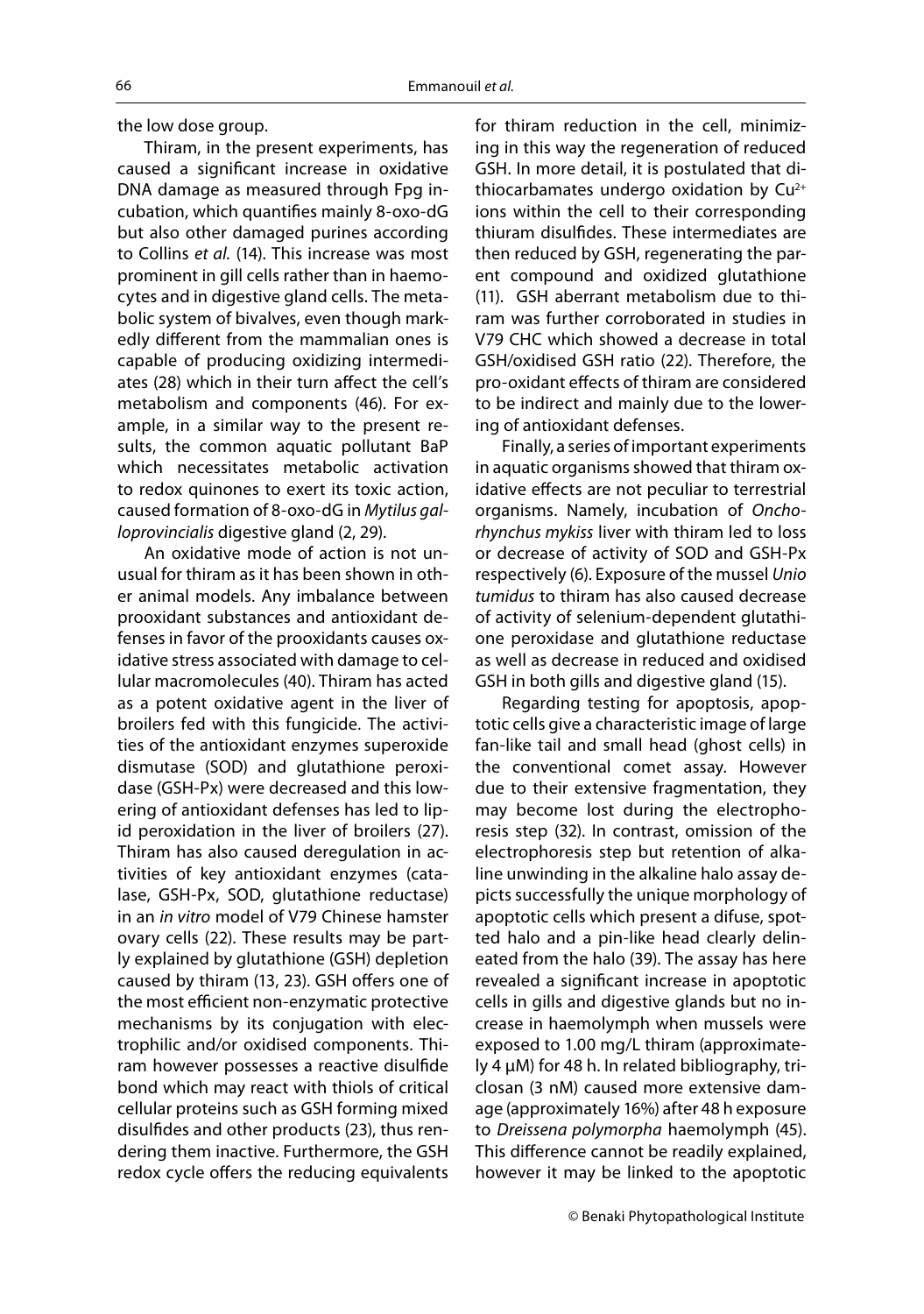potency of the tested chemical, the mussel species used and possibly the lower sensitivity in our experiments (staurosporine positive control also caused less than 16% apoptotic cells). An apoptotic mode of action, as this recorded here for Mytilus galloprovincialis gill and digestive glands, has been shown in a variety of animal models for thiram. Disarrangement of redox related mechanisms and disintegration of important thiol-containing proteins eventually led to apoptotic cell death in the V79 CHC cells (22). Thiram has also caused apoptosis in avian lymphocytes (4), in bovine capillary endothelial cells (30) and in PC12 cells, the latter due to massive  $Ca^{2+}$  intracellular influx (24).

Overall, a simple and convenient analytical method for the determination of the concentration of thiram in mussel samples revealed that M. galloprovincialis may accumulate this fungicide in a dose-dependent way. This accumulation elicited doseand tissue-related SSB and it also caused increased 8-oxo-dG levels (in all tissues) and % apoptotic cells (in gill and digestive gland). The two last parameters have also increased in a number of in vivo mammalian models. It is possible that a common mechanism (reduction, depletion or disintegration of important thiol-containing proteins) is implicated in both mammalian and nonmammalian thiram toxicity.

# **Literature cited**

- 1. Ahmad, N., Guo, L., Mandrakas, P. and Appleby, S. 1995. Determination of dithiocarbamate and its breakdown product ethylenethiourea in fruits and vegetables J. AOAC Int., 78: 1238-1243.
- 2. Akcha, F., Izuel., C., Venier, P., Budzinski, H., Burgeot, T. and Narbonne, J.-F. 2000. Enzymatic biomarker measurement and study of DNA adduct formation in benzo[a]pyrene-contaminated mussels, Mytilus galloprovincialis. Aquatic Toxicology., 49: 269-287.
- 3. Almeida, E.A, Bainy, A.C.D., Dafre, A.L., Gomes, O.F., Medeiros, M.H.G. and Di Mascio, P. 2005. Oxidative stress in digestive gland and gill of the brown mussel (Perna perna) exposed to air and re-submersed. Journal of Experimental Marine Biology and Ecology, 318: 21– 30.
- 4. Ambwani, S., Ambwani, T.J. and Chauhan, R.S.

8. Birmelin, C., Mitchelmore, C.L., Goldfarb, P.S. and Livingstone, D.R. 1998. Characterisation of

Toxicology. 91: 238-244.

Toxicology, 22 : 61-68.

lington, USA

biotransformation enzyme activities and DNA integrity in isolated cells of the digestive gland of the common mussel, Mytilus edulis L. Comparative Biochemistry and Physiology Part A, 120: 51- 56.

2008. Evaluation of thiram induced oxidative stress, immunosuppression and apoptosis in avian lymphocytes culture system. Journal of

5. Association of Official Analytical Chemists, 2000. Official Methods of Analysis, 16th ed., AOAC, Ar-

6. Binelli, A., Cogni, D., Parolini, M., Riva, C. and Provini, A. 2009. In vivo experiments for the evaluation of genotoxic and cytotoxic effects of Triclosan in Zebra mussels hemocytes. Aquatic

7. Babo, S. and Vasseur, P. 1992. In vitro effects of Thiram on liver antioxidant enzyme activities of rainbow trout (Oncorhynchus mykiss). Aquatic

Biotechnology, 136: S620-S632.

- 9. Bjørge, C., Brunborg, G., Wiger, R., Holme, J.A., Scholz, T., Dybing, E. and Søderlung, E.J. 1996. A comparative study of chemically induced DNA damage in isolated human and rat testicular cells. Reproductive Toxicology, 10: 509-519.
- 10. Blasco, C., Font, G. and Picó, Y. 2004. Determination of dithiocarbamates and metabolites in plants by liquid chromatography-mass spectrometry. Journal of Chromatography A, 1028: 267-276.
- 11. Burkitt M.J., Bishop, H.S., Milne, L., Tsang S.Y., Provan G.J., Nobel C.S.I., Orrenius S. and Slater, A.F.G, 1998. Dithiocarbamate toxicity towards thymocytes involves their copper-catalyzed conversion to thiuram disulfides, which oxidize glutathione in a redox cycle without the release of reactive oxygen species. Archives of Biochemistry and Biophysics, 353: 73-84.
- 12. Caldas, E.D., Conceicao, M.H., Miranda, M.C.C., de Souza, L.C.K.R. and Lima, J.F. 2001. Determination of Dithiocarbamate Fungicide Residues in Food by a Spectrophotometric Method Using a Vertical Disulfide Reaction System. Journal of Agricultural and Food Chemistry, 49: 4521-4525.
- 13. Careser, C., Boget, S., Parvaz, P. and Revol, A. 2001. An evaluation of thiram toxicity on cultured human skin fibroblasts. Toxicology, 162: 89-101.
- 14. Collins, A.R., Dobson, V.L., Dusinska, M., Kennedy, G. and Stetina, R. 1997. The comet assay: what can it really tell us? Mutation Research, 375: 183-193.
- 15. Doyotte, A., Cossu, C., Jacquin, M.C., Babut, M. and Vasseur, P. 1997. Antioxidant enzymes, glutathione and lipid peroxidation as relevant biomarkers of experimental or field exposure in the

© Benaki Phytopathological Institute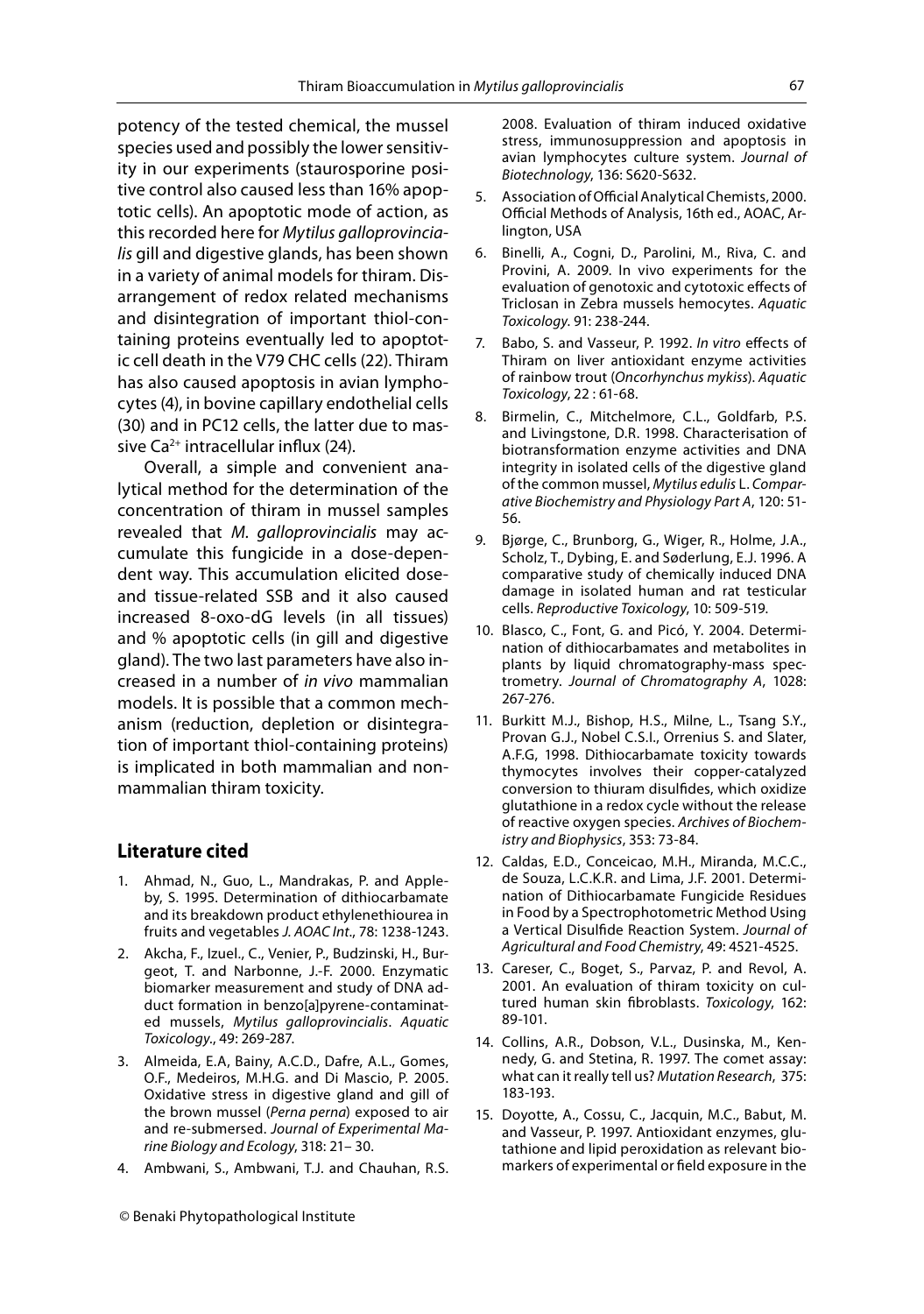gills and the digestive gland of the freshwater bivalve Unio tumidus. Aquatic Toxicology, 39: 93- 110.

- 16. Duez, P., Dehon, G., Kumps, A. and Dubois, J. 2003. Statistics of the Comet assay: a key to discriminate between genotoxic effects. Mutagenesis, 18: 159-166.
- 17. Edwards, I.R., Ferry, D.H. and Temple, W.A. 1991. Fungicides and related compounds. In: Hayes, W.J. et al. (Eds.), Handbook of Pesticides Toxicology. Academic Press, New York, pp. 1436-1469.
- 18. European Commission, Food Safety, Pesticide Residues, Brussels, 2002, http://europa.eu.int/ comm/food/fs/ph\_ps/pest/index\_en.htm
- 19. European Commission- Health & Consumer Protection Directorate. 2003. Thiram, 6507/VI/99- Final.
- 20. Filipe, O.M.S., Vidal M.M., Duarte, A.C. and Santos E.B.H. 2008. Influence of fulvic acids and copper ions on thiram determination in water. Journal of Agricultural and Food Chemistry, 56: 7347-7354.
- 21. Girotti, S., Maiolini, E., Ghini, S., Ferri, E., Fini, F., Nodet, P. and Eremin, S. 2008. Quantification of thiram in honeybees: development of a chemiluminescent ELISA. Analytical Letters, 41: 46-55.
- 22. Grosicka-Maciąg, E., Sadurska, B., Szumilo, M., Grzela, T., Lazarcyk, P., Niderla-Bielinska, J. and Rahden-Staron, I. 2005. Effect of glutathione depletion on apoptosis induced by thiram in Chinese hamster fibroblasts. International Immunopharmacology, 5: 1945-1956.
- 23. Grosicka-Maciąg, E., Kurpios, D., Czeczot, H., Szumilo, M., Skrzycki, M., Suchocki, P. and Rahden-Staron, I. 2008. Changes in antioxidant defense systems induced by thiram in V79 Chinese hamster fibroblasts. Toxicology In Vitro, 22: 28-35.
- 24. Han, M.S., Shin, K.-J., Kim, Y.-H., Kim, S.-H., Lee, T., Kim E., Ryu, S.H. and Suh, P.-G., 2003. Thiram and ziram stimulate non-selective cation channel and induce apoptosis in PC12 cells. Neurotoxicology, 24: 425-434.
- 25. Kumar Sharma, V., Aulakh, J.S. and Kumar Malik, A. 2003. Thiram: degradation, applications and analytical methods. Journal of Environmental Monitoring, 5: 717-723.
- 26. Kurelec, B. 1995. Inhibition of multixenobiotic resistance mechanism in aquatic organisms: ecotoxic consequences. Science of the Total Environment, 171: 197-204.
- 27. Li, J., Bi, D., Pan, S. and Zhang, Y. 2007. Effect of diet with thiram on liver antioxidant capacity and tibial dyschondroplasia in broilers. British Poultry Science, 48: 724-728.
- 28. Livingstone, D.R. 2001. Contaminant-stimulated reactive oxygen species production and oxidative damage in aquatic organisms. Marine Pollution Bulletin, 42: 656-666.
- 29. Machella, N., Regoli, F. and Santella R.M. 2005. Immunofluorescent detection of 8-oxo-dG and PAH bulky adducts in fish liver and mussel digestive gland. Aquatic Toxicology, 71: 335-343.
- 30. Marikovsky, M. 2002. Thiram inhibits angiogenesis and slows the development of experimental tumors in mice. British Journal of Cancer, 86: 779-787.
- 31. Martins, J., Soares, M.L., Saker, M.L., OlivaTeles, L. and Vasconcelos, V.M. 2007. Phototactic behavior in Daphnia magna Straus as an indicator of toxicants in the aquatic environment. Ecotoxicology and Environmental Safety, 67: 417-422.
- 32. Meintieres, S., Nesslany, F., Pallardy, M. and Marzin, D. 2003. Detection of ghost cells in the standard alkaline comet assay is not a good measure of apoptosis. Environmental and Molecular Mutagenesis, 41: 260-269.
- 33. Mitchelmore, C.L., Birmelin, C., Livingstone, D.R. and Chipman, J.K. 1998. Detection of DNA strand breaks in isolated mussel (Mytilus edulis L.) digestive gland cells using the ''comet'' assay. Ecotoxicology and Environmental Safety, 41: 51-58.
- 34. Perz, R.C., Van Lishaut, H. and Schwack, W. 2000. CS2 Blinds in brassica crops: False positive results in the dithiocarbamate residue analysis by the acid digestion method. Journal of Agricultural and Food Chemistry, 48: 792–796.
- 35. Pesticide Manual, 9th Edition, 1991. In: Worthing C.R. & Hance R.J. (eds), British Crop Protection Council, Surrey, UK, pp. 822-823.
- 36. Rank, J. and Jensen, K. 2003. Comet assay on gill cells and hemocytes from the blue mussel Mytilus edulis. Ecotoxicology and Environmental Safety, 54: 323-329.
- 37. Revankar, P.R and Shyama, S.K. 2009. Genotoxic effects of monocrotophos, an organophosphorous pesticide, on an estuarine bivalve, Meretrix ovum. Food and Chemical Toxicology, 47: 1618– 1623.
- 38. Schwack, W. and Nyanzi, S. 1994. Analysis of dithiocarbamate fungicides. Second-derivative UV-spectroscopic determination of  $CS_2$ , COS, and thiram. Zeitschrift für Lebensmittel-Untersuchung und –Forschung, 198: 3-7.
- 39. Sestili, P., Martinelli, C. and Stocchi, V. 2006. The fast halo assay: An improved method to quantify genomic DNA strand breakage at the singlecell level. Mutation Research, 607: 205-214.
- 40. Singh, B., Sharma, D.K. and Gupta, A. 2009. A study towards release dynamics of thiram fungicide from starch-alginate beads to control environmental and health hazards. Journal of Hazardous Materials, 161: 208-216.
- 41. Stevens, J.T. and Sumner, D.D. 1991. Herbicides. In: Wayland J., Hayes Jr, Edward R., Laws Jr. (eds.), Handbook of Pesticide Toxicology. Academic Press, San Diego, USA, pp. 1333-1336.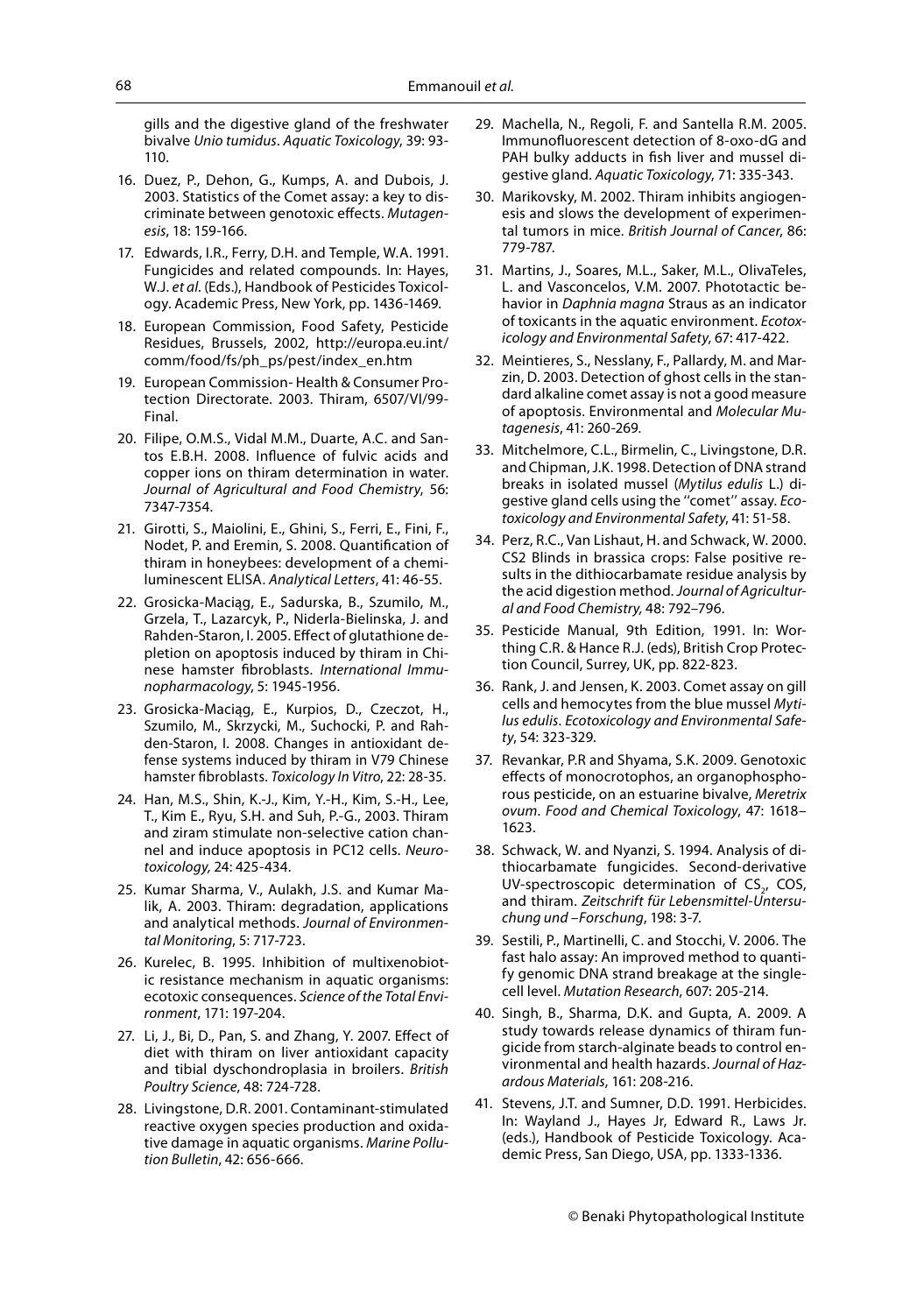- 42. Teraoka, H., Urakawa, S., Nanba, S., Nagai, Y., Dong, W., Imagawa, T., Tanguay, R.L., Svoboda, K., Handley-Goldstone H.M., Stegeman, J.J. and Hiraga, T. 2006. Muscular contractions in the zebrafish embryo are necessary to reveal thiuraminduced notochord distortions. Toxicology and Applied Pharmacology, 212: 24-34.
- 43. Thiruchelvam, M. 2005. Thiram. In: Wexler P. (ed.), Encyclopedia of Toxicology, Elsevier, pp.179-181.
- 44. Venier, P., Maron, S. and Canova, S. 1997. Detection of micronuclei in gill cells and haemocytes of mussels exposed to benzo[a]pyrene. Mutation Research, 390, 33–44.
- 45. Villani, P., Andreoli, C., Crebelli, R., Pacchierotti, F., Zijno, A. and Carere, A. 1998. Analysis of micronuclei and DNA single-strand breaks in mouse splenocytes and peripheral lymphocytes after oral administration of tetramethylth-

iuram disulfide (thiram). Food and Chemical Toxicology, 36: 155-164.

- 46. Vlahogianni, T., Dassenakis, M., Scoullos, M.J., and Valavanidis, A. 2007. Integrated use of biomarkers (superoxide dismutase, catalase and lipid peroxidation) in mussels Mytilus galloprovincialis for assessing heavy metals' pollution in coastal areas from the Saronikos Gulf of Greece. Marine Pollution Bulletin, 54 :1361-1371.
- 47. Walia, S., Kumar Sharma, R. and Parmar, B.S. 2009. Isolation and Simultaneous LC Analysis of Thiram and Its Less Toxic Transformation Product in DS Formulation. Bulletin of Environmental Contamination and Toxicology, 83: 363-368.

Received: 21 May 2011 ; Accepted: 27 June 2011

# **Μελέτη βιοσυσσώρευσης του thiram στους μαλακούς ιστούς του μυδιού** *Mytilus galloprovincialis*

Χ. Εμμανουήλ, Κ.Μ. Κασιώτης και Κ. Μαχαίρα

**Περίληψη** Η βιοσυσσώρευση του thiram, ενός χαρακτηριστικού μυκητοκτόνου της κατηγορίας των διθειοκαρβαμιδικών, εξετάσθηκε όσον αφορά στους μαλακούς ιστούς του μυδιού Mytilus galloprovincialis. Επίσης εξετάσθηκε η επίδραση του thiram στην ακεραιότητα του DNA του Mytilus galloprovincialis, μέσω μια σειράς in vivo εκθέσεων σε 0,1, 1,0 and 10,0 mg thiram/L σε θαλάσσιο νερό για 48 h. Παρατηρήθηκε μια δοσοεξαρτώμενη βιοσυσσώρευση συμπλόκων ιόντων του νατρίου με το thiram μετά το πέρας των εκθέσεων. Αυτή η ταυτοποίηση/ποσοτικοποίηση του thiram και των μεταβολιτών του πραγματοποιήθηκε μέσω Υγρής Χρωματογραφίας Φασματομετρίας Μάζας (LC-MS). Όσον αφορά στην ακεραιότητα του DNA του M. galloprovincialis (παρατηρούμενες μονές αλυσίδες DNA) η εμφάνισή τους ήταν ισχυρά δοσοεξαρτώμενη. Αυτό το αποτέλεσμα επηρεάστηκε εξίσου σημαντικά από τον ιστό υπό εξέταση , όπως ήταν αναμενόμενο, δεδομένης της διαφορετικής ευαισθησίας του κάθε ιστού στο thiram και του μεταβολισμού που λαμβάνει χώρα σε αυτόν. Περαιτέρω αναλύσεις DNA βλαβών λόγω οξειδωτικού στρες και απόπτωσης κατέδειξαν πως α) οξειδωτικό στρες ήταν εμφανές σε όλους τους εξεταζόμενους ιστούς και β) κυτταρικά μορφολογικά σχήματα χαρακτηριστικά αποπτωτικών διεργασιών παρουσιάστηκαν τόσο στα βράγχια όσο και στον πεπτικό αδένα του οργανισμού. Από τα παραπάνω αποτελέσματα μπορούμε να υποθέσουμε πως ανισορροπία μεταξύ των αντιοξειδωτικών/ οξειδωτικών μηχανισμών των κυττάρων του M. galloprovincialis, προς όφελος των δεύτερων, καθώς και έναρξη αποπτωτικών κυτταρικών διεργασιών είναι δυνατόν να αποτελέσουν τον κύριο λόγο βλαβών DNA στον M. galloprovincialis λόγω του thiram. Αντίστοιχοι μηχανισμοί έχει αποδειχθεί ότι ισχύουν για τα θηλαστικά.

Hellenic Plant Protection Journal **4:** 57-69, 2011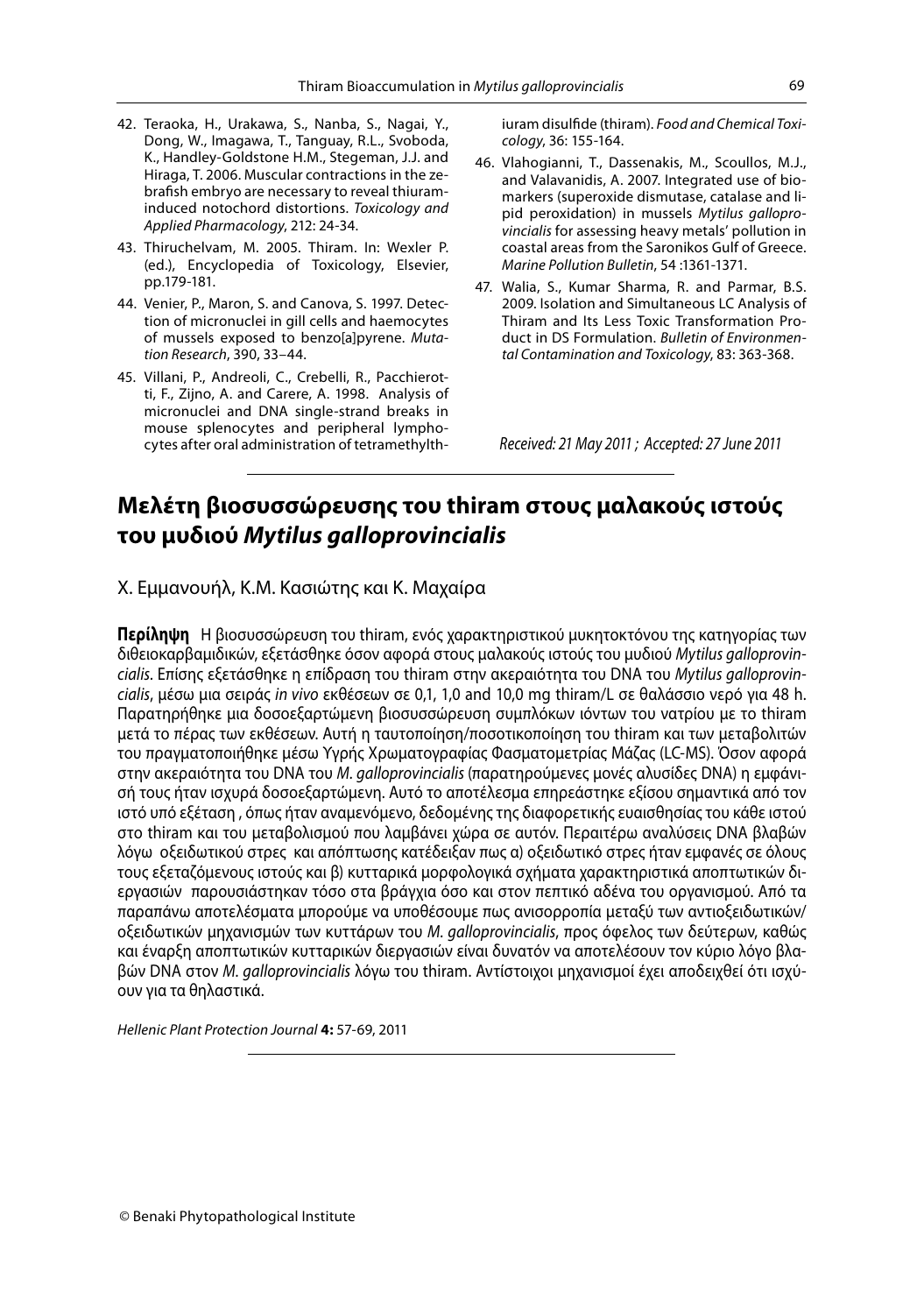# *Hellenic Plant Protection Journal* **Volume 4, 2011**

# **Contents**

| D. Makowski<br>Uncertainty and sensitivity analysis for models used in pest risk<br>analysis                                          | $1 - 11$  |
|---------------------------------------------------------------------------------------------------------------------------------------|-----------|
| Y.E. Troyanos and E. Roukounaki                                                                                                       |           |
| Response of young olive trees to nitrogen fertilization                                                                               | $13-19$   |
| I. Anastasiadis, A.C. Kimbaris, M. Kormpi, M.G. Polissiou<br>and E. Karanastasi                                                       |           |
| The effect of a garlic essential oil component and                                                                                    |           |
| entomopathogenic nematodes on the suppression of<br>Meloidogyne javanica on tomato                                                    | $21 - 24$ |
|                                                                                                                                       |           |
| E.A. Tzortzakakis, I.L.P.M. da Conceição, M.C.V. dos Santos and<br>I.M. de O. Abrantes                                                |           |
| Root-knot nematodes (Meloidogyne spp.) in Greece                                                                                      | $25 - 30$ |
| A.F. Martinou, D. Papachristos and P.G. Milonas<br>Report of the Geranium Bronze Butterfly, Cacyreus marshalli<br>for mainland Greece | $31 - 34$ |
| A. Michaelakis, D. Papachristos, A. Kimbaris and M. Polissiou                                                                         |           |
| Larvicidal evaluation of three Mentha species essential oils<br>and their isolated major components against the West Nile             |           |
| virus mosquito                                                                                                                        | $35 - 43$ |
| F. Karamaouna, G. Menounou, G.J. Stathas and D.N. Avtzis<br>First record and molecular identification of the parasitoid               |           |
| Anagyrus sp. near pseudococci Girault (Hymenoptera: Encyrtidae)                                                                       |           |
| in Greece - Host size preference for the vine mealybug                                                                                |           |
| Planococcus ficus (Signoret) (Hemiptera: Pseudococcidae)                                                                              | $45 - 52$ |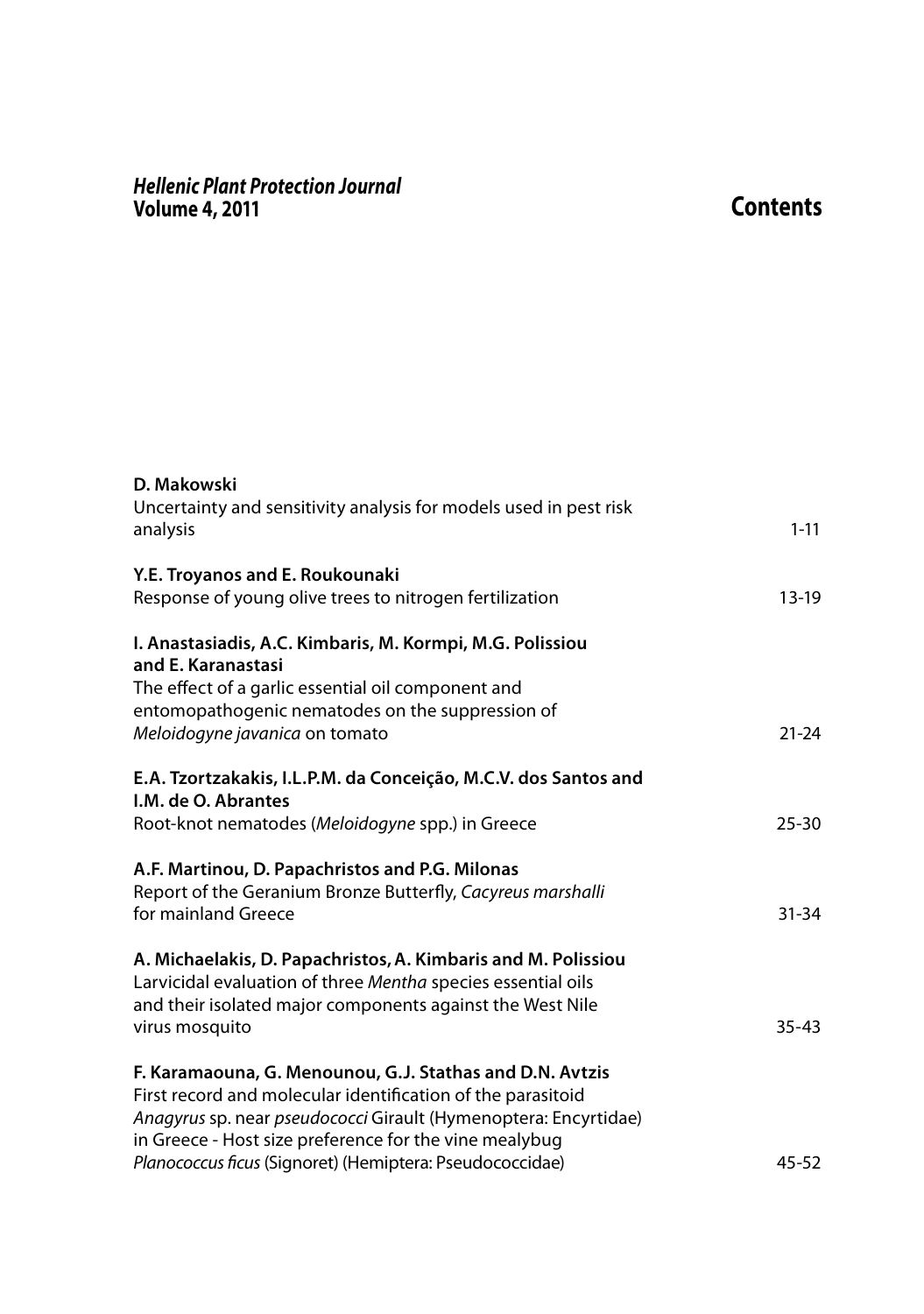| <b>C.Th. Buchelos and E. Evergetis</b>                         |       |
|----------------------------------------------------------------|-------|
| First record of Lixus umbellatarum Fabricius (Coleoptera:      |       |
| Curculionidae) in Greece, on the medicinal herb Opopanax       |       |
| chironium                                                      | 53-56 |
| Ch. Emmanouil, K.M. Kasiotis and K. Machera                    |       |
| Bioaccumulation of thiram in Mytilus galloprovincialis and its |       |
| effect on different tissues                                    | 57-69 |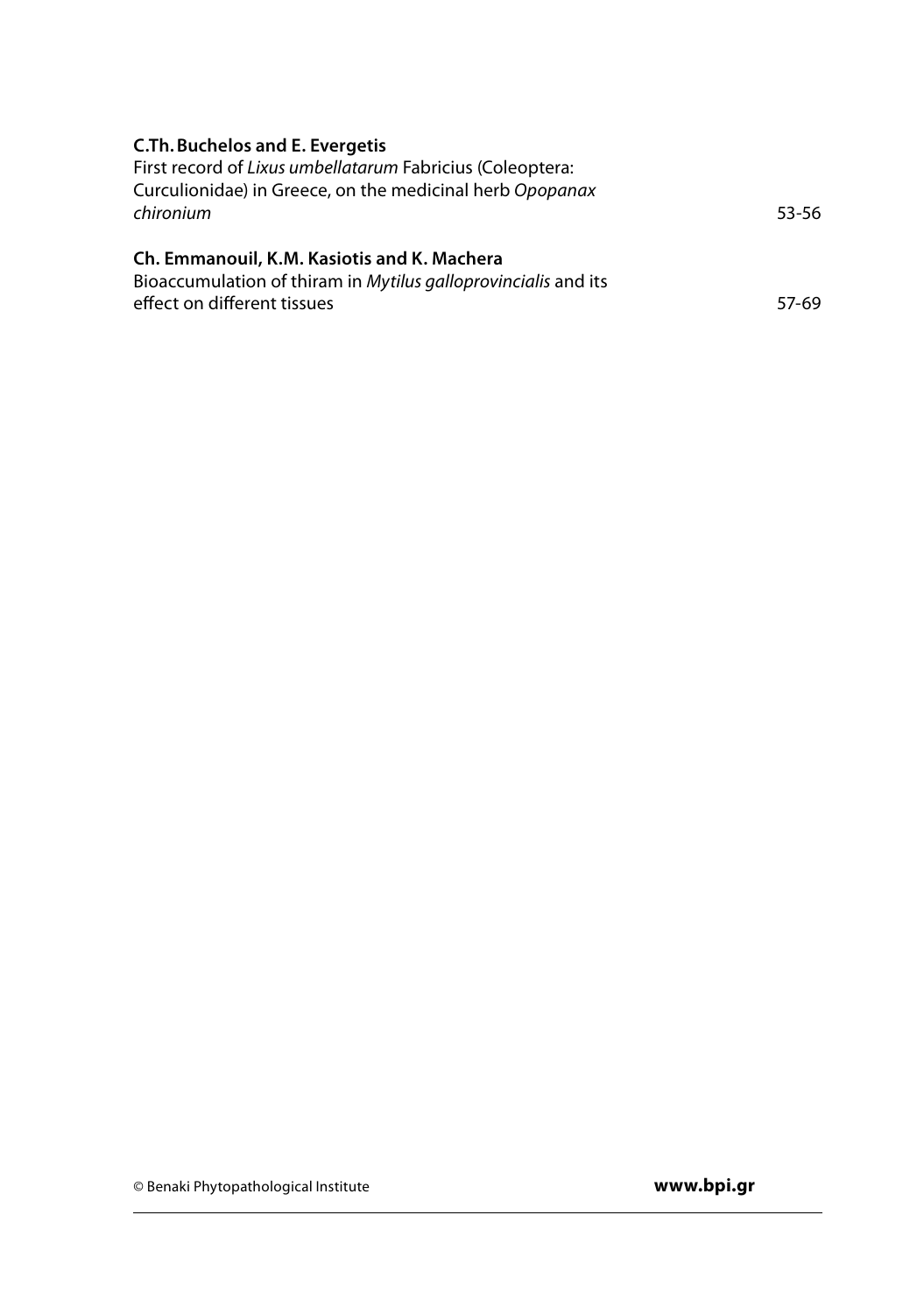# **Περιεχόμενα** *Hellenic Plant Protection Journal* **Τόμος 4, 2011**

| D. Makowski<br>Ανάλυση αβεβαιότητας και ευαισθησίας των μοντέλων που<br>χρησιμοποιούνται στις αναλύσεις επικινδυνότητας επιβλαβών                                                                                                                                                   |           |
|-------------------------------------------------------------------------------------------------------------------------------------------------------------------------------------------------------------------------------------------------------------------------------------|-----------|
| οργανισμών                                                                                                                                                                                                                                                                          | $1 - 11$  |
| Γ.Ε. Τρωγιάνος και Ε. Ρουκουνάκη<br>Αντίδραση νεαρών δενδρυλλίων ελιάς στην αζωτούχο λίπανση                                                                                                                                                                                        | $13-19$   |
|                                                                                                                                                                                                                                                                                     |           |
| Ι. Αναστασιάδης, Α.Κ. Κυμπάρης, Μ. Κορμπή, Μ.Γ. Πολυσίου<br>και Ε. Καραναστάση                                                                                                                                                                                                      |           |
| Επίδραση ενός αιθερίου ελαίου του σκόρδου και                                                                                                                                                                                                                                       |           |
| εντομοπαθογόνων νηματωδών στην καταστολή                                                                                                                                                                                                                                            |           |
| ου Meloidogyne javanica στην τομάτα                                                                                                                                                                                                                                                 | $21 - 24$ |
| E.A. Τζωρτζακάκης, I.L.P.M. da Conceição, M.C.V. dos Santos and<br>I.M. de O. Abrantes                                                                                                                                                                                              |           |
| Νηματώδεις του γένους Meloidogyne στην Ελλάδα                                                                                                                                                                                                                                       | $25 - 30$ |
| Α.Φ. Μαρτίνου, Δ. Παπαχρήστος και Π.Γ. Μυλωνάς                                                                                                                                                                                                                                      |           |
| Αναφορά του Cacyreus marshalli στην Ηπειρωτική Ελλάδα                                                                                                                                                                                                                               | $31 - 34$ |
| Α. Μιχαηλάκης, Δ. Παπαχρήστος, Α. Κυμπάρης και Μ. Πολυσίου<br>Τοξική δράση των αιθέριων ελαίων τριών ειδών Mentha spp.                                                                                                                                                              |           |
| και των κυριότερων συστατικών τους στο κουνούπι Culex pipiens                                                                                                                                                                                                                       | $35 - 43$ |
| Φ. Καραμαούνα, Γ. Μενούνου, Γ.Ι. Σταθάς και Δ.Ν. Αβτζής<br>Πρώτη καταγραφή και μοριακή ταυτοποίηση του<br>παρασιτοειδούς Anagyrus sp. near pseudococci Girault<br>(Hymenoptera: Encyrtidae) στην Ελλάδα – Προτίμηση ως<br>προς το μέγεθος του ψευδόκοκκου-ξενιστή Planococcus ficus |           |
| (Signoret) (Hemiptera: Pseudococcidae)                                                                                                                                                                                                                                              | 45-52     |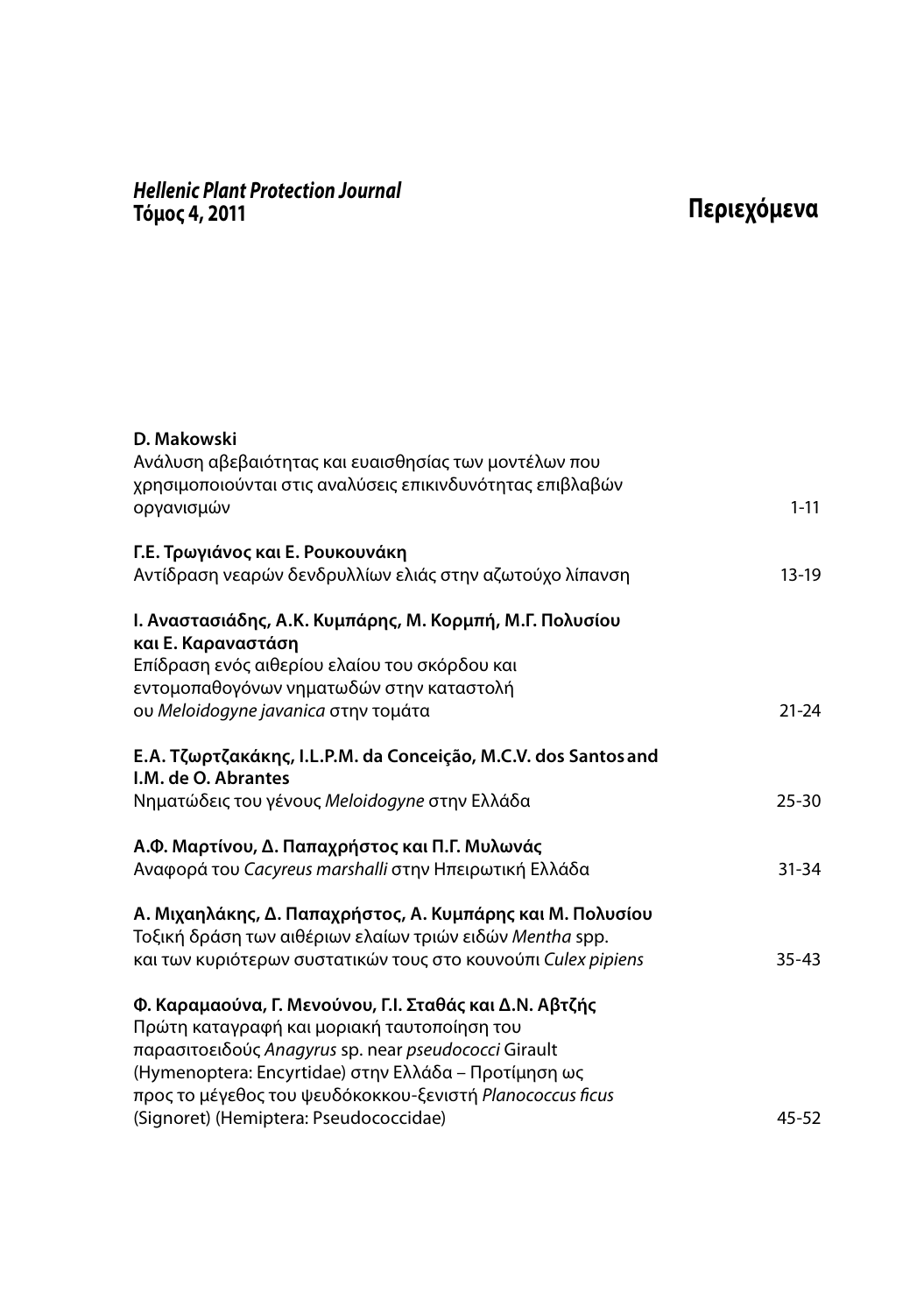| Κ.Θ. Μπουχέλος και Ε. Ευεργέτης                         |       |
|---------------------------------------------------------|-------|
| Πρώτη καταγραφή του Lixus umbellatarum Fabricius        |       |
| (Coleoptera: Curculionidae) στην Ελλάδα. Η παρουσία του |       |
| στο φαρμακευτικό φυτό Opopanax chironium                | 53-56 |
| Χ. Εμμανουήλ, Κ.Μ. Κασιώτης και Κ. Μαχαίρα              |       |
| Μελέτη βιοσυσσώρευσης του thiram στους μαλακούς         |       |
| ιστούς του μυδιού Mytilus galloprovincialis             | 57-69 |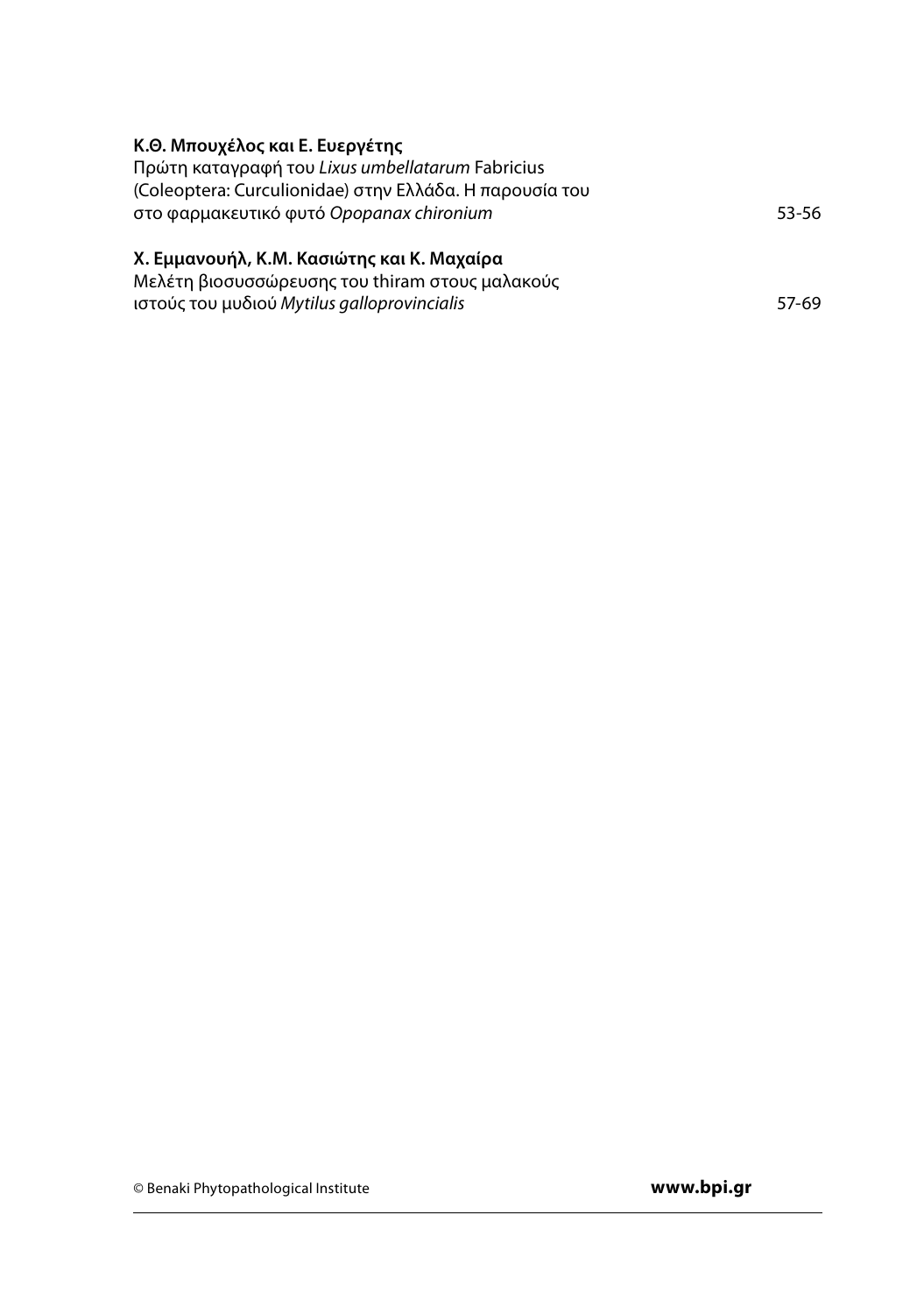Τόμος 4, Τεύχος 2, Ιούλιος 2011 ISSN 1791-3691

# **Περιεχόμενα**

| Α.Φ. Μαρτίνου, Δ. Παπαχρήστος και Π.Γ. Μυλωνάς<br>Αναφορά του Cacyreus marshalli στην Ηπειρωτική Ελλάδα                                                                                                                                                        | 31-34     |
|----------------------------------------------------------------------------------------------------------------------------------------------------------------------------------------------------------------------------------------------------------------|-----------|
| Α. Μιχαηλάκης, Δ. Παπαχρήστος, Α. Κυμπάρης και Μ. Πολυσίου                                                                                                                                                                                                     |           |
| Τοξική δράση των αιθέριων ελαίων τριών ειδών Mentha spp. και των<br>κυριότερων συστατικών τους στο κουνούπι Culex pipiens                                                                                                                                      | $35 - 43$ |
| Φ. Καραμαούνα, Γ. Μενούνου, Γ.Ι. Σταθάς και Δ.Ν. Αβτζής<br>Πρώτη καταγραφή και μοριακή ταυτοποίηση του παρασιτοειδούς<br>Anagyrus sp. near pseudococci Girault (Hymenoptera: Encyrtidae) στην<br>Ελλάδα – Προτίμηση ως προς το μέγεθος του ψευδόκοκκου-ξενιστή |           |
| Planococcus ficus (Signoret) (Hemiptera: Pseudococcidae)                                                                                                                                                                                                       | 45-52     |
| Κ.Θ. Μπουχέλος και Ε. Ευεργέτης<br>Πρώτη καταγραφή του Lixus umbellatarum Fabricius (Coleoptera:<br>Curculionidae) στην Ελλάδα. Η παρουσία του στο φαρμακευτικό φυτό                                                                                           |           |
| Opopanax chironium                                                                                                                                                                                                                                             | 53-56     |
| Χ. Εμμανουήλ, Κ.Μ. Κασιώτης και Κ. Μαχαίρα<br>Μελέτη βιοσυσσώρευσης του thiram στους μαλακούς ιστούς του<br>μυδιού Mytilus galloprovincialis                                                                                                                   | 57-69     |
| Περιεχόμενα Τόμου 4 (2011)                                                                                                                                                                                                                                     |           |